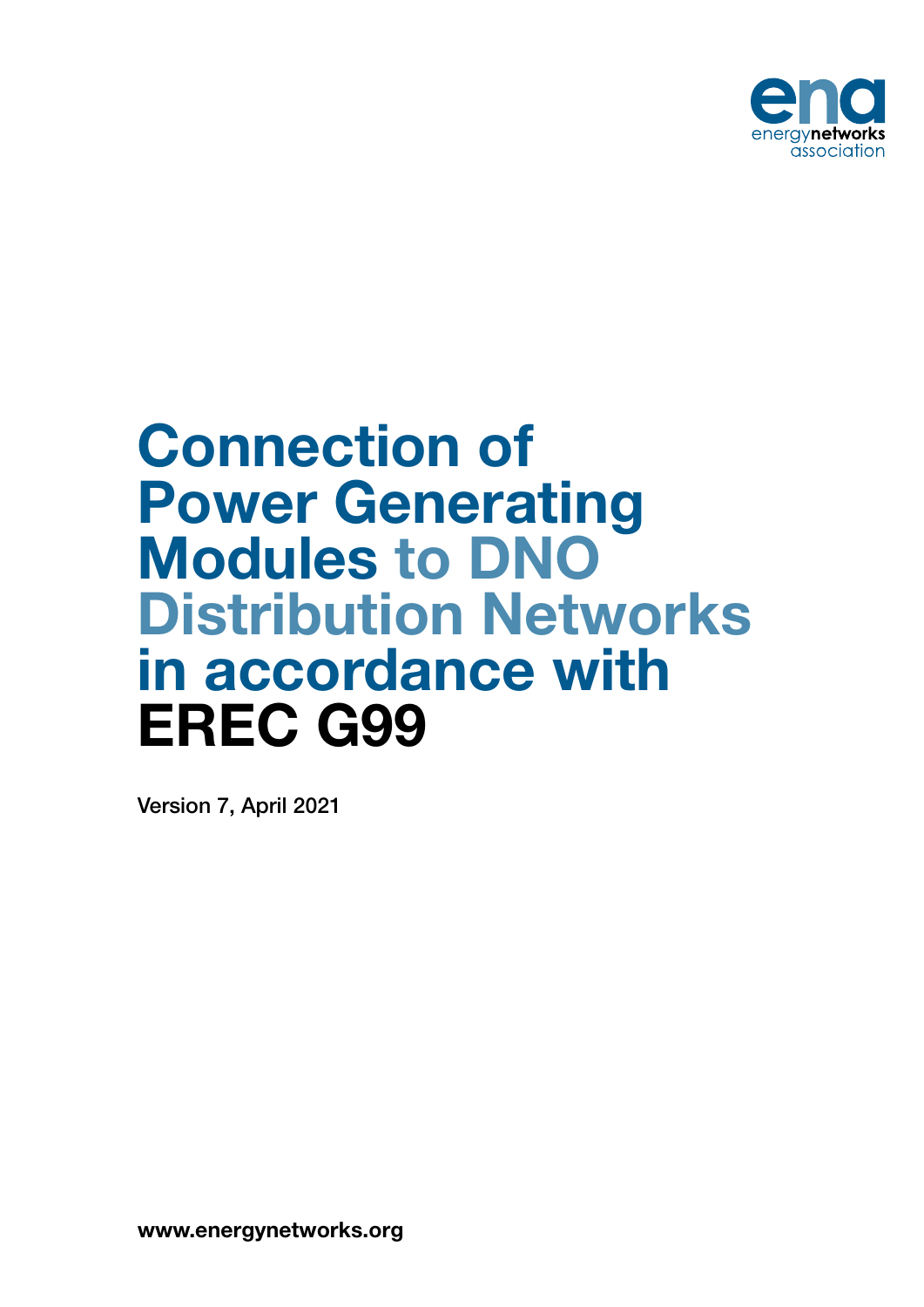## Connection of Power Generating Modules to DNO Distribution Networks in accordance with EREC G99

#### This form should be used by Customers connecting any generating plant to the Distribution Network Operator (DNO) Distribution Network. Customers with generating plant are known as Generators in distribution network documentation and will be referred to as such in this document.

The form should be used by Generators connecting a new Generating Unit, or modifying plant in an existing Power Generating Facility. Note that Generating Units may comprise Electricity Storage plant and hence a Customer connecting Electricity Storage plant to the DNO Distribution Network is a Generator.

It is possible to connect almost any Power Generating Module<sup>1</sup> to the Distribution Network. In order for the connection to meet the requirements of a new Generator and the existing Customers it is important to ensure the new connection is properly designed and compliant with Engineering Recommendation G99. This means there is a need for information to be exchanged between you as the Generator and the local DNO. The Data Registration Code of the Distribution Code sets out the obligations on the Generator and DNO to exchange data as part of the design process and lists the data items that may need to be exchanged. The purpose of this application form is to simplify and clarify this data exchange process.

- If the rating of the Power Generating Module that you are applying to connect is 16 A per phase or less, you will probably be able to connect it using the far simpler connection process for Micro-generators complying with Engineering Recommendation G98.
- If the rating of the Power Generating Module that you are applying to connect is greater than 16 A per phase and less than 17 kW (or less than 50 kW three phase), you will probably be able to connect it using the connection process complying with Engineering Recommendation G99 and using Form A.1 in Engineering Recommendation G99.

#### This Application Form is for all other Generators and is in five parts.

The terms used in this form are aligned with those in Engineering Recommendation G99. Engineering Recommendation G99 contains a complete set of definitions and is available from the ENA website. This Application Form should be used for all Type A Power Generating Modules > 50 kW and all Type B, Type C and Type D Power Generating Modules. This Application Form will form part of the Power Generating Module Document (PGMD) for Type B, Type C and Type D Power Generating Modules. The PGMD is completed throughout the connection process and finalised before the DNO issues a Final Operational Notification.

Types of Power Generating Module are defined in Engineering Recommendation G99 and repeated below:

**Type A:** A Power Generating Module with a Connection Point below 110 kV and a Registered Capacity (ie rating) of 0.8 kW or greater but less than 1 MW.

Type B: A Power Generating Module with a Connection Point below 110 kV and Registered Capacity of 1 MW or greater but less than 10 MW.

**Type C:** A Power Generating Module with a Connection Point below 110 kV and a Registered Capacity of 10 MW or greater but less than 50 MW.

Type D: A Power Generating Module with a Connection Point at, or greater than, 110 kV; or with a Connection Point below 110 kV and with Registered Capacity of 50 MW or greater.

1 Either a Synchronous Power Generating Module or a Power Park Module (made up of Generating Unit(s) which may comprise Electricity Storage plant)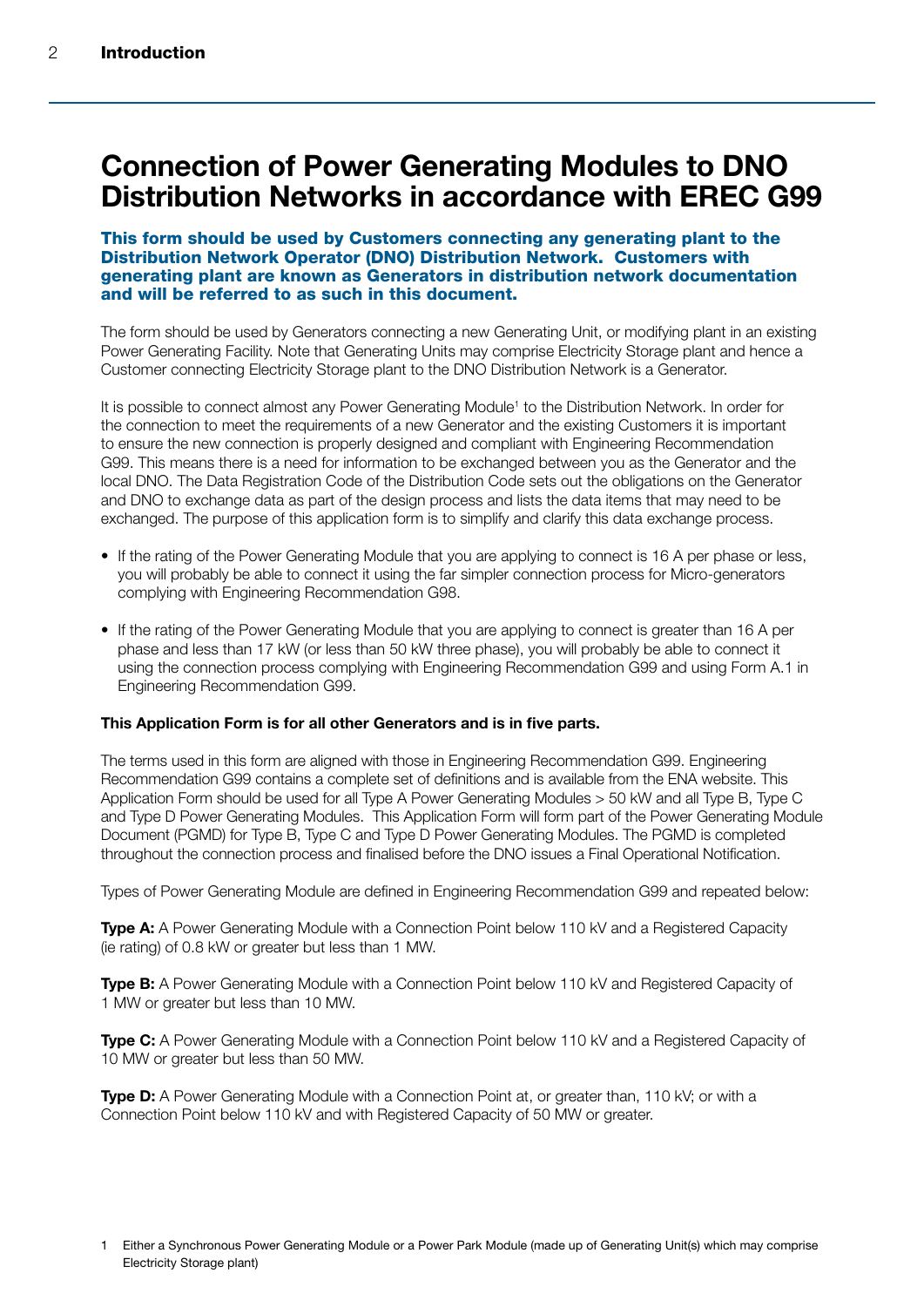#### Parts 1 to 3

These parts are required at the connection application stage to collate the initial data that the DNO requires to assess the connection application. In most cases this information should be sufficient for the DNO to complete the connection design and make a connection offer. In this case there will be no need for you to provide additional information. However, for some Power Generating Module connection applications, depending on the size of the Power Generating Module and the proposed point of connection, this initial submission of information may not be sufficient for the DNO to complete the connection design and make a connection offer. The DNO will advise you if you need to provide further information so that the connection design can be completed when the information provided in Parts 1-3 of the application form have been assessed by the DNO.

#### Part 4

If the DNO requires information in addition to that provided in Parts 1-3 of the application form, the DNO will request that Part 4 of the application form is completed. For example, if your Power Generating Module is greater than 150 kW the DNO is likely to require this information. This may be necessary to enable the connection design to be undertaken or may be required during the connection process as part of the completion of the Power Generating Module Document. Generally you will need to complete all of Part 4 of the application form appropriate to the type of Power Generating Module although the DNO may indicate if not all of this information is required.

#### Part 5

In some cases the DNO will require further information which is detailed in Part 5 of this application form to complete the connection design. The DNO will advise you if such information is required.

#### Guidance on completing the application form

The minimum information you should initially submit to the DNO is Parts 1, 2 and 3 of this application form. There is the option for you to complete Parts 1 to 4 of the application form and return all of these as part of the initial submission stage. This will speed up the DNO design process as there is unlikely to be a need for additional information to be provided at that stage. However this may result in you providing information that is not required in order for the DNO to design the connection.

The application forms can be downloaded from the ENA website and when completed they should be sent to your local DNO. Their contact details can be found by following the link below, along with a postcode search facility to find out who your local DNO is:

<http://www.energynetworks.org/info/faqs/who-is-my-network-operator.html>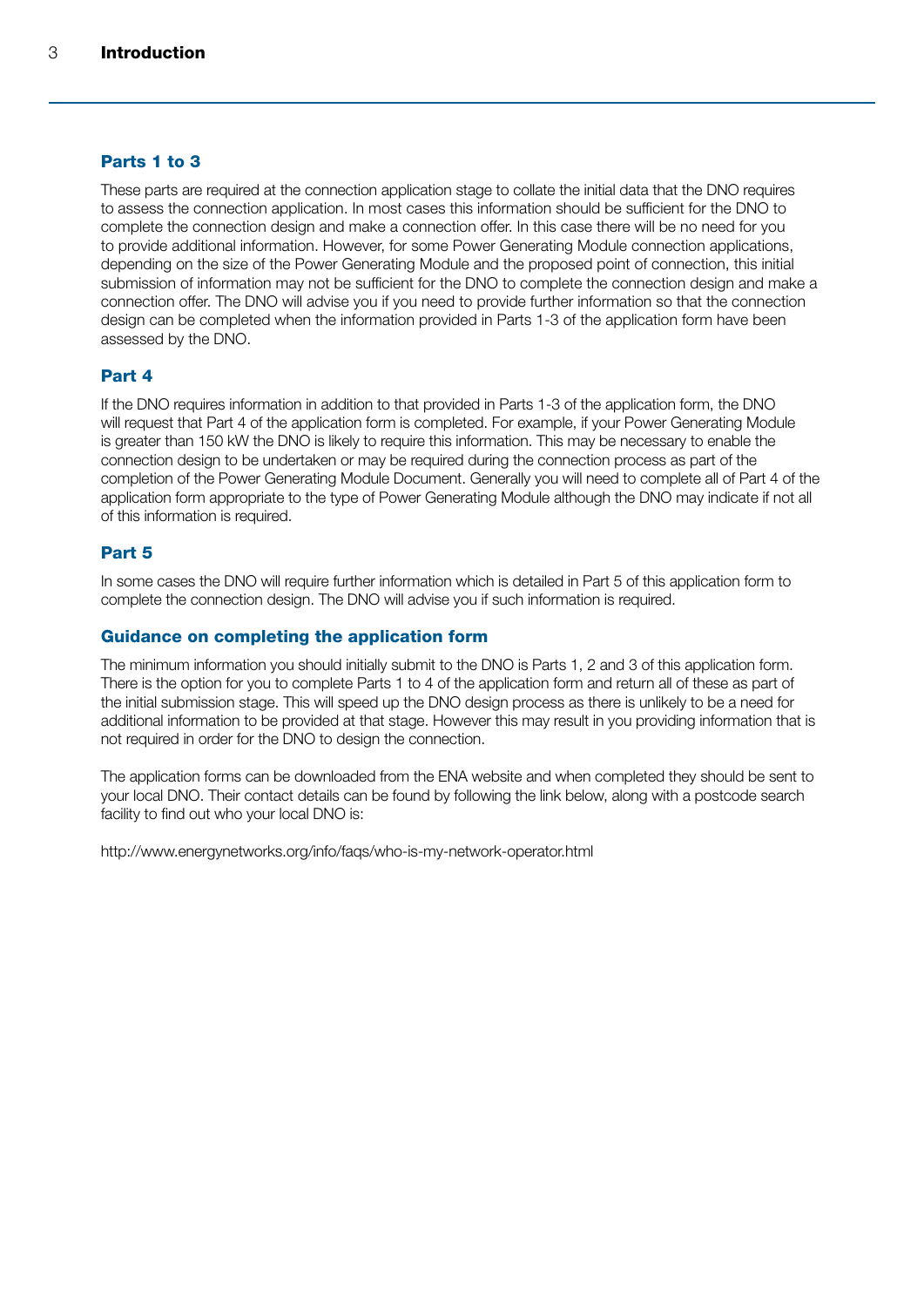The following section provides an overview of the information required to complete each part of the application form, which is divided into the following sections:

| Part 1                                | Contact details, location and operational information                                 | Initial submission     |
|---------------------------------------|---------------------------------------------------------------------------------------|------------------------|
| Part 1a                               | Supplementary contact details                                                         | Initial submission     |
| Part 2                                | Power Generating Facility general data                                                | Initial submission     |
| Part 3                                | Power Generating Module model data                                                    | Initial submission     |
| Part 3<br><b>Section 1a</b>           | Summary of the new Generating Units that comprise<br>the Power Generating Module      | Initial submission     |
| Part 3<br><b>Section 1b</b>           | Summary of the existing Generating Units that<br>comprise the Power Generating Module | Initial submission     |
| Part <sub>3</sub><br><b>Section 2</b> | Generating Unit data                                                                  | Initial submission     |
| Part 4a                               | <b>Synchronous Power Generating Modules</b>                                           | Prior to synchronising |
| Part 4b                               | Power Park Module model data:<br><b>Fixed speed induction Generating Units</b>        | Prior to synchronising |
| Part 4c                               | Power Park Module model data:<br>Doubly fed induction Generating Units                | Prior to synchronising |
| Part 4d                               | Power Park Module model data:<br>Series inverter connected Generating Units           | Prior to synchronising |
| Part 4e                               | Power Park Module model data:<br><b>Electricity Storage plant</b>                     | Prior to synchronising |
| Part 4f                               | Transformer information                                                               | Prior to synchronising |
| Part 5                                | Additional data which may be required by the DNO                                      | Prior to synchronising |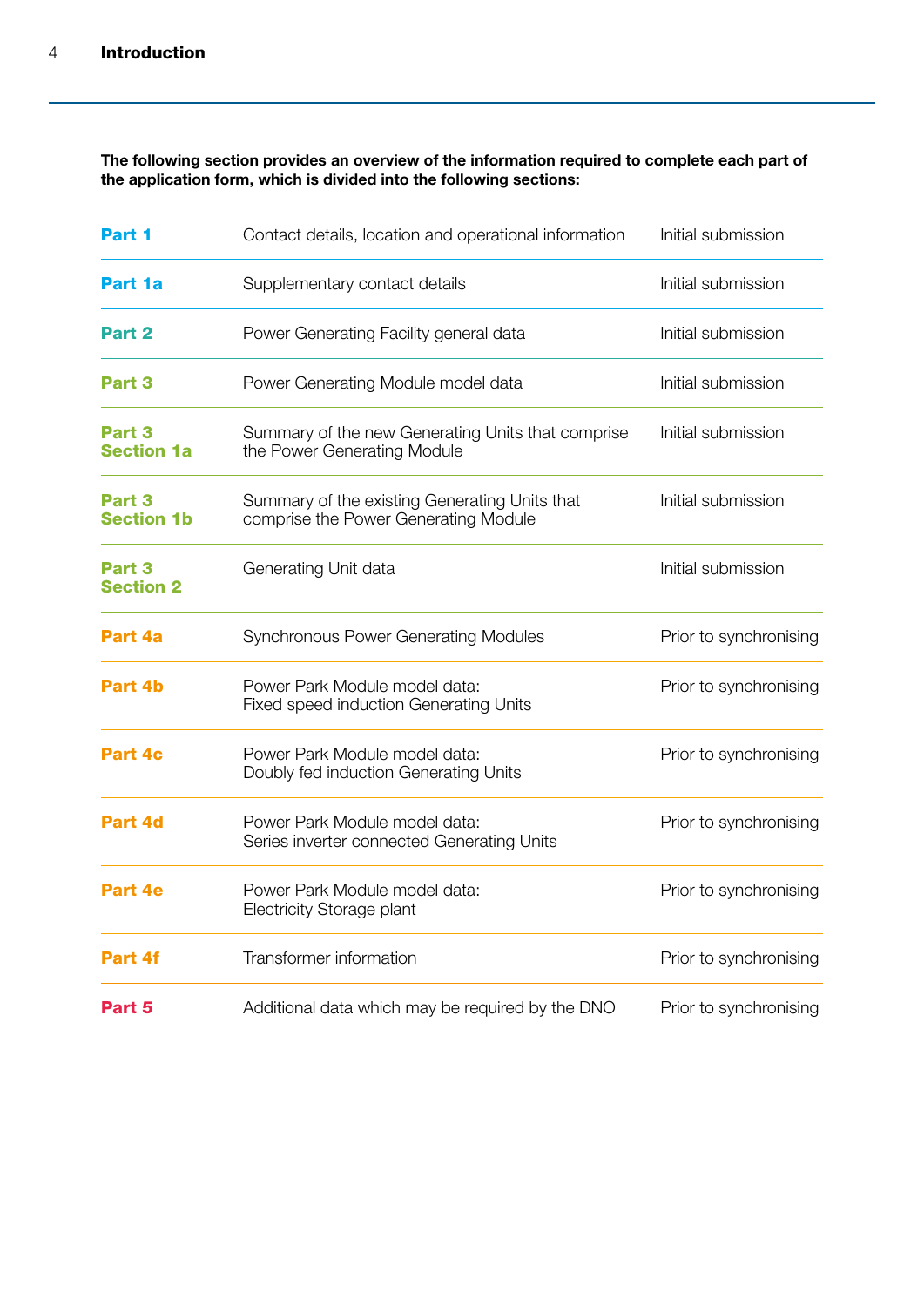## Part 1

#### This part of the application form is in two sections. Part 1 enables you to provide:

- Contact details for you and your consultant (if you have one).
- The location of your Power Generating Module.

Part 1a enables you to provide supplementary contact details for the Generator, Generating Unit installer and Electricity Storage plant installer, if applicable.

This data should be provided at the initial submission stage.

## Part 2

#### Part 2 enables you to provide:

- Details of the import and export requirements for your site. It is important to make sure that you consider the import requirements for any load that you have on your site in addition to the export from the generation plant.
- Information about the fault level contribution from the Power Generating Facility at the Connection Point, although you do not need to provide this information here if more detailed fault level information is provided in Part 3 of the application form.

This data should be provided at the initial submission stage.

## Part 3

This part of the application form requires general details about the Power Generating Modules **being connected.** This data should be provided at the initial submission stage.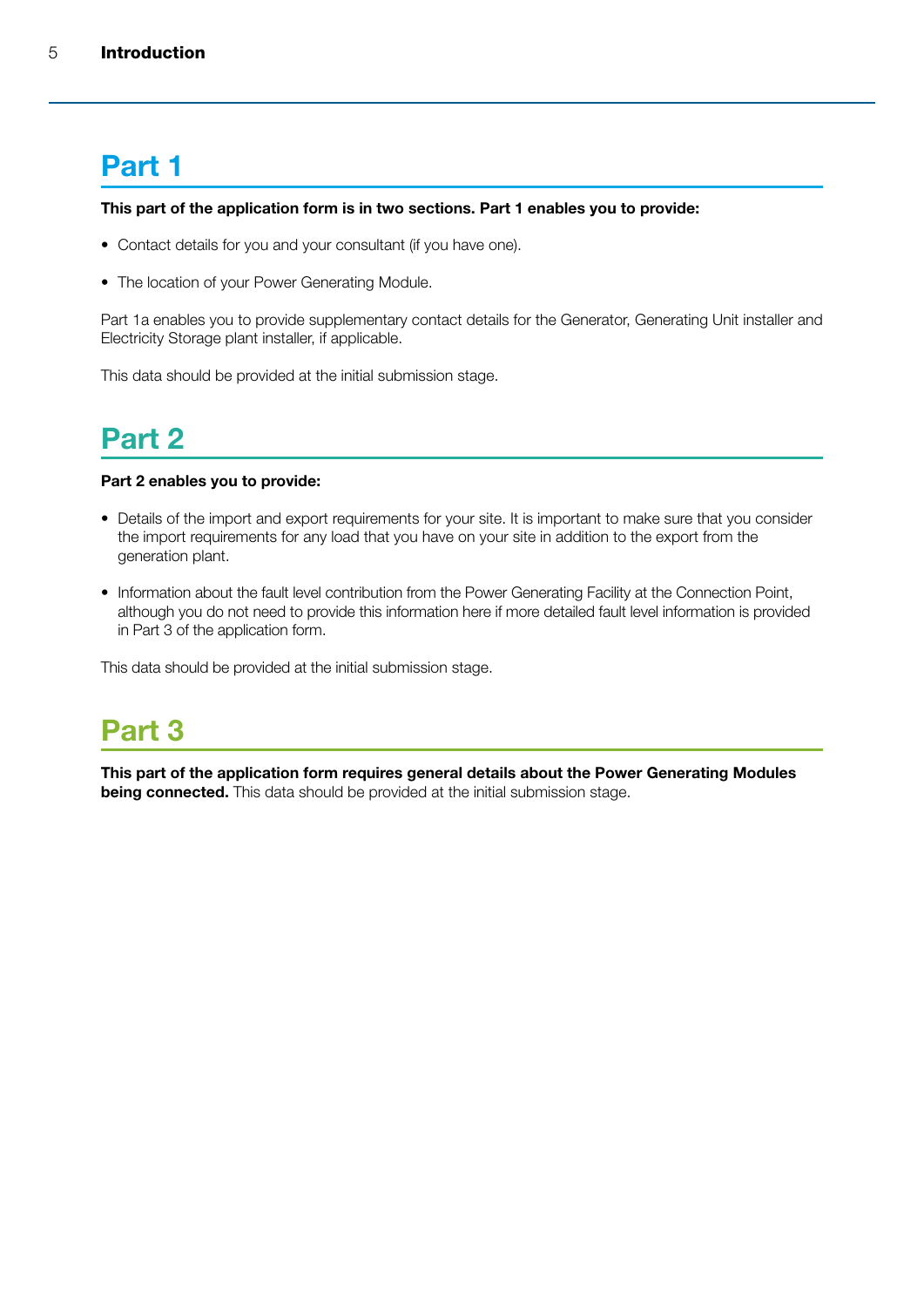## Part 4

This part of the application form enables you to provide more detailed information about the Power Generating Modules that comprise the facility, including Electricity Storage, that you are applying to connect. The relevant section of Part 4 of the form should be completed for each different type of Generating Unit.

More information is required if the connection is likely to be at high voltage rather than at low voltage. If the Power Generating Module that you are looking to connect is larger than 150 kW you should assume that your site may be connected at high voltage and provide this additional information.

If there are any items on the application form that you are unsure about, it would be worth contacting the company you are arranging to buy your generation plant from as they should be able to provide some of the more technical information. If you are unable to provide some of the technical details for example if you have not yet decided who to buy your generation plant from, you can provide estimated data provided that you clearly indicate on the application form which data is estimated. You will need to confirm this data as soon as possible and always before the Power Generating Module is commissioned.

The application form enables you to provide detailed technical information about the generation plant you are applying to connect. It is split into five sections. The first four sections relate to particular types of Power Generating Module. You only need to complete the section relating to the type of Power Generating Module that you are applying to connect ie. Part 4a, 4b, 4c or 4d. Use one form for each type of Generating Unit. Part 4e enables you to provide additional information about Electricity Storage plant. Part 4f enables you to provide information about any transformers that you plan to use.

Each section should be copied as many times as required for the plant being connected. This data can be provided at the initial submission stage, and must be provided prior to commissioning.

Applications for Generating Units that are to be operated in infrequent short-term parallel mode do not need to provide data about voltage control or frequency response. It should be noted that due to different technical requirements a Generating Unit purchased and connected to operate in infrequent short-term parallel mode may not be suitable to be connected in long-term parallel mode in the future. If it is likely that the Generating Unit will be required to operate in long-term parallel mode in the future, this should be considered from the outset.

## Part 5

Part 5 of this form enables you to provide additional data that may be required by the DNO prior to issue of the Final Operational Notification.

When completing Parts 1-4, if you are unable to provide some of the technical details, if for example you have not yet decided who to buy your generation plant from, you can provide estimated data provided that you clearly indicate on the application form which data is estimated. You will need to confirm this data as soon as possible and always before the Power Generating Module is commissioned.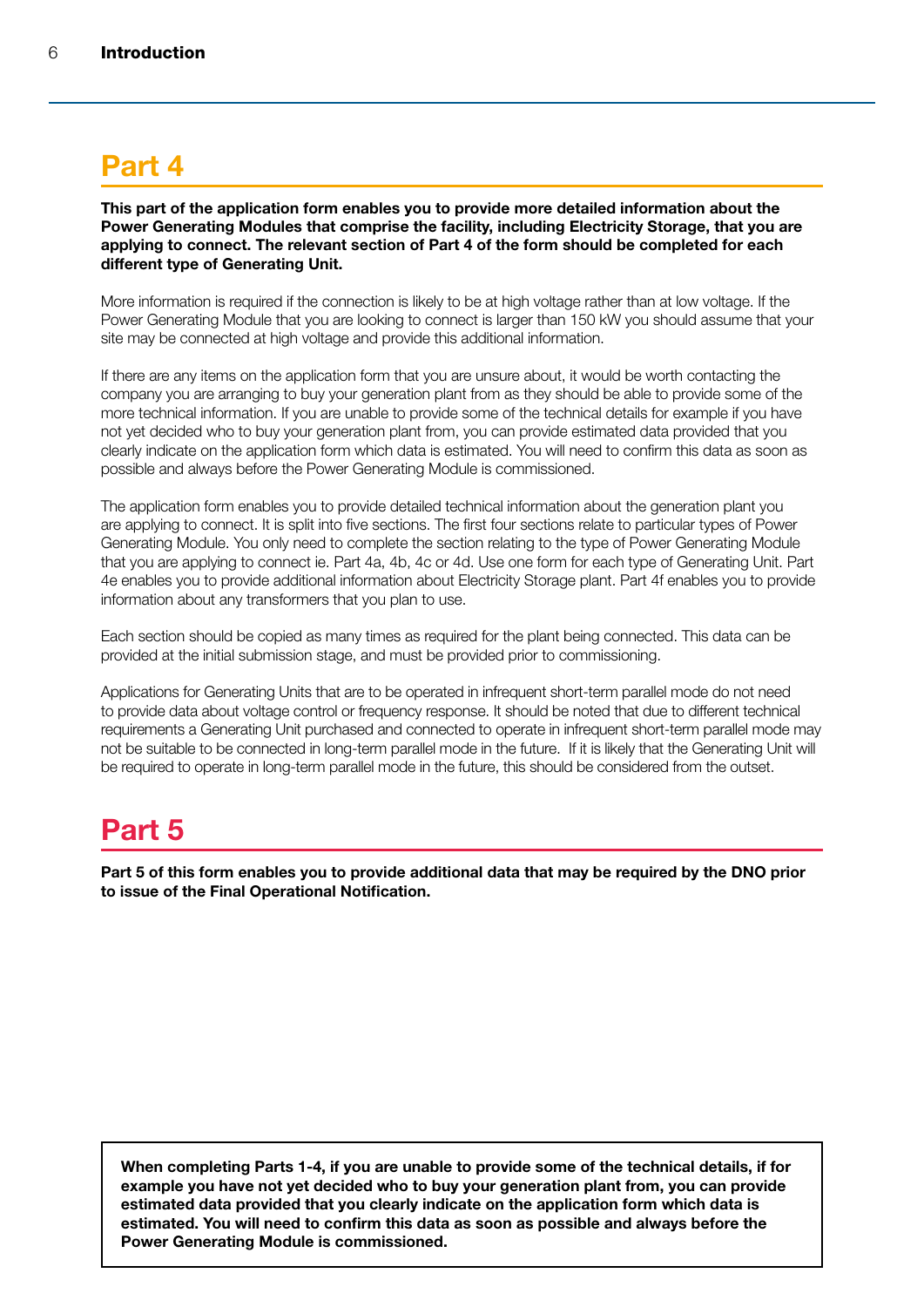## Version Control – please continue as required

The Standard Application Form is used as an iterative document, developed as your connection and commission process develops. When you formally resubmit this application form to the DNO (eg with additional or updated information), you should use this page to note the issue number, date of submission and any notes on changes, in order to maintain version control.

| Issue # |  |
|---------|--|
| Date    |  |
|         |  |
| Issue # |  |
| Date    |  |

Note re amendment

| Issue #           |  |
|-------------------|--|
| Date              |  |
| Note re amendment |  |
|                   |  |
|                   |  |
| Issue #           |  |
|                   |  |
| Date              |  |
| Note re amendment |  |
|                   |  |
|                   |  |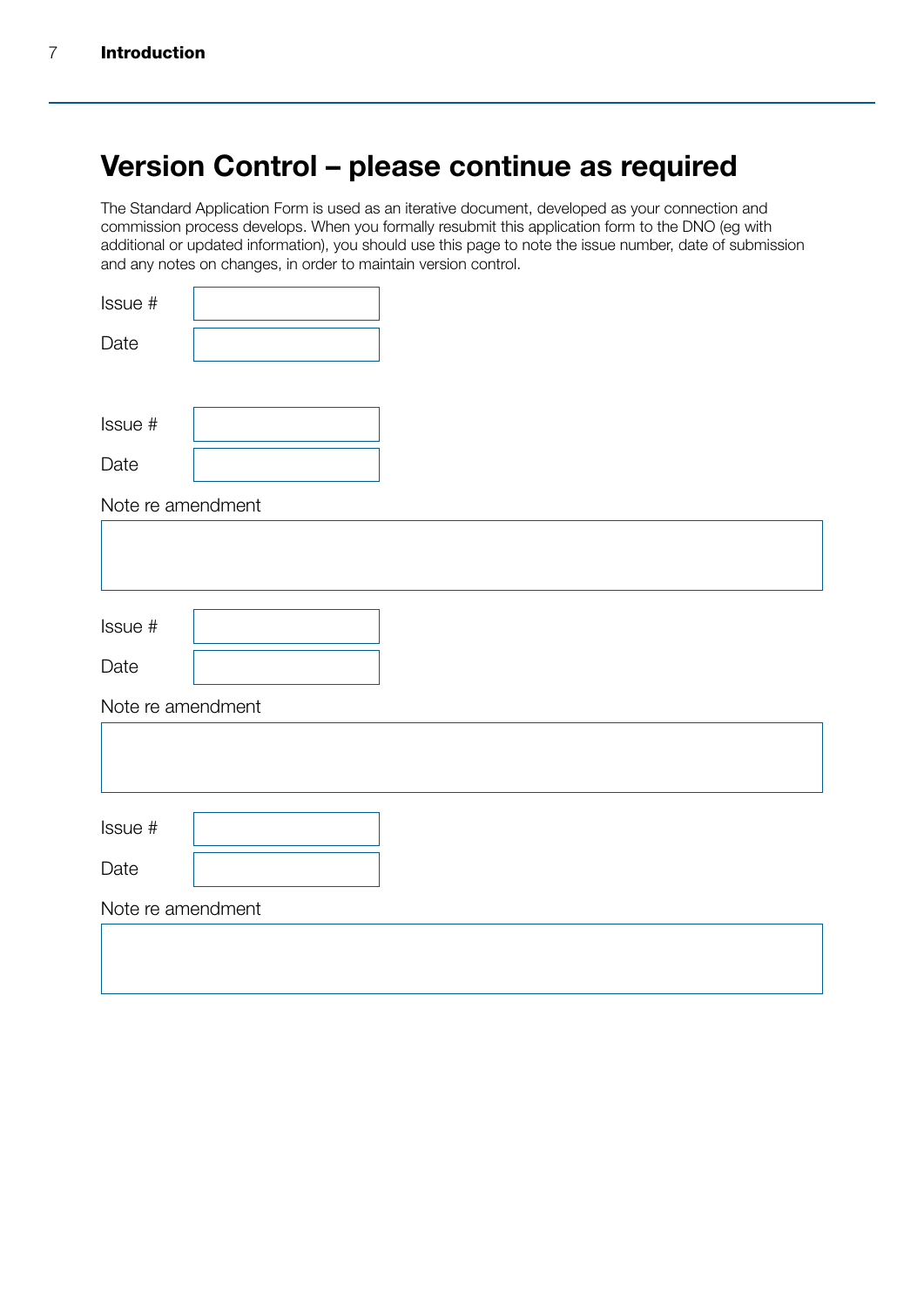# Part 1

## To be completed for all new connections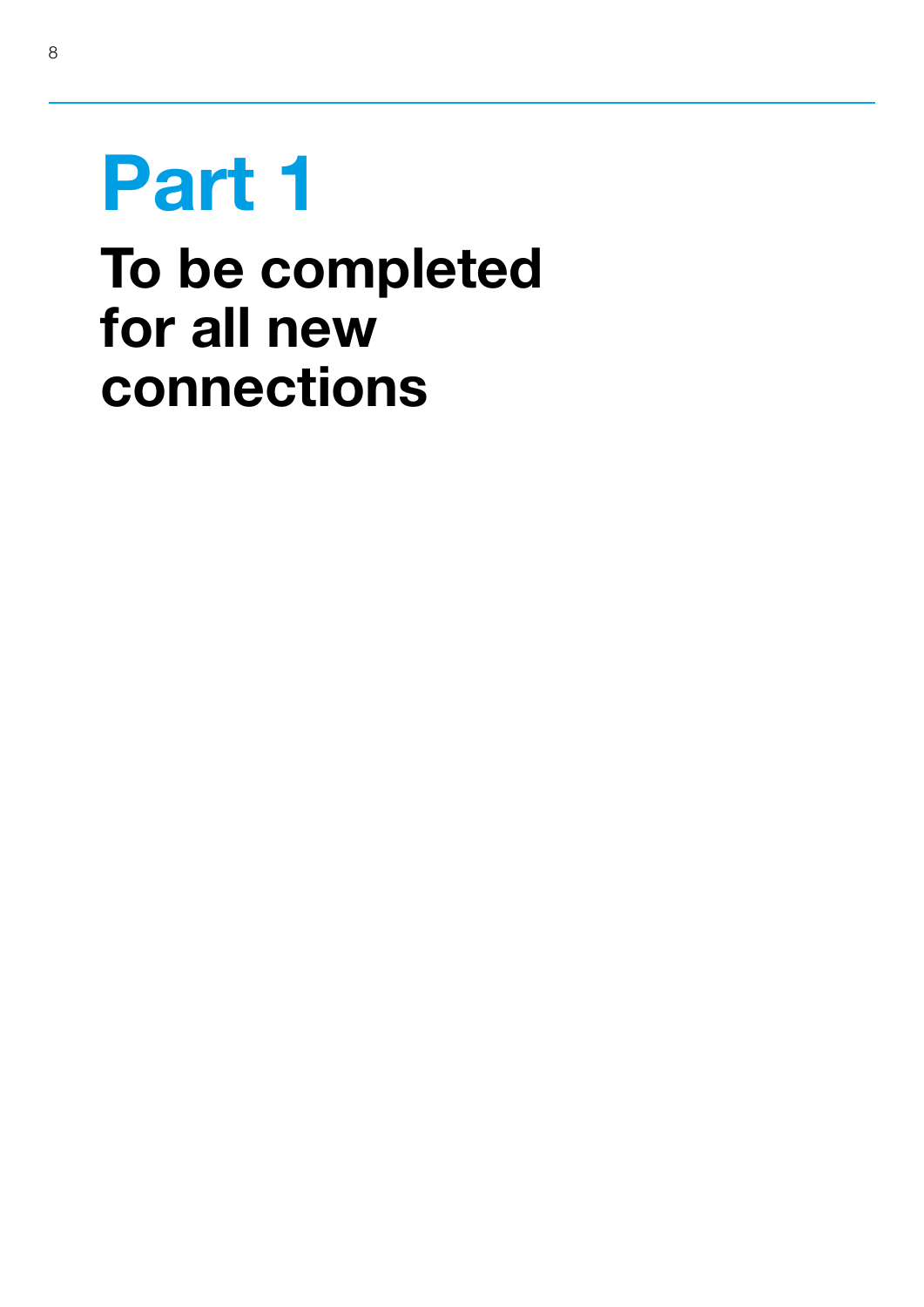## Applicant's Details

Company Name

Company Registered No.

Postal Address

Contact Name

Email Address

Telephone No.

## Consultant or Agent's Details (if applicable)

Consultants Name

Postal Address

Contact Name

Email Address

Telephone No.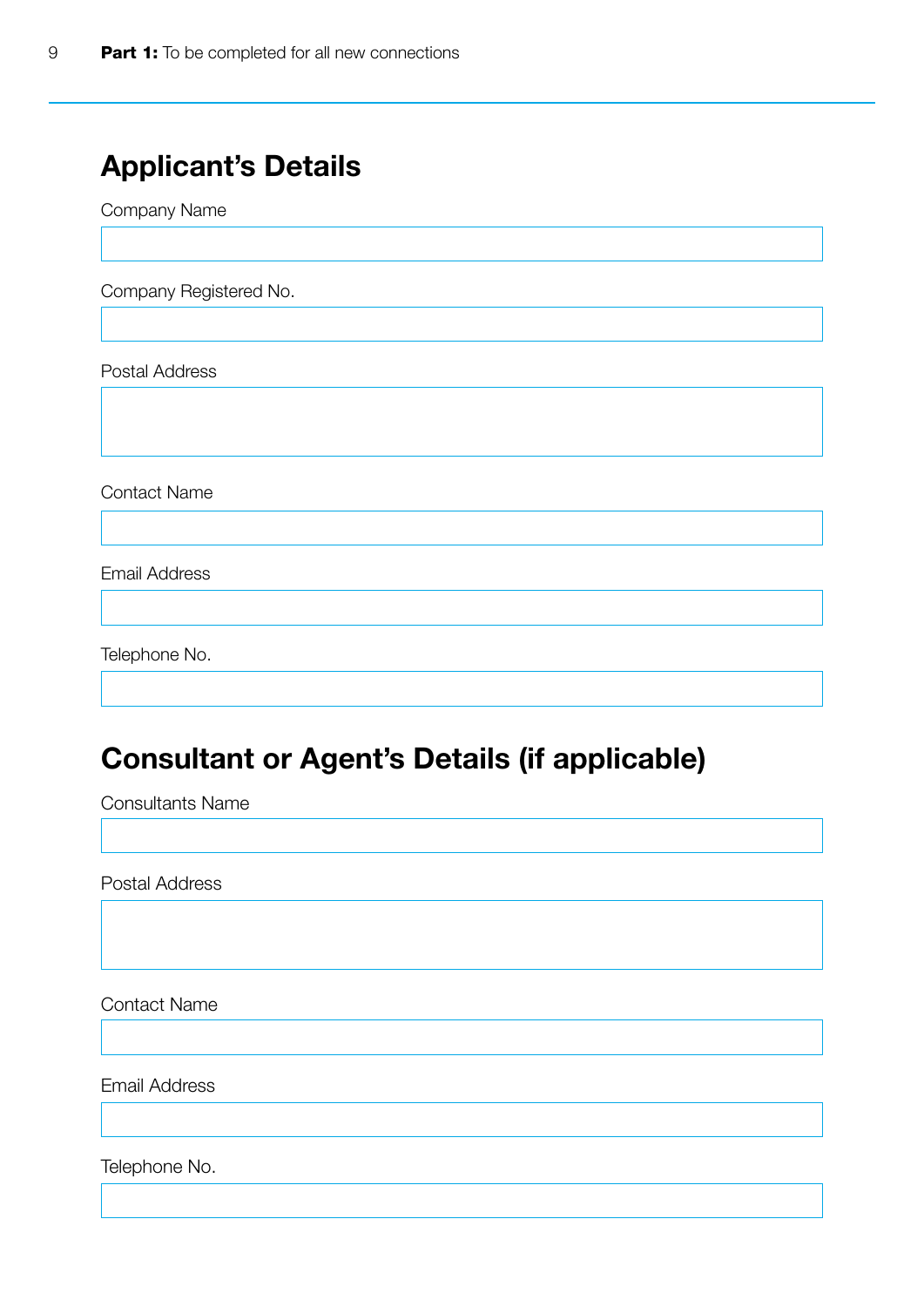## Power Generating Facility location and operation

Power Generating Facility name

| Site Postal Address or attach a site boundary plan (1:500)<br>Please insert the file name of the attachment here                                              |
|---------------------------------------------------------------------------------------------------------------------------------------------------------------|
|                                                                                                                                                               |
| Details of technology (eg Solar, Wind, Biomass, Diesel/CHP, Electricity Storage)                                                                              |
| Is this a new site or an existing site where an extension is proposed?<br>(Data about existing sites should be submitted in Part 3)<br><b>New</b><br>Existing |
| Details of any existing Connection Agreements held by the Customer at or in the vicinity of<br>the proposed or existing Connection Point                      |
| Details of any existing Import MPAN (for any existing import metering system)                                                                                 |
| Details of any existing Export MPAN (for any existing export metering system)                                                                                 |
| Target date for provision of connection / commissioning of Power Generating Modules                                                                           |
| Connection Point (OS grid ref or description)                                                                                                                 |

Preferred Connection Point voltage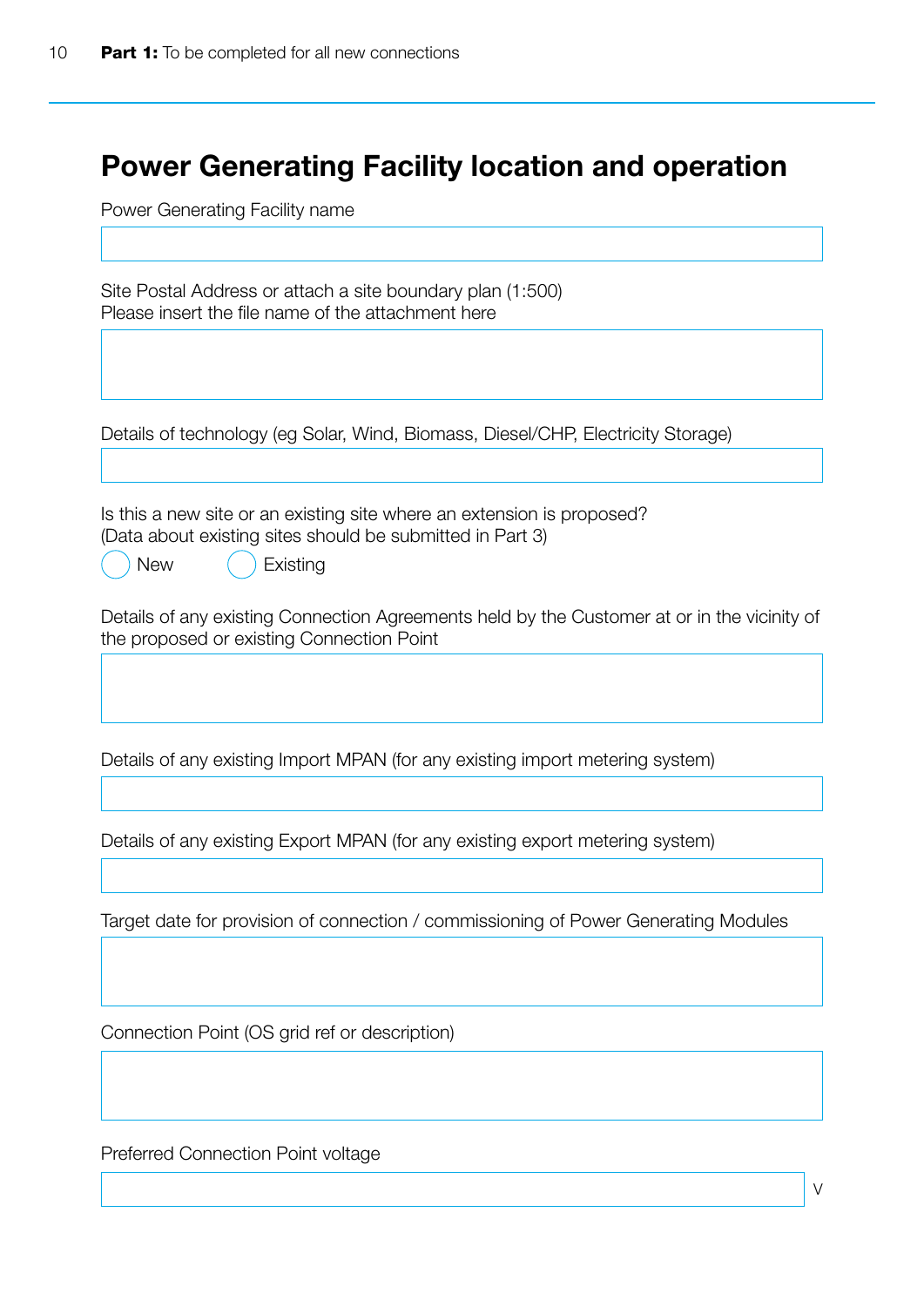Single line diagram of any on-site existing or proposed electrical plant or, where available, operation diagrams. Please attach.

Please insert the file name of the attachment here.

Please indicate whether you are making an application for non-contestable connection services, or for both contestable and non-contestable connection services. (see Note 1)

Non-contestable connection services only

Contestable and non-contestable connection services

Please indicate whether you require a Budget Estimate or Formal Quote

Budget Estimate

Formal Quote

#### If you have opted for a Formal Quote, please answer the following question:

Where network capacity is limited, a Flexible or Active Network Management connection may be available. Please contact your DNO for further information on the availability of a Flexible or Active Network Management connection in your area. ANM is not currently available in all areas.

Based on information provided by your DNO, please indicate your preferred type of connection:

Flexible or Active Network Management Connection (Constrained Connection – Discussion with DNO and your expected 12 month generation export profile required)

Unconstrained Connection

What level of security is required for the connection?

The DNO will assume a single circuit connection to the Power Generating Module is required unless otherwise stated below. Options include:



Manually switched alternative connection



Firm connection (secure for first circuit outage)

**Other (please describe)**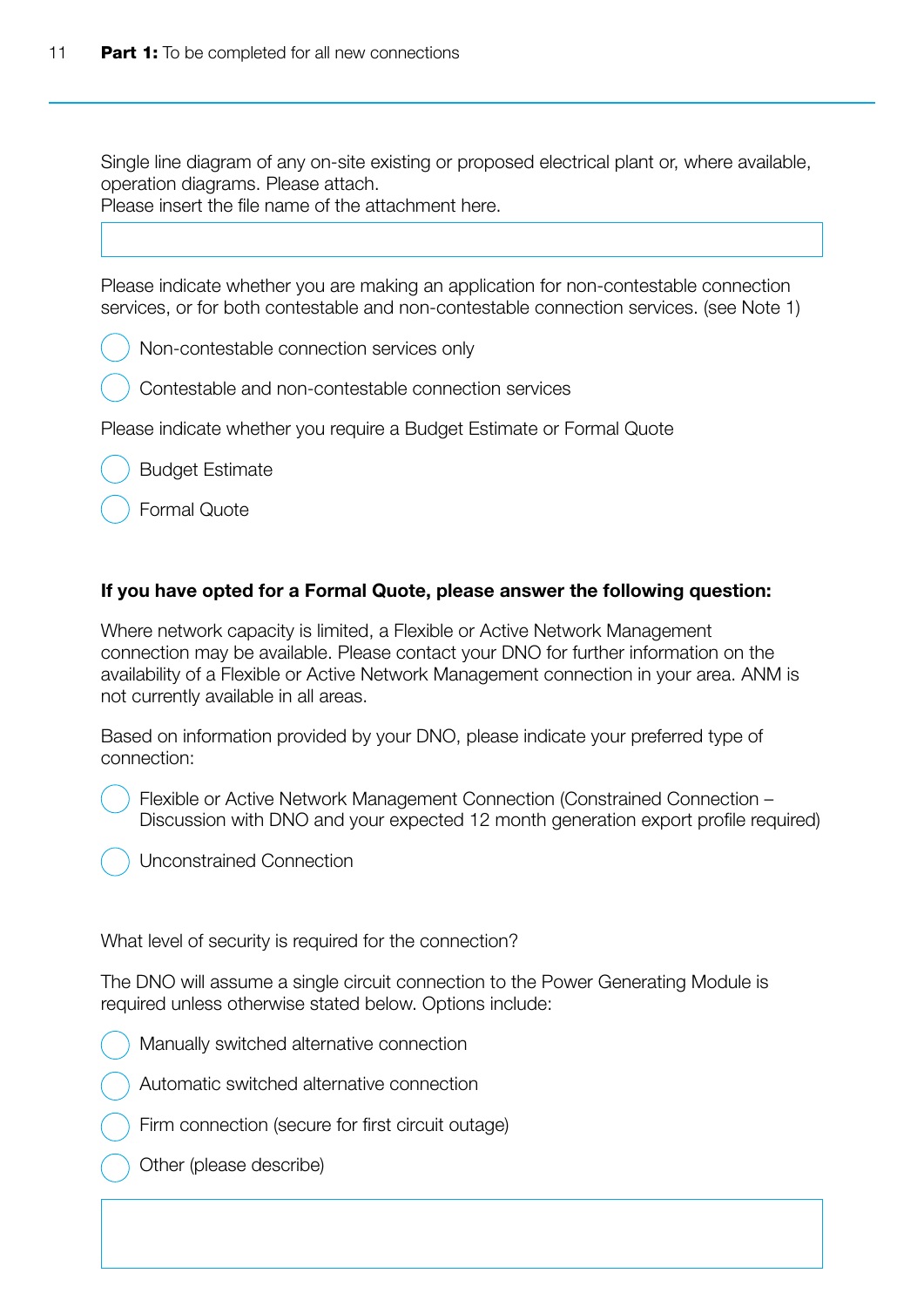### Part 1a – additional contact details

#### Generator Details

If the Applicant is also the Generator then there is no need to complete this section

Generator Name

Company Registered No.

Postal Address

Contact Name

Email Address

Telephone No.

#### Installer Details (if applicable)

Installer Name

Postal Address

Contact Name

Email Address

Telephone No.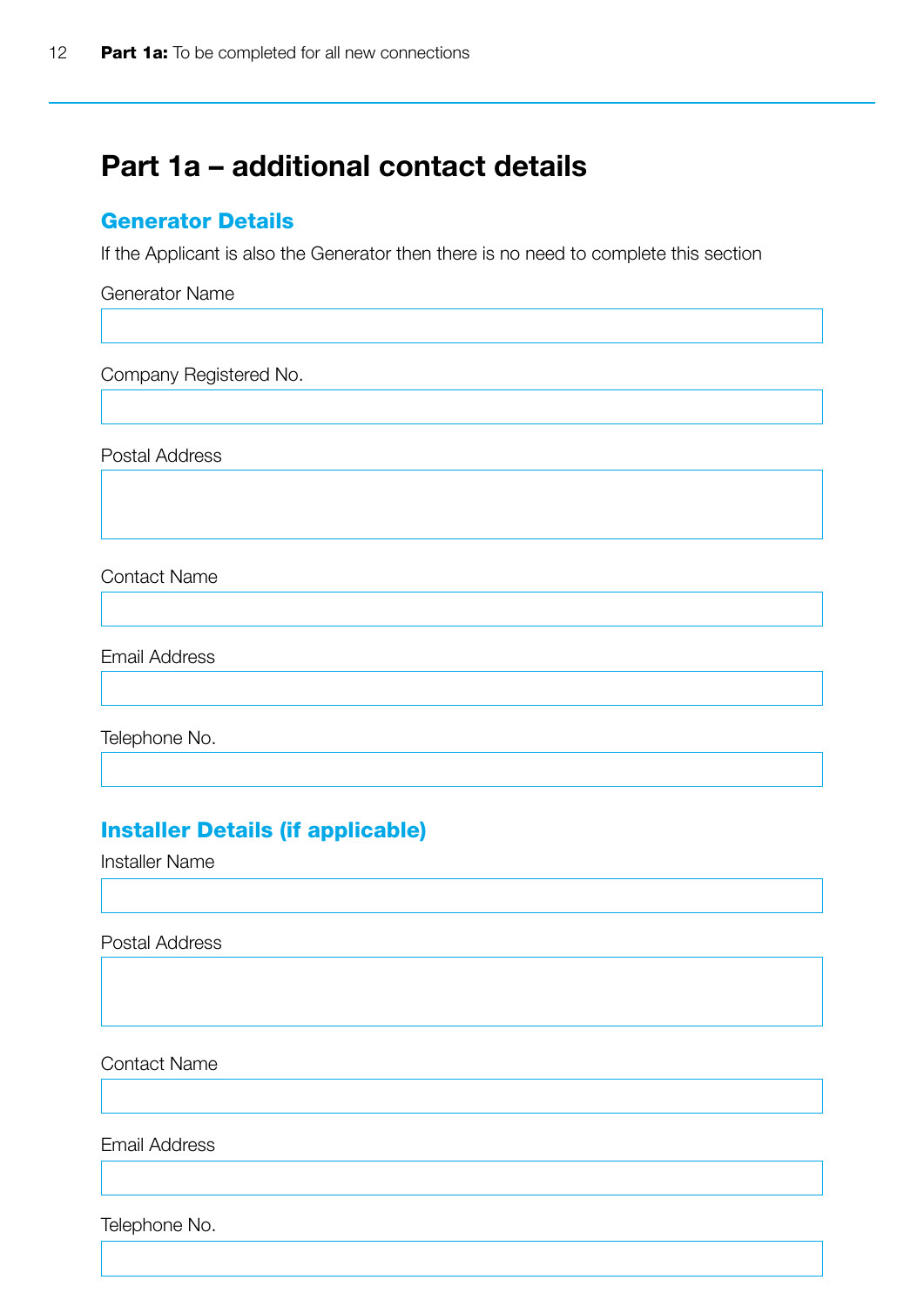#### Point of Contact for the DNO

Select as appropriate

- Applicant
- Generator
- **Installer**
- Consultant or Agent

Note 1 – Non-contestable work comprise tasks that the DNOs need to undertake to maintain co-ordination and control of their networks.

Contestable work comprise tasks that are open to competition and can be undertaken by the DNO or by an Independent Connection Provider.

Further information about Contestable and Non-contestable work can be found in the ENA Distributed Generation Connection Guides, Standard conditions of the Electricity Distribution Licence: Condition 15 and Section 16 of the Electricity Act.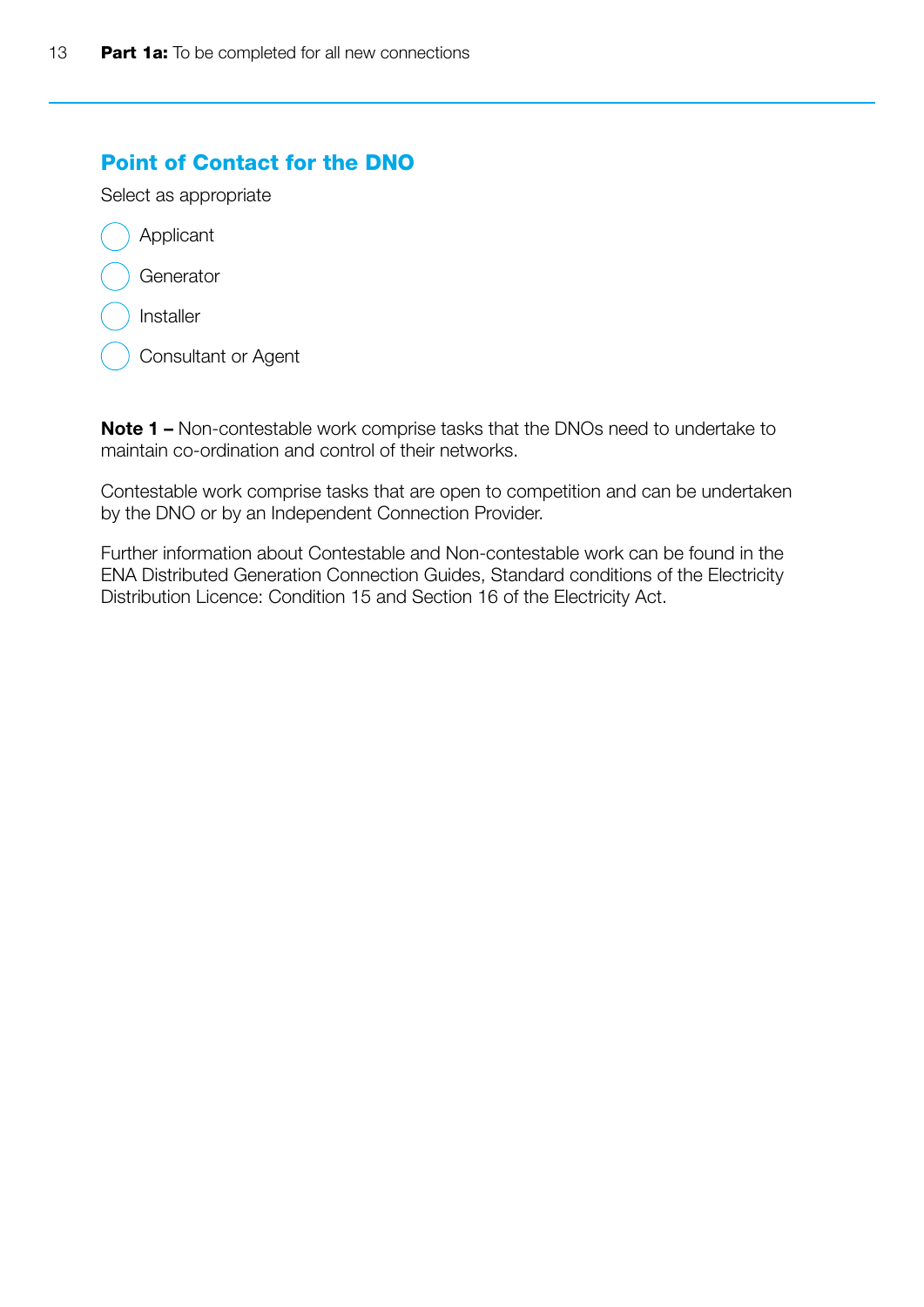# Part 2 To be completed for all Power Generating **Facilities**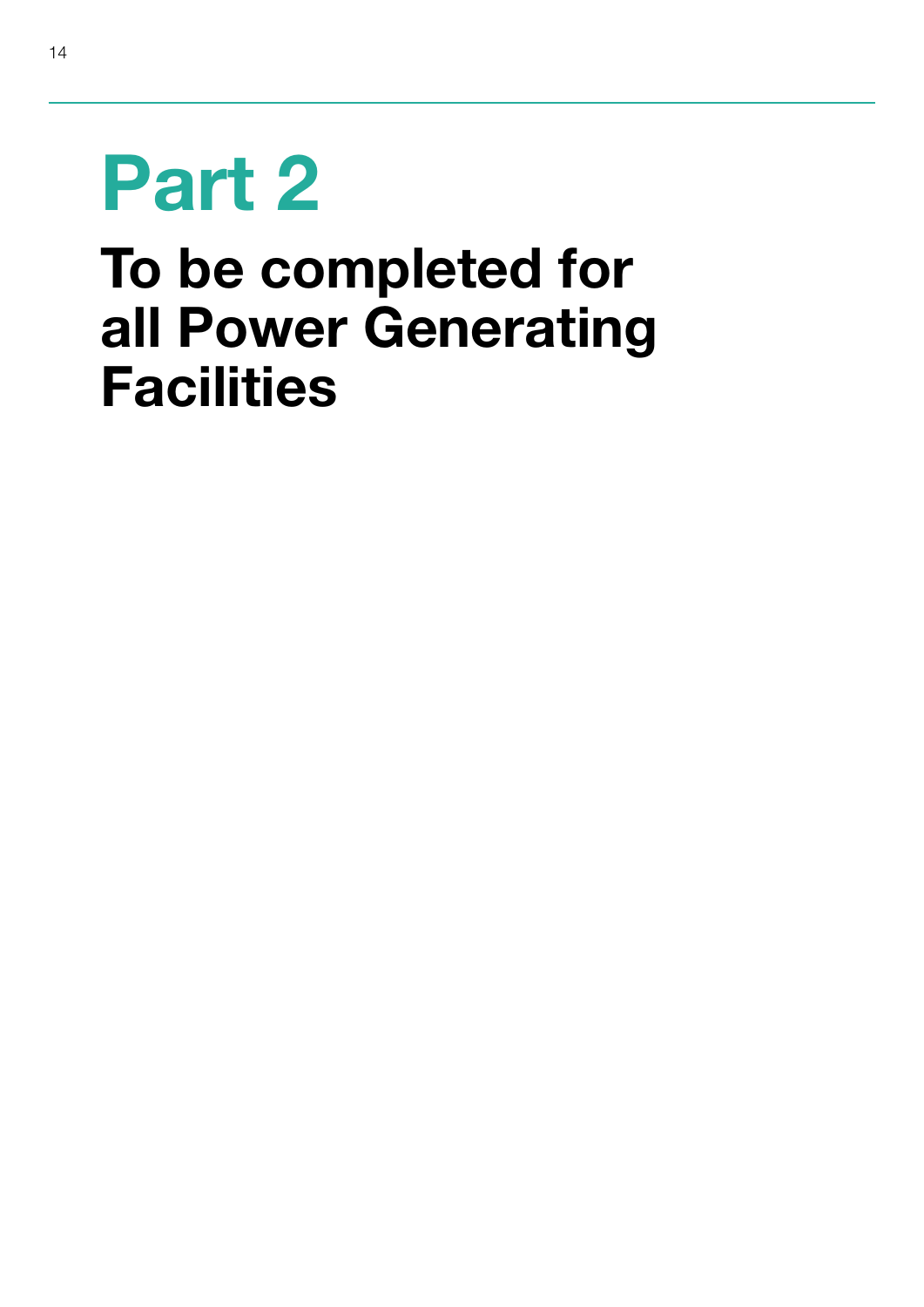## Site export requirements:

#### Firm export requirements (see Note 2):

| Maximum Active Power export          |  |
|--------------------------------------|--|
| Maximum Reactive Power export        |  |
| Maximum Reactive Power import        |  |
| <b>Non-firm export requirements:</b> |  |
| Maximum Active Power export          |  |
| Maximum Reactive Power export        |  |
| Maximum Reactive Power import        |  |
|                                      |  |

#### Site import requirements (Firm import requirements):

Maximum Active Power import

Maximum Reactive Power import

Maximum Reactive Power export

#### Non-firm import requirements:

Maximum Active Power import

Maximum Reactive Power import

Maximum Reactive Power export









### Total Site maximum fault current contribution (you may prefer to provide the required information in Part 3 - see Note 3)

Peak asymmetrical short circuit current at 10ms (ip) for a 3φ short circuit fault at the Connection Point

RMS value of the initial symmetrical short circuit current ( $lk$ ) for a 3 $\varphi$  short circuit fault at the Connection Point

RMS value of the symmetrical short circuit current at 100ms ( $lk(100)$ ) for a 3 $\varphi$  short circuit fault at the Connection Point

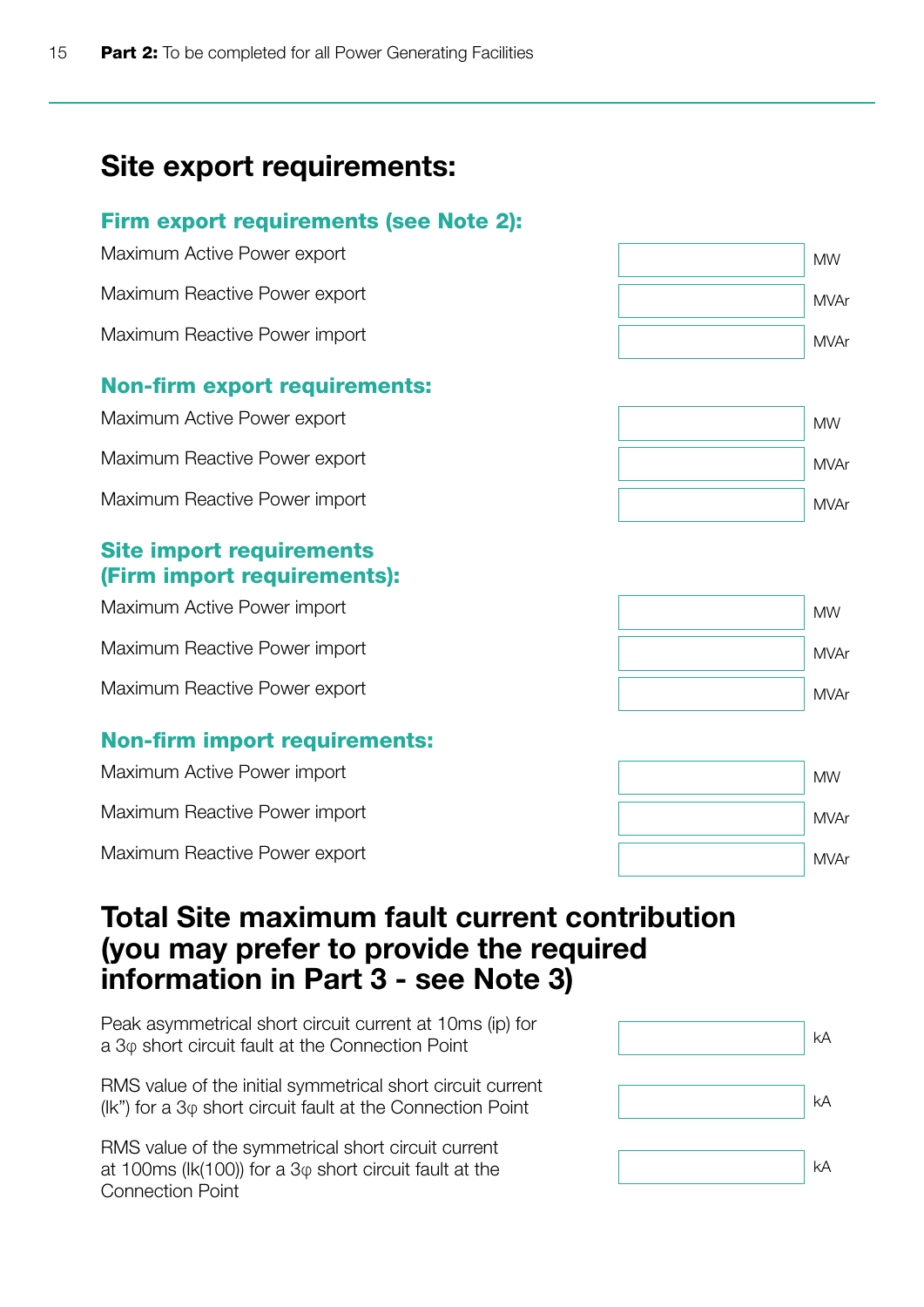## Power Generating Module interface arrangements (see Note 4)

Means of connection, disconnection and synchronising between the DNO and the Generator, please insert file name of attachment if this information is being provided as a diagram

## Electricity Storage Plant

Maximum power swing of the storage device (see Part 4e for example)

Storage device capacity

Does the storage form part of a CHP scheme?

Please describe the operational mode (eg float charge)

|       |     | <b>MW</b>  |
|-------|-----|------------|
|       |     | <b>MWh</b> |
|       | Yes | <b>No</b>  |
| arge) |     |            |
|       |     |            |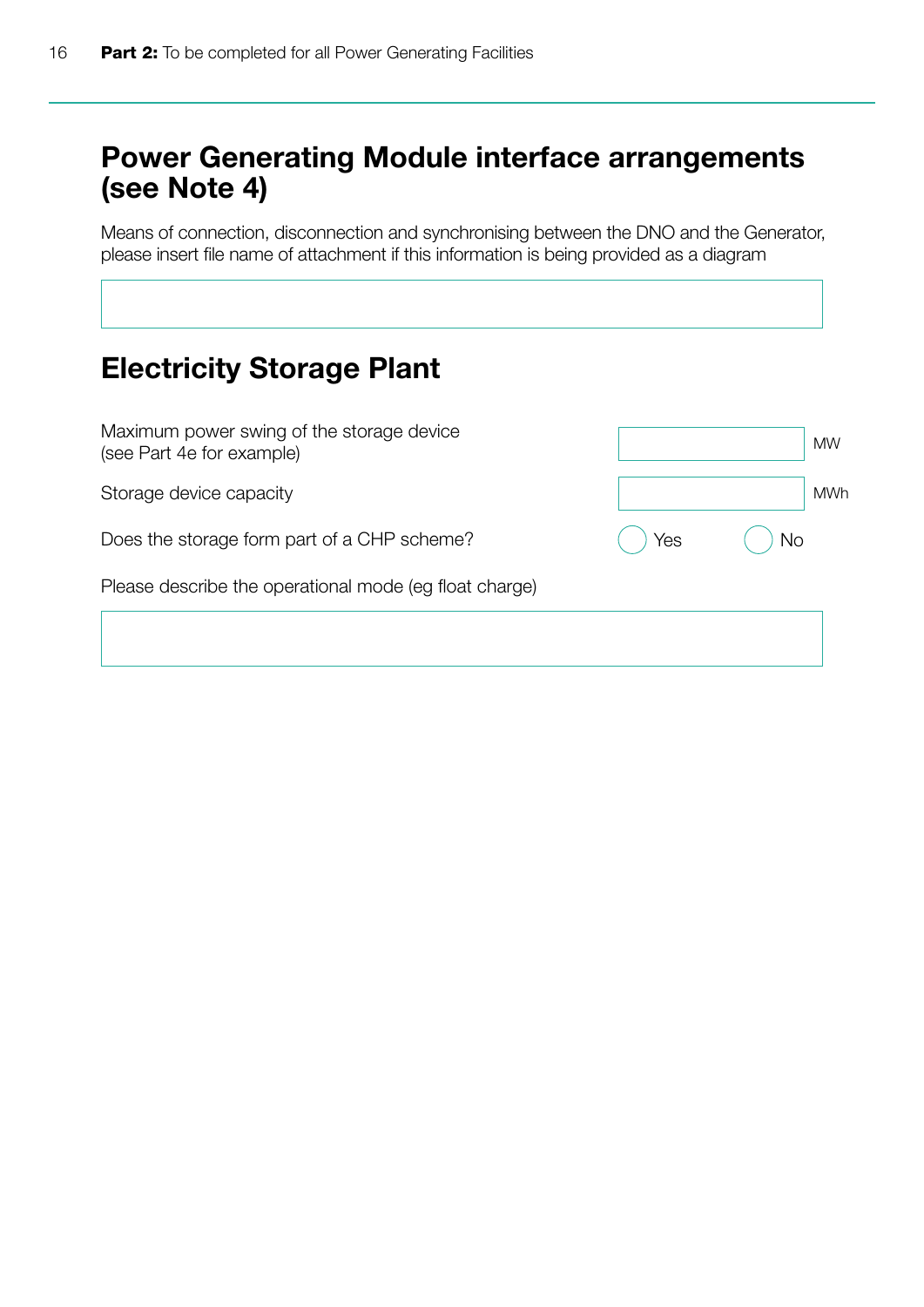Note 2 – This section relates to operating conditions when the Power Generating Facility is exporting Active Power. The Active Power export and associated maximum Reactive Power export and/or import should be stated for operation at registered capacity. The firm import / export requirements relate to the capacity available in a first circuit outage event on the DNOs system. The non-firm import / export requirements relate to the capacity available when the DNOs system is intact.

This information will be used by the DNO when assessing your application. Actual requirements for operating conditions such as the Power Generating Module operating mode and power factor will be agreed as part of the Connection Offer.

Registered Capacity can apply to:

i) a Power Generating Facility. This is the total maximum Active Power capacity of the Power Generating Module(s) in the Power Generating Facility, minus the power consumed by the generation process. For a Power Generating Facility with no other site demand you should take account of the requirement to produce Reactive Power at the Connection Point which will mean considering other equipment such as transformers and cables connecting the Generating Units to the Connection Point. For a Power Generating Facility embedded in a private network with demand it is recommended that you discuss the requirement for the production of Reactive Power with the DNO. Hence the Registered Capacity (kW) will generally be less the than Apparent Power (kVA).

ii) a Power Generating Module. This is the maximum Active Power capacity of the Generating Unit(s) comprising the Power Generating Module, minus the power consumed by the generation process. It needs to take account of the requirement to produce Reactive Power at the Connection Point. Hence the Registered Capacity (kW) will generally be less than the Apparent Power (kVA).

Where a Power Generating Module comprises inverters, the maximum Active Power capacity of the Generating Unit(s) is the lesser of the Inverter(s) rating or the rating of the energy source.

Note 3 – The DNO needs to assess your application with respect to the fault contribution your equipment will make to their network. Your Power Generating Modules and any induction motors will contribute fault current if there is a fault on the network. The amount of fault current at the connection point depends on the characteristics of your Power Generating Modules, induction motors and the impedance of your network (transformers, cables and overhead lines).

Engineering Recommendation G74, ETR 120 and IEC 60909 provide guidance on fault current data. Additionally, fault current contribution data may be provided in the form of detailed graphs, waveforms and/or tables. Induction motors can contribute to the peak asymmetrical short circuit current at 10ms. If the fault current contribution is solely from Generating Units then this information need not be provided where detailed fault level contribution / impedance data is provided for each Generating Unit in Part 3 of this application form.

Note 4 – The interface arrangements need to be agreed and implemented between the User and DNO before energisation. This is detailed in Paragraph 6.4.2 of Engineering Recommendation G99. This information should include a diagram.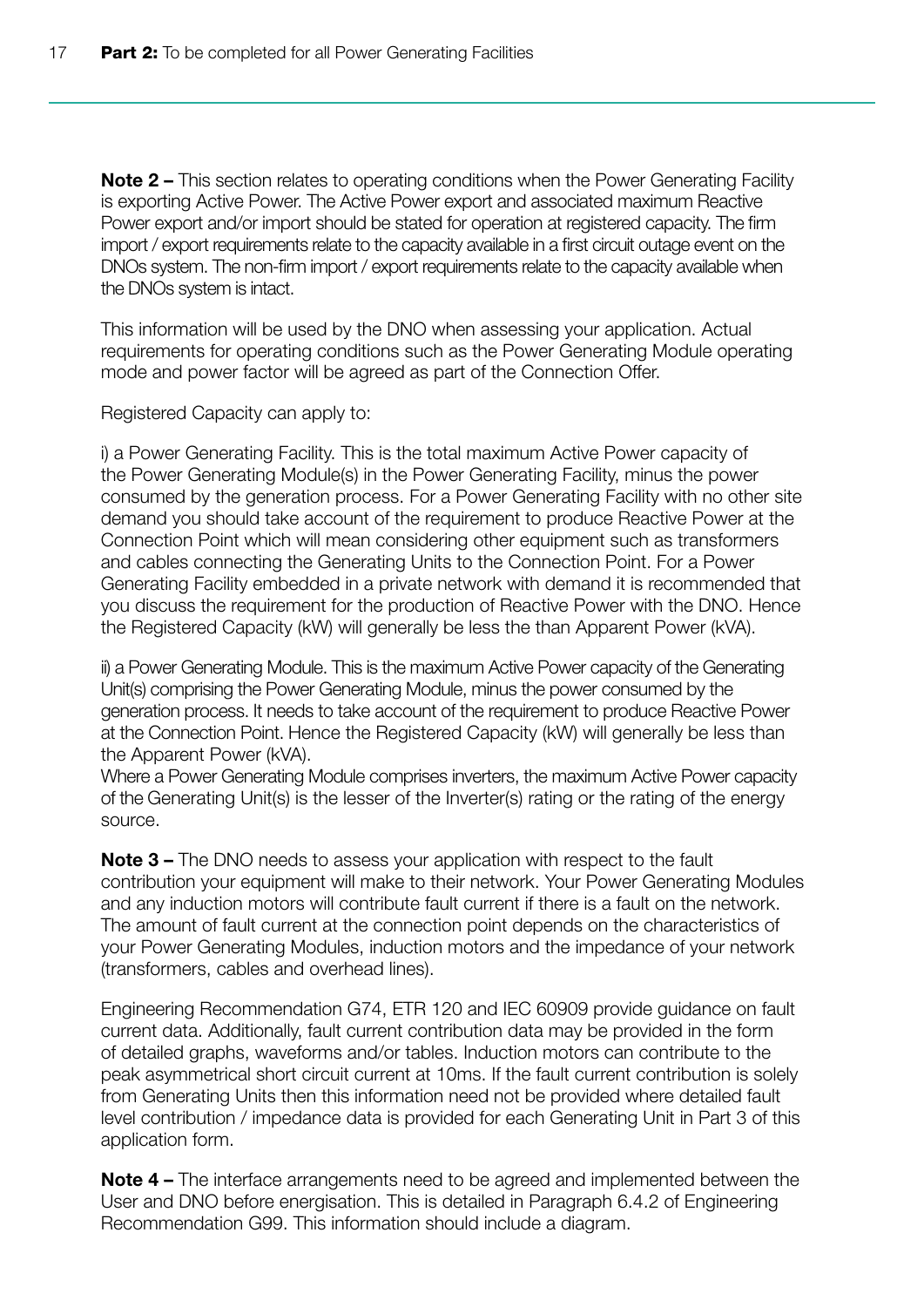# Part 3

## To be completed for all Type A, Type B, Type C and Type D Power **Generating** Modules

#### Part 3 Section 1a -

summary of the new Generating Units that comprise the Power Generating Module

#### Part 3 Section 1b -

summary of the existing Generating Units that comprise the Power Generating Module

#### Part 3 Section 2 -

Generating Unit data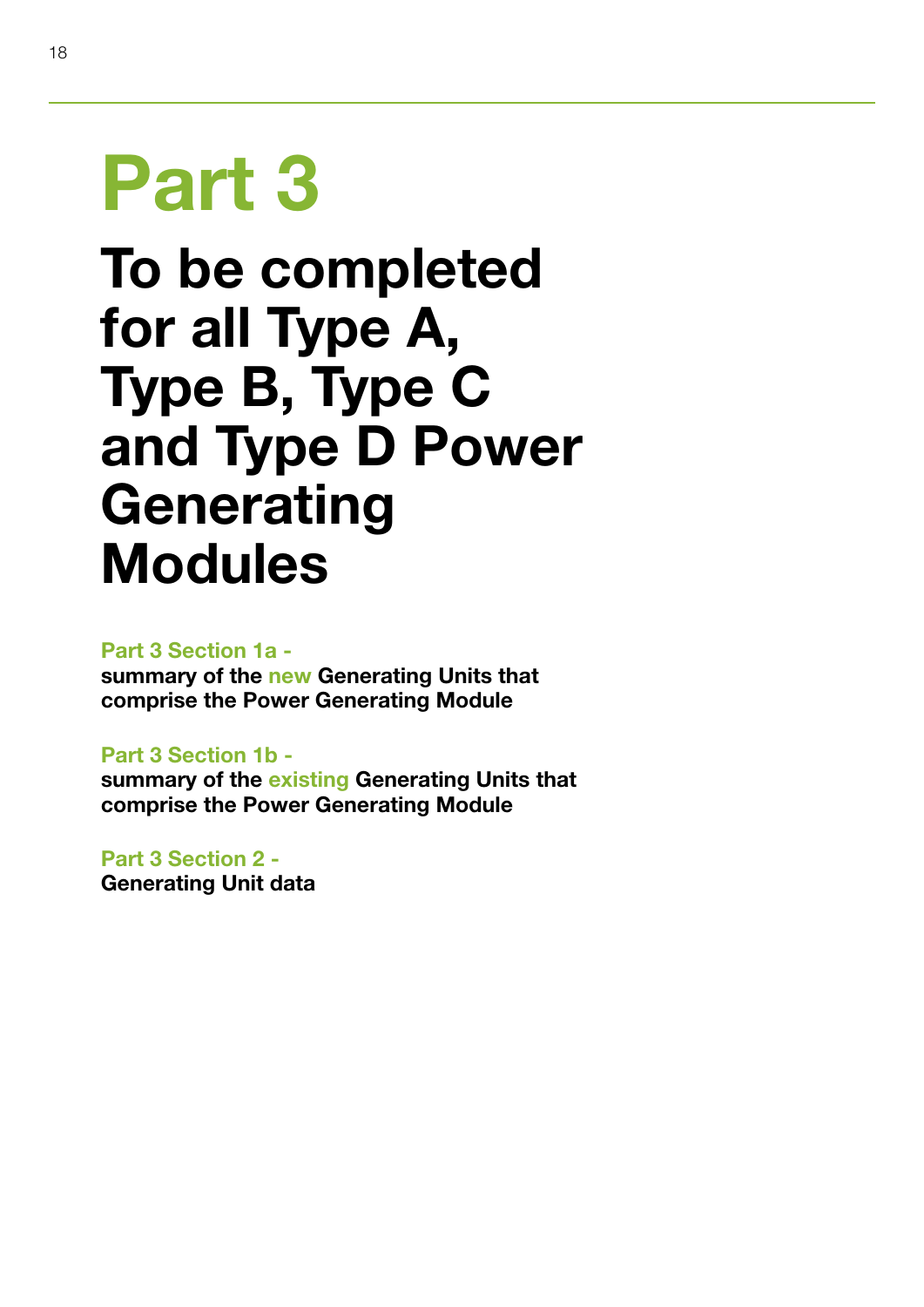### Part 3 Section 1a - summary of the new Generating Units that comprise the Power Generating Module The second section of Part 3 should be completed for each different Generating Unit. (See Note 5)

#### Power Generating Module general data

Name(s) / identifiers of Power Generating Modules. Where the Power Generating Module contains components or products that are type tested, include the type test reference numbers here.

| Will any Generating Unit operate in island mode?                                            |                                  |                         |                                                      | Yes                                                                | No |
|---------------------------------------------------------------------------------------------|----------------------------------|-------------------------|------------------------------------------------------|--------------------------------------------------------------------|----|
| Will any Generating Unit supply electricity to on-site load?                                |                                  |                         |                                                      | Yes                                                                | No |
| Will the Generating Unit operate solely in infrequent short-term<br>parallel operation mode |                                  |                         |                                                      | Yes                                                                | No |
|                                                                                             | Number of<br>Generating<br>units | Type of prime<br>movers | <b>Energy Source</b><br>Availability<br>(see Note 6) | <b>Energy Source and</b><br><b>Technology Type</b><br>(see Note 7) |    |
| Synchronous<br>Power Generating<br>Module                                                   |                                  |                         | Intermittent<br>Non-intermittent                     |                                                                    |    |
| Fixed speed<br>induction<br><b>Generating Unit</b>                                          |                                  |                         | Intermittent<br>Non-intermittent                     |                                                                    |    |
| Double fed<br>induction<br>Generating Unit                                                  |                                  |                         | Intermittent<br>Non-intermittent                     |                                                                    |    |
| Series inverter<br>connected<br>Generating Unit                                             |                                  |                         | Intermittent<br>Non-intermittent                     |                                                                    |    |
| <b>Electricity Storage</b><br><b>Generating Unit</b>                                        |                                  |                         | Intermittent<br>Non-intermittent                     |                                                                    |    |
| Other (please specify                                                                       |                                  |                         |                                                      |                                                                    |    |
|                                                                                             |                                  |                         | Intermittent<br>Non-intermittent                     |                                                                    |    |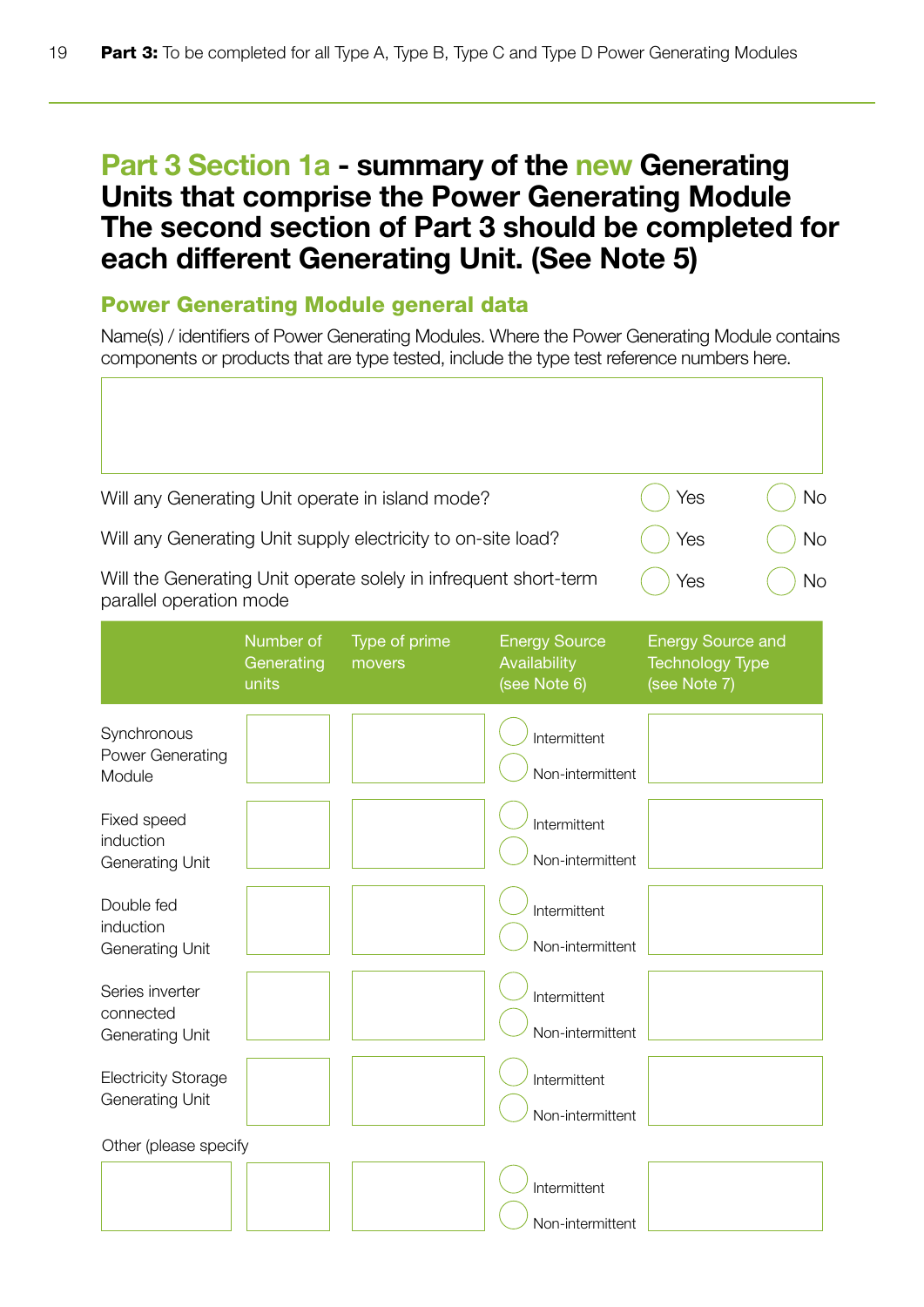## Part 3 Section 1b - summary of any existing Generating Units that comprise the Power Generating Module

#### Power Generating Module general data

Name(s) / identifiers of Power Generating Modules. Reference the Engineering Recommendation under which the Power Generating Modules were connected (eg G83, G59, G98, G99)

| Does any Generating Unit operate in island mode?             |                                  |                         |                                                      | Yes                                                                | No        |
|--------------------------------------------------------------|----------------------------------|-------------------------|------------------------------------------------------|--------------------------------------------------------------------|-----------|
| Does any Generating Unit supply electricity to on-site load? |                                  |                         |                                                      | Yes                                                                | <b>No</b> |
|                                                              | Number of<br>Generating<br>units | Type of prime<br>movers | <b>Energy Source</b><br>Availability<br>(see Note 6) | <b>Energy Source and</b><br><b>Technology Type</b><br>(see Note 7) |           |
| Synchronous<br>Power Generating<br>Module                    |                                  |                         | Intermittent<br>Non-intermittent                     |                                                                    |           |
| Fixed speed<br>induction<br><b>Generating Unit</b>           |                                  |                         | Intermittent<br>Non-intermittent                     |                                                                    |           |
| Double fed<br>induction<br><b>Generating Unit</b>            |                                  |                         | Intermittent<br>Non-intermittent                     |                                                                    |           |
| Series inverter<br>connected<br>Generating Unit              |                                  |                         | Intermittent<br>Non-intermittent                     |                                                                    |           |
| <b>Electricity Storage</b><br><b>Generating Unit</b>         |                                  |                         | Intermittent<br>Non-intermittent                     |                                                                    |           |
| Other (please specify                                        |                                  |                         | Intermittent<br>Non-intermittent                     |                                                                    |           |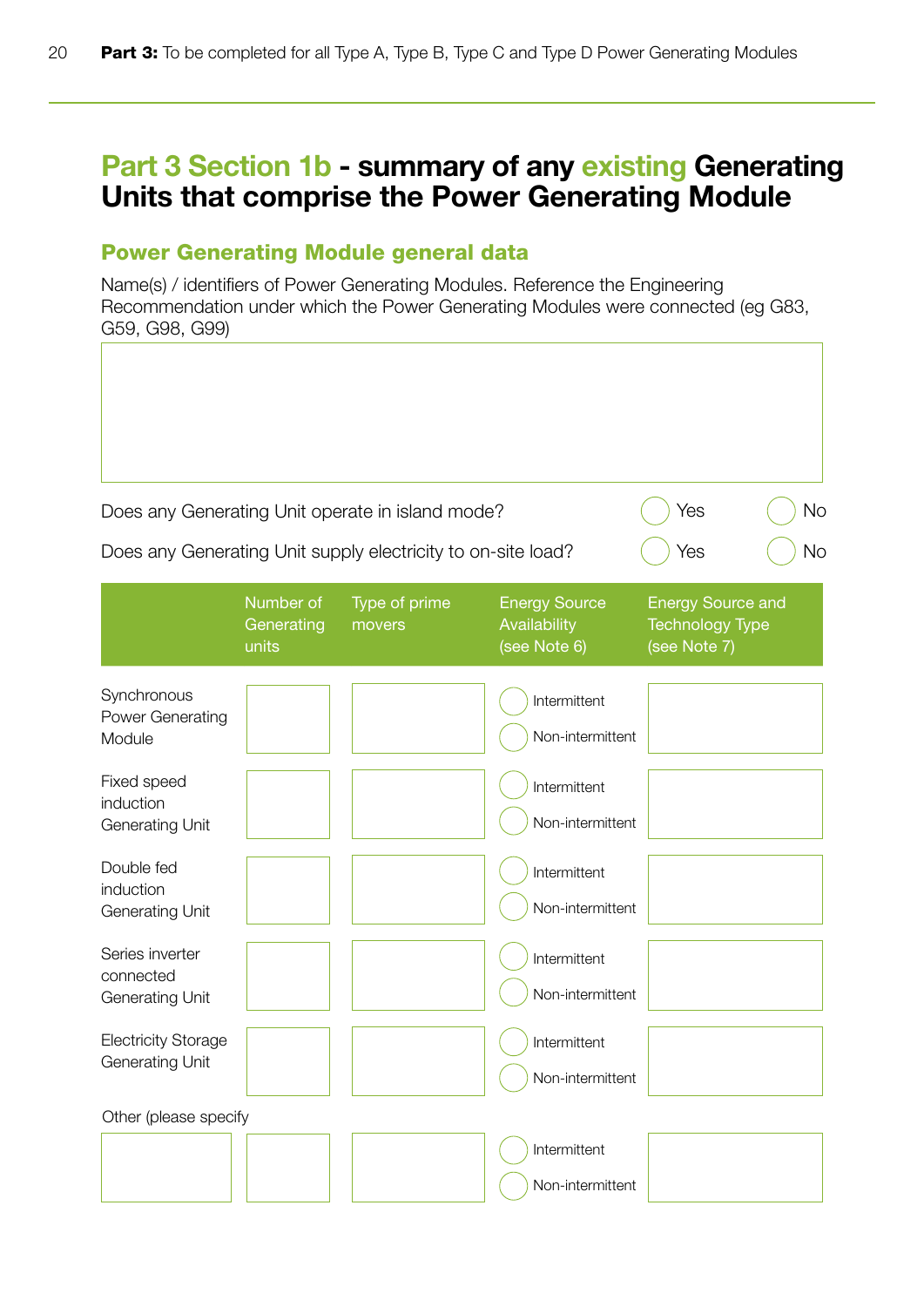**Note 5 -** Synchronous Power Generating Modules are generally synonymous with Generating Unit in EREC G99 except certain cases, such as a Combined Cycle Gas Turbine (CCGT) Module for example. A CCGT Module can be comprised of a number of Generating Units.

A Power Generating Facility may be made up of a number of Synchronous Power Generating Modules.

Asynchronous or Inverter connected Power Generating Modules are defined as Power Park Modules in EREC G99 and are typically comprised of several Generating Units connected together.

A Power Generating Facility could comprise several Synchronous Power Generating Modules and one Power Park Module. The exception to this is when new plant is being connected to a Power Generating Facility where there are Power Generating Modules which were connected under EREC G83 or EREC G59 and EREC G99 should be referred to for more detailed consideration of this.

Note 6 - Intermittent and Non-intermittent Generation is defined in EREP 130 as follows:

Intermittent Generation: Generation plant where the energy source for the prime mover cannot be made available on demand.

Non-intermittent Generation: Generation plant where the energy source for the prime mover can be made available on demand.

Note 7 - Energy Source & Technology Type

Please select combination of Energy Source and Technology Type from the list below. For example, a solar PV array would be R11 and a gas turbine would be I3.

If the Generating Units are part of a CHP scheme, "CHP" should be included with the code numbers.

If the Generating Unit is part of a Vehicle to Grid Electric Vehicle "V2G" should be included with the code numbers.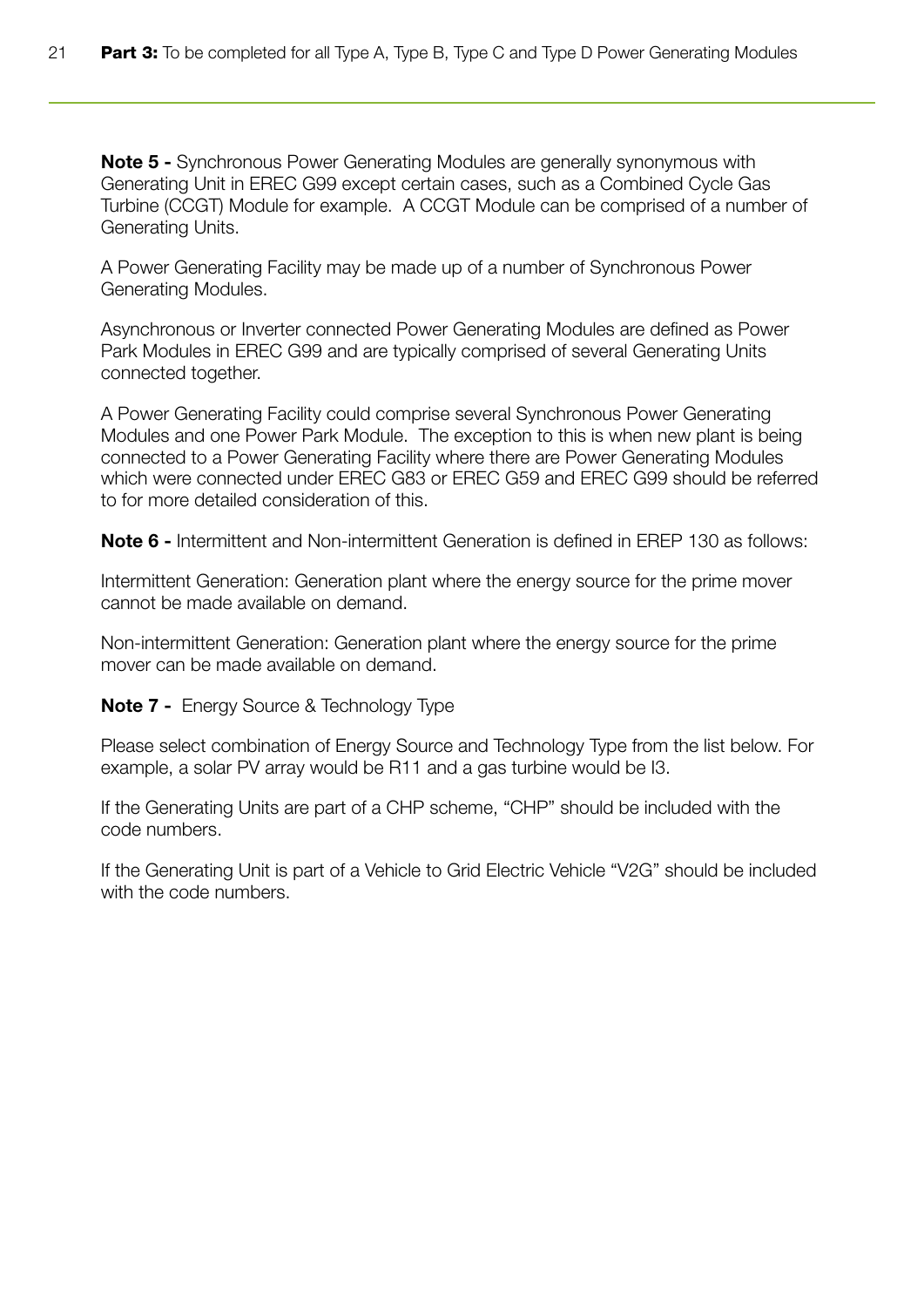|              | Energy Source (Note 7)                                                       |
|--------------|------------------------------------------------------------------------------|
| A            | Advanced Fuel (produced via gasification or pyrolysis of biofuel or waste)   |
| B            | Biofuel - Biogas from anaerobic digestion (excluding landfill & sewage)      |
| C            | Biofuel - Landfill gas                                                       |
| D            | Biofuel - Sewage gas                                                         |
| Ε            | Biofuel - Other                                                              |
| F            | <b>Biomass</b>                                                               |
| G            | Fossil - Brown coal/lignite                                                  |
| Н            | Fossil - Coal gas                                                            |
| $\mathsf{I}$ | Fossil - Gas                                                                 |
| J            | Fossil - Hard coal                                                           |
| Κ            | Fossil - Oil                                                                 |
| L            | Fossil - Oil shale                                                           |
| M            | Fossil - Peat                                                                |
| N            | Fossil - Other                                                               |
| O            | Geothermal                                                                   |
| P            | Hydrogen                                                                     |
| Q            | Nuclear                                                                      |
| R            | Solar                                                                        |
| S            | Stored Energy (all stored energy irrespective of the original energy source) |
| Τ            | Waste                                                                        |
| U            | Water (flowing water or head of water)                                       |
| V            | Wind                                                                         |
| W            | Other (Please detail energy source as applicable)                            |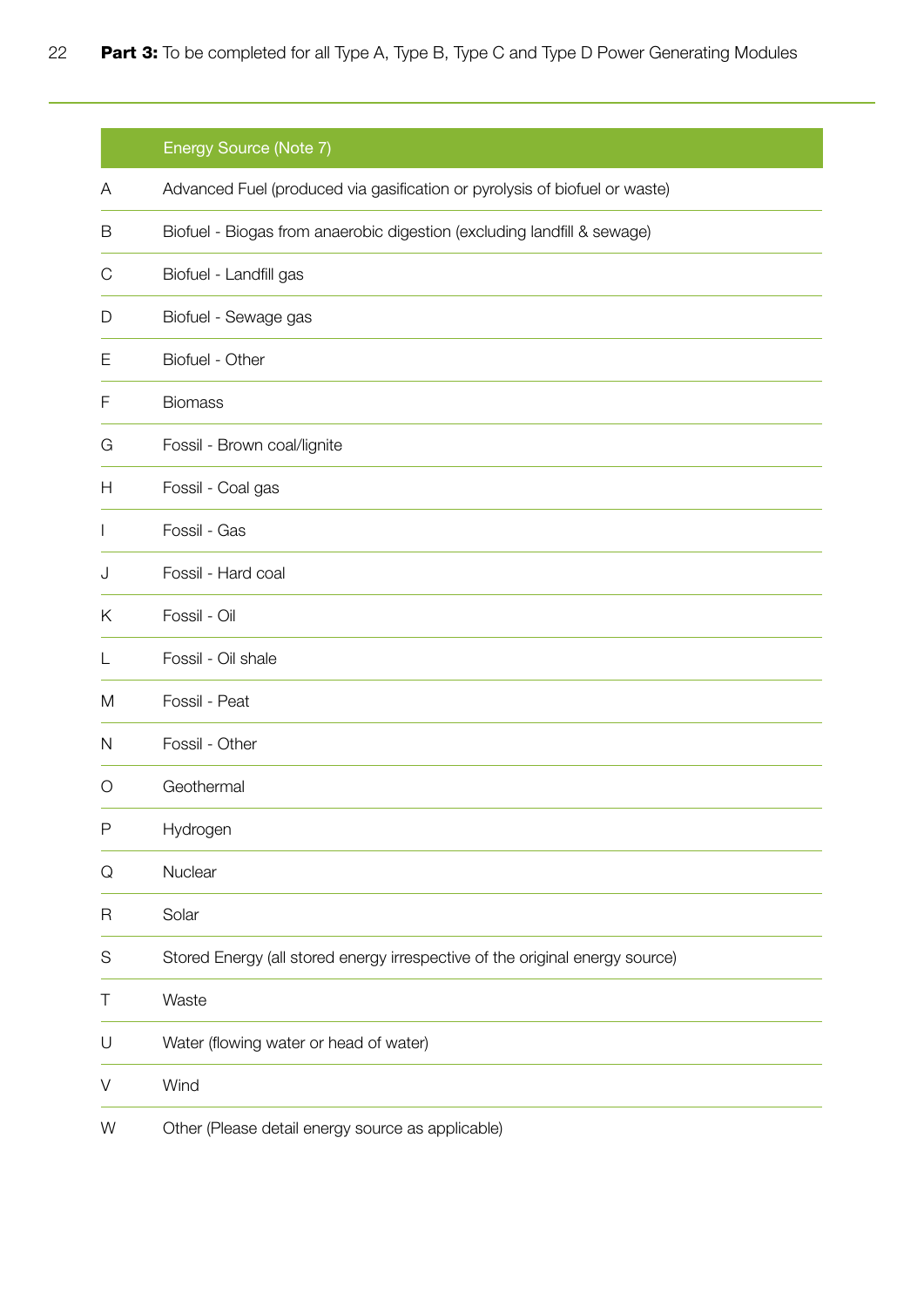|    | Energy Conversion Technology (Note 7)                     |
|----|-----------------------------------------------------------|
| ٦  | Engine (combustion / reciprocating)                       |
| 2  | <b>Fuel Cell</b>                                          |
| 3  | Gas turbine (OCGT)                                        |
| 4  | Geothermal power plant                                    |
| 5  | Hydro - Reservoir (not pumped)                            |
| 6  | Hydro - Run of river                                      |
| 7  | Hydro - Other                                             |
| 8  | Interconnector                                            |
| 9  | Offshore wind turbines                                    |
| 10 | Onshore wind turbines                                     |
| 11 | Photovoltaic                                              |
| 12 | Steam turbine (thermal power plant)                       |
| 13 | Steam-gas turbine (CCGT)                                  |
| 14 | Tidal lagoons                                             |
| 15 | Tidal stream devices                                      |
| 16 | Wave devices                                              |
| 17 | Storage - Chemical - Ammonia                              |
| 18 | Storage - Chemical - Hydrogen                             |
| 19 | Storage - Chemical - Synthetic Fuels                      |
| 20 | Storage - Chemical - Drop-in Fuels                        |
| 21 | Storage - Chemical - Methanol                             |
| 22 | Storage - Chemical - Synthetic Natural Gas                |
| 23 | Storage - Electrical - Supercapacitors                    |
| 24 | Storage - Electrical - Superconducting Magnetic ES (SMES) |
| 25 | Storage - Mechanical - Adiabatic Compressed Air           |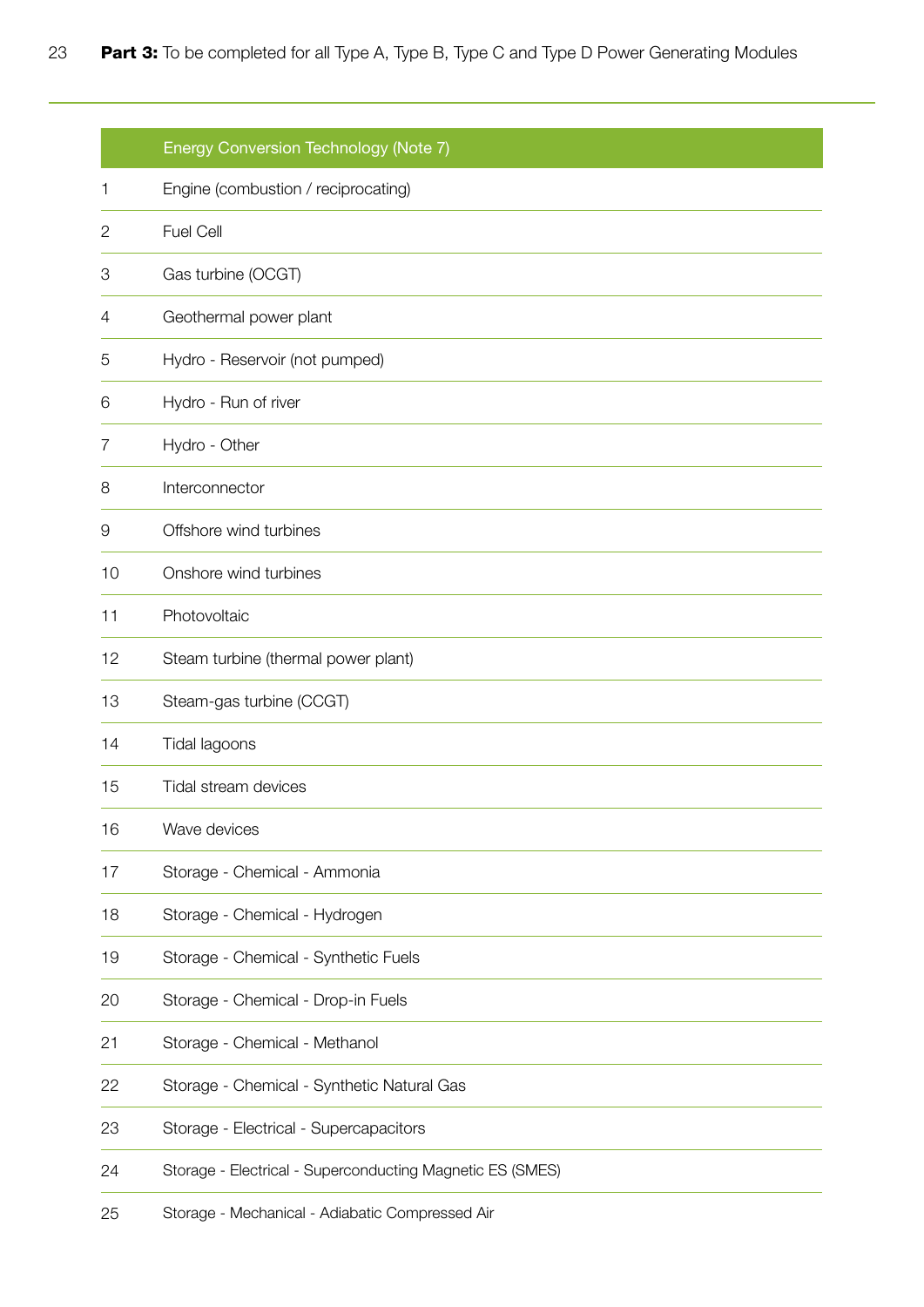|    | Energy Conversion Technology (Note 7)                                                     |
|----|-------------------------------------------------------------------------------------------|
| 26 | Storage - Mechanical - Diabatic Compressed Air                                            |
| 27 | Storage - Mechanical - Liquid Air Energy Storage                                          |
| 28 | Storage - Mechanical - Pumped Hydro                                                       |
| 29 | Storage - Mechanical - Flywheels                                                          |
| 30 | Storage - Thermal - Latent Heat Storage                                                   |
| 31 | Storage - Thermal - Thermochemical Storage                                                |
| 32 | Storage - Thermal - Sensible Heat Storage                                                 |
| 33 | Storage - Electrochemical Classic Batteries - Lead Acid                                   |
| 34 | Storage - Electrochemical Classic Batteries - Lithium Polymer (Li-Polymer)                |
| 35 | Storage - Electrochemical Classic Batteries - Metal Air                                   |
| 36 | Storage - Electrochemical Classic Batteries - Nickle Cadmium (Ni-Cd)                      |
| 37 | Storage - Electrochemical Classic Batteries - Sodium Nickle Chloride (NaCL <sub>2</sub> ) |
| 38 | Storage - Electrochemical Classic Batteries - Lithium Ion (Li-ion)                        |
| 39 | Storage - Electrochemical Classic Batteries - Sodium Ion (Na-ion)                         |
| 40 | Storage - Electrochemical Classic Batteries - Lithium Sulphur (Li-S)                      |
| 41 | Storage - Electrochemical Classic Batteries - Sodium Sulphur (Na-S)                       |
| 42 | Storage - Electrochemical Classic Batteries - Nickle - Metal Hydride (Ni-MH)              |
| 43 | Storage - Electrochemical Flow Batteries - Vanadium Red-Oxide                             |
| 44 | Storage - Electrochemical Flow Batteries - Zinc - Iron (Zn -Fe)                           |
| 45 | Storage - Electrochemical Flow Batteries - Zinc - Bromine (Zn - Br)                       |
| 46 | Storage - Other                                                                           |
| 47 | Other (Please detail energy conversion technology as applicable)                          |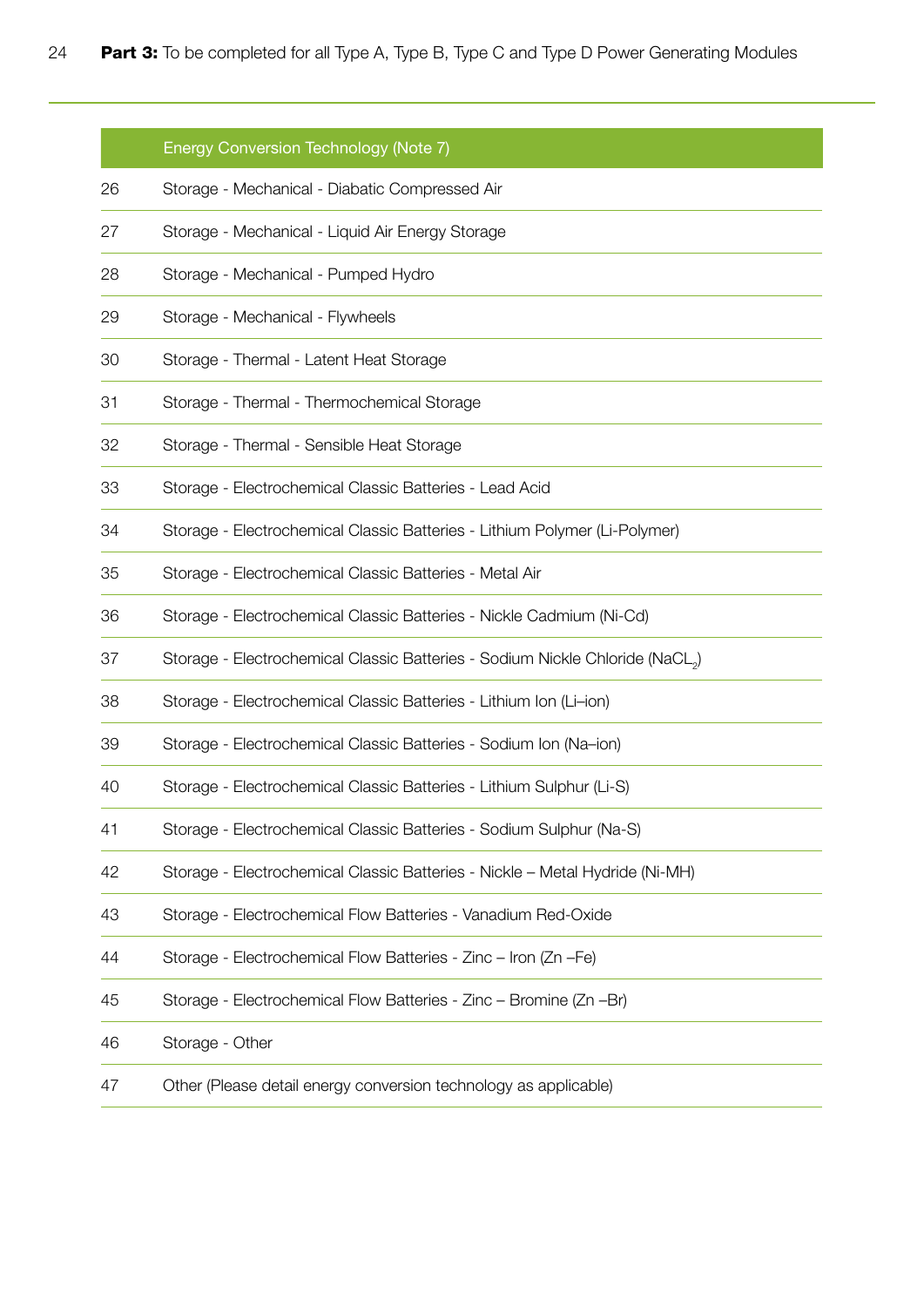#### Part 3 Section 2 - Generating Unit data

#### Please complete a separate sheet for each different Generating Unit

If you are connecting more than one different Generating Unit you should complete a separate Part 3 form for each different Generating Unit. Master versions of the Part 3 form are separately available for this purpose.

| Part 3 Section 2 - Generating Unit data<br>(please complete a separate sheet for each<br>different Generating Unit)                                      |            |  |  |
|----------------------------------------------------------------------------------------------------------------------------------------------------------|------------|--|--|
| <b>Generating Unit Active Power capability</b>                                                                                                           |            |  |  |
| Generating Unit descriptor / reference                                                                                                                   |            |  |  |
| Rated terminal voltage (Generating Unit)                                                                                                                 | V          |  |  |
| Rated terminal current (Generating Unit)                                                                                                                 | A          |  |  |
| Generating Unit registered capacity                                                                                                                      | <b>MW</b>  |  |  |
| Generating Unit apparent power rating<br>(to be used as base for generator parameters)                                                                   | <b>MVA</b> |  |  |
| Generating Unit rated Active Power<br>(gross at generator terminals)                                                                                     | <b>MW</b>  |  |  |
| Generating Unit minimum Active Power<br>(minimum generation)                                                                                             | MW         |  |  |
| <b>Generating Unit Reactive Power</b><br>capability at rated Active Power<br>(gross, at Generating Unit terminals)                                       |            |  |  |
| Maximum Reactive Power export (lagging)                                                                                                                  | MVAr       |  |  |
| Maximum Reactive Power import (leading)                                                                                                                  | MVAr       |  |  |
| <b>Generating Unit maximum fault current</b><br>contribution (see Note 8)                                                                                |            |  |  |
| Peak asymmetrical short circuit current at 10ms (ip) for a<br>30 short circuit fault at the Generating Unit terminals<br>(HV connected generators only)  | kA         |  |  |
| RMS value of the initial symmetrical short circuit current (Ik")<br>for a 3¢ short circuit fault at the Generating Unit terminals<br>(HV connected only) | kA         |  |  |
| RMS value of the symmetrical short circuit current at<br>100ms (Ik(100)) for a 3 $\phi$ short circuit fault at the Generating<br>Unit terminals          | kA         |  |  |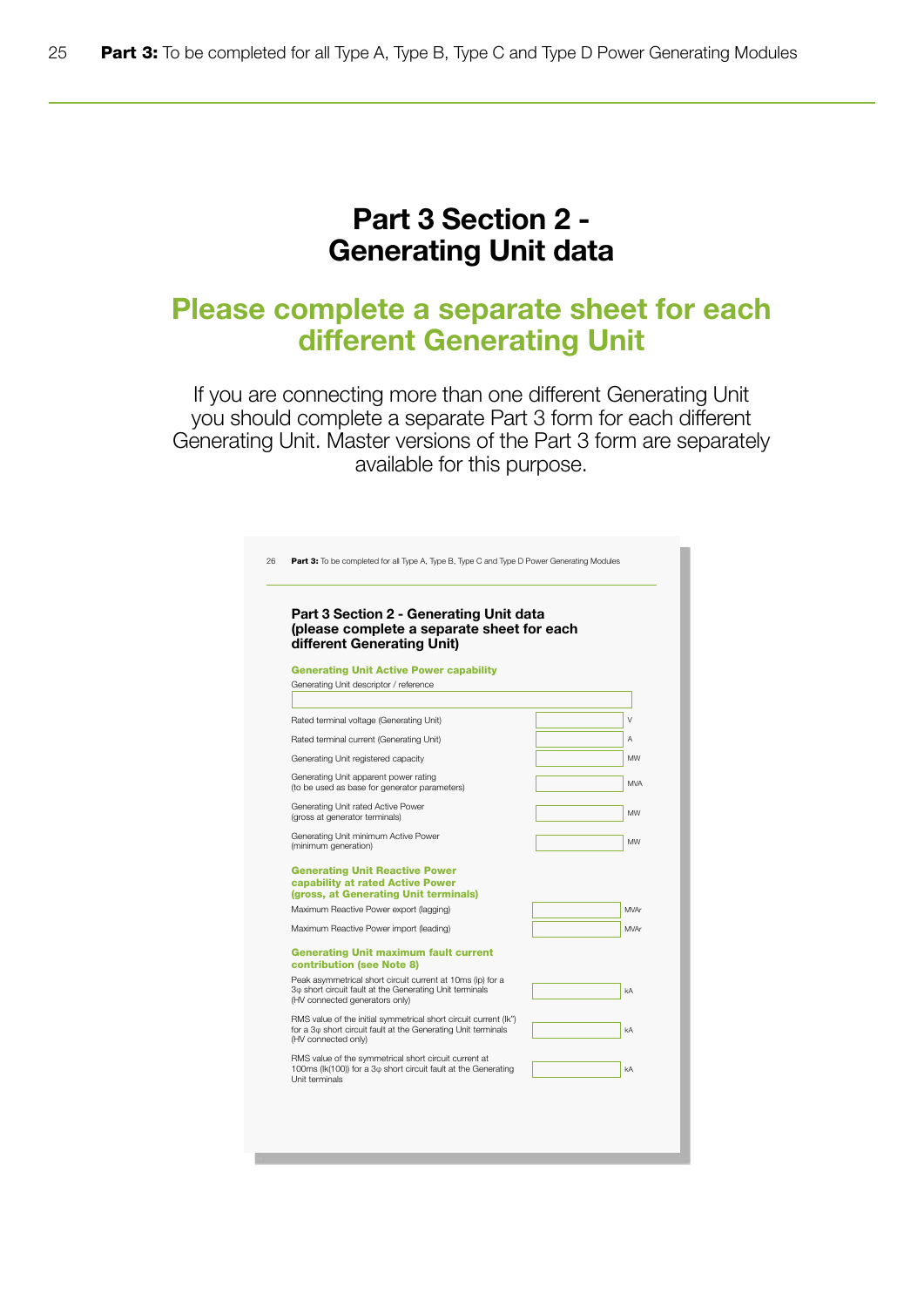## Part 3 Section 2 - Generating Unit data (please complete a separate sheet for each different Generating Unit)

#### Generating Unit Active Power capability

Generating Unit descriptor / reference

| Rated terminal voltage (Generating Unit)                                                                                                                             | $\vee$      |
|----------------------------------------------------------------------------------------------------------------------------------------------------------------------|-------------|
| Rated terminal current (Generating Unit)                                                                                                                             | Α           |
| Generating Unit registered capacity                                                                                                                                  | <b>MW</b>   |
| Generating Unit apparent power rating<br>(to be used as base for generator parameters)                                                                               | <b>MVA</b>  |
| Generating Unit rated Active Power<br>(gross at generator terminals)                                                                                                 | <b>MW</b>   |
| Generating Unit minimum Active Power<br>(minimum generation)                                                                                                         | <b>MW</b>   |
| <b>Generating Unit Reactive Power</b><br><b>capability at rated Active Power</b><br>(gross, at Generating Unit terminals)                                            |             |
| Maximum Reactive Power export (lagging)                                                                                                                              | <b>MVAr</b> |
| Maximum Reactive Power import (leading)                                                                                                                              | <b>MVAr</b> |
| <b>Generating Unit maximum fault current</b><br><b>contribution (see Note 8)</b>                                                                                     |             |
| Peak asymmetrical short circuit current at 10ms (ip) for a<br>3 <sub>0</sub> short circuit fault at the Generating Unit terminals<br>(HV connected generators only)  | kA          |
| RMS value of the initial symmetrical short circuit current (Ik")<br>for a 3 <sub>0</sub> short circuit fault at the Generating Unit terminals<br>(HV connected only) | kA          |
|                                                                                                                                                                      |             |

kA

RMS value of the symmetrical short circuit current at 100ms (Ik(100)) for a 3φ short circuit fault at the Generating Unit terminals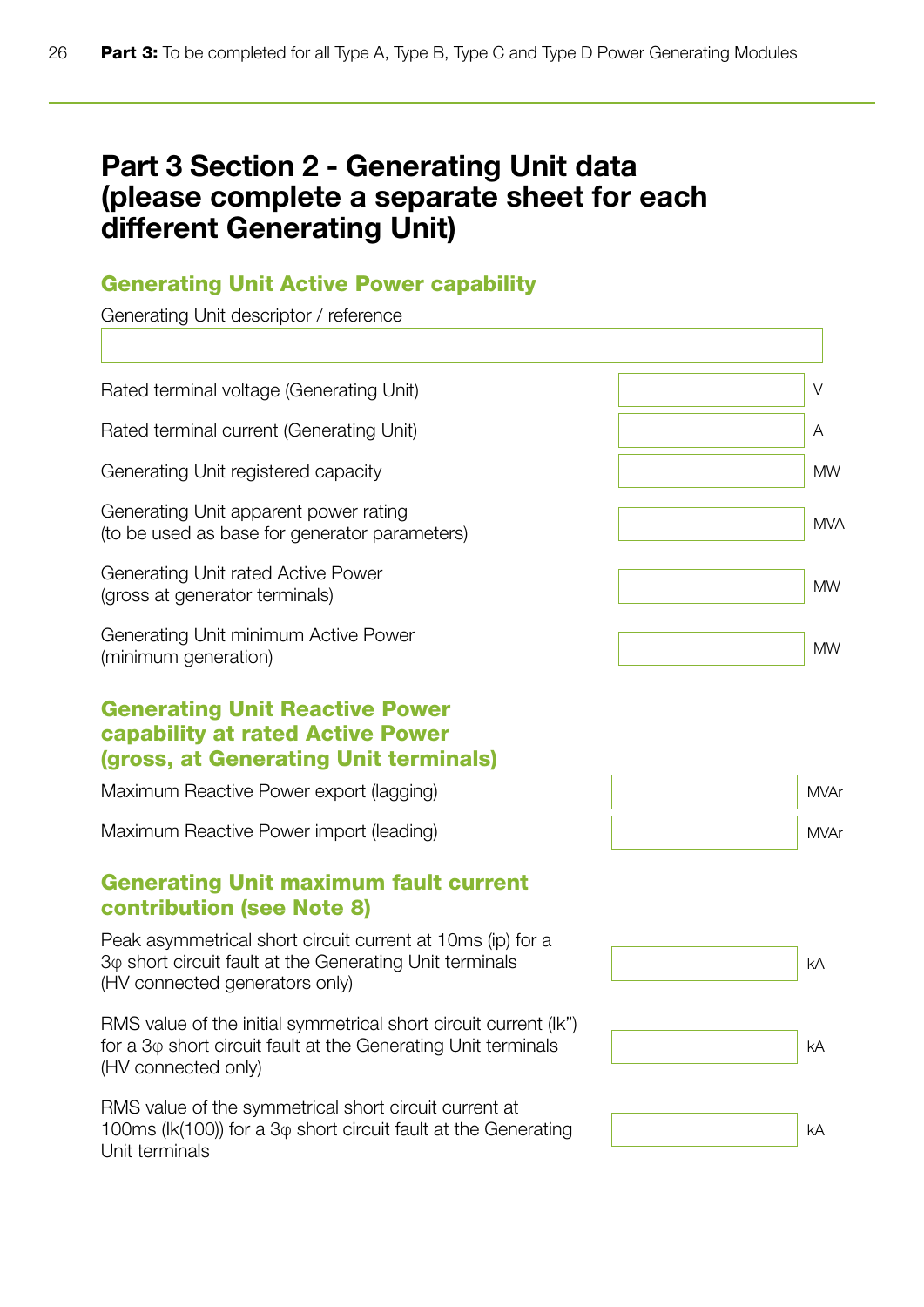#### Impedance data for fault current contribution calculations (see Note 8)

Are there any transformers between the Generating Unit and the Connection Point?

Number of Generating Units connected to the transformer

Rated apparent power of the transformer

Positive sequence reactance of the transformer

For sites with significant other impedance (multiple transformers, cables or overhead lines) between the Generating Unit and the Connection Point sketch of site detailing generator connection and impedances provided

Number **MVA** per unit Sketch () SLD  $Yes$   $($   $) No$ 

This information can be detailed on the single line diagram (SLD) provided in Part 1

Note 8 – See Engineering Recommendation G74, ETR 120 and IEC 60909 for guidance on fault current data. Additionally, fault current contribution data may be provided in the form of detailed graphs, waveforms and/or tables.

If you have a site with several Power Generating Modules or induction motors you can complete the site maximum fault level contribution information in Part 2 and you do not need to complete these fault current contribution entries. In this case it is likely that the DNO will require completion of Part 4 at a later stage.

If you are providing the Generating Unit maximum fault current contribution it is necessary to provide any other significant site impedance data to enable the DNO to calculate the fault current contribution from the Generating Unit(s) at the Connection Point. A sketch marked with the transformer and circuit resistance and reactance should be provided. This can be in ohms or per unit. If provided in per unit the base should be stated. This can be provided per meter together with the total circuit length, or for the total circuit length.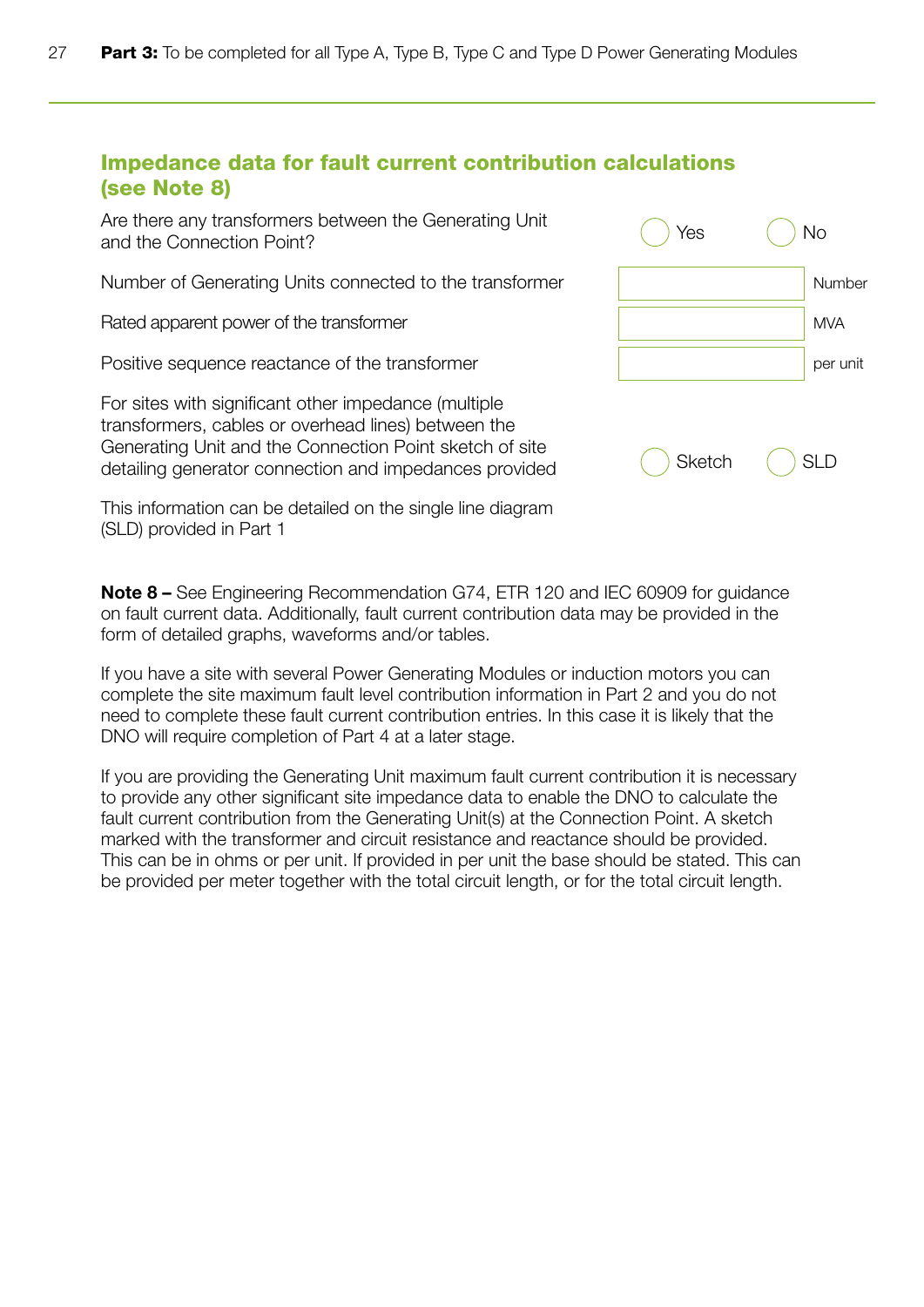# Part 4

Relevant section to be completed prior to commissioning for all Type A, Type B, Type C and Type D Power Generating Modules, Electricity Storage and transformers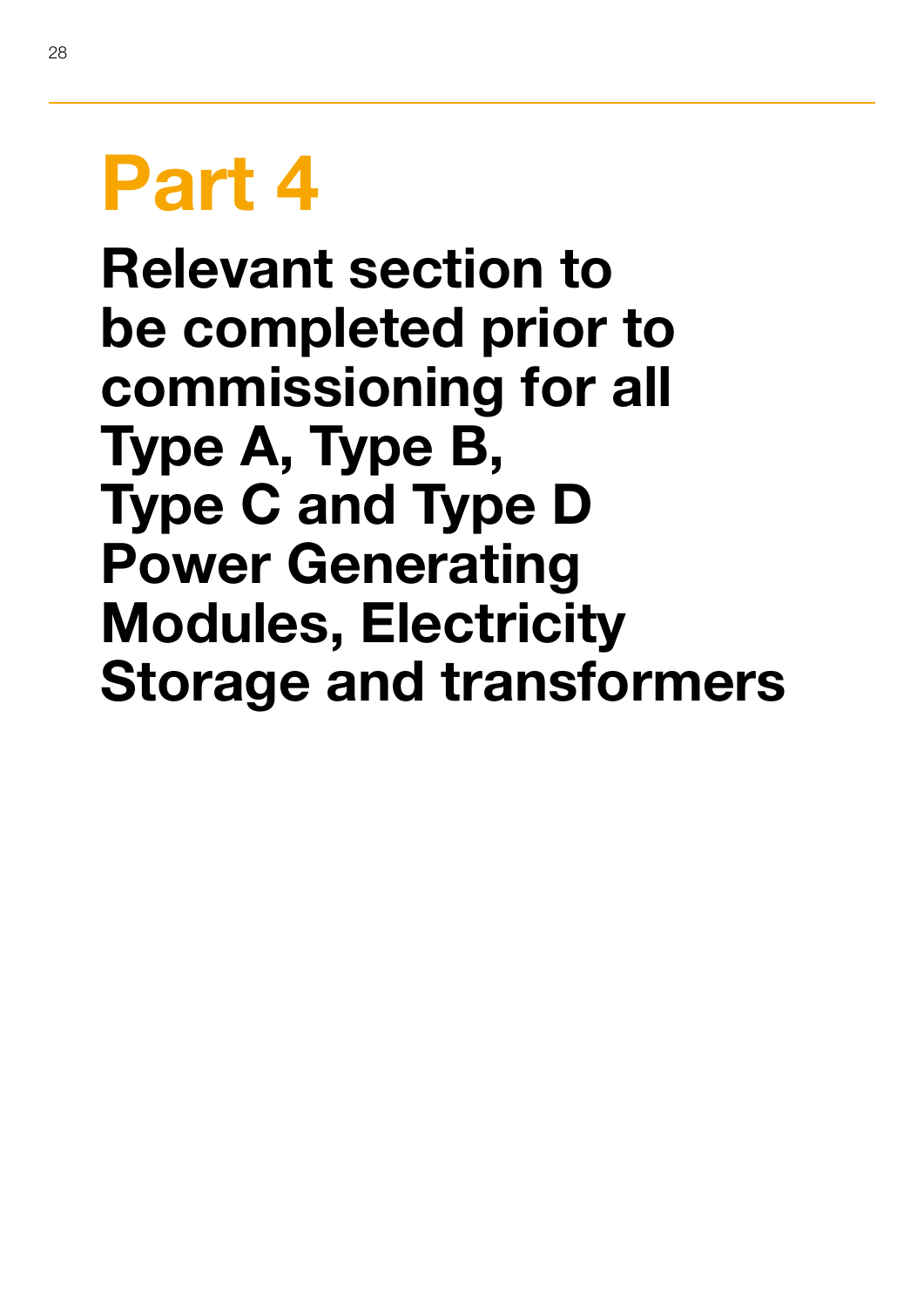### Please complete a separate sheet for each different Generating Unit

There are Part 4 forms for each type of Generating Unit category. If you are connecting more than one different Generating Unit of the same category (eg two different sized synchronous Generating Units) then you should complete a separate Part 4 form for each different Generating Unit. Master versions of the Part 4 form (Parts 4a, 4b, 4c, 4d and 4e) are separately available for this purpose.

| Part 4a                                                                                                                                                                                                                                                                                                                                                                                                                                                                                                                                                                                                                                                                                                                                                                                                                                                                                                      | Part 4b                                                                                                                                                                                                     | Part 4c                                                                                                                                                                            |
|--------------------------------------------------------------------------------------------------------------------------------------------------------------------------------------------------------------------------------------------------------------------------------------------------------------------------------------------------------------------------------------------------------------------------------------------------------------------------------------------------------------------------------------------------------------------------------------------------------------------------------------------------------------------------------------------------------------------------------------------------------------------------------------------------------------------------------------------------------------------------------------------------------------|-------------------------------------------------------------------------------------------------------------------------------------------------------------------------------------------------------------|------------------------------------------------------------------------------------------------------------------------------------------------------------------------------------|
| <b>Synchronous Power Generating Module data:</b><br>(please complete a separate sheet for each<br>different Synchronous Generating Unit)<br>Name(s) / identifiers of Generating Unit(s)                                                                                                                                                                                                                                                                                                                                                                                                                                                                                                                                                                                                                                                                                                                      | Power Park Module model data:<br><b>Generating Units</b><br>induct<br>(see Notes 12 and 13)<br>(please complete a separate sheet for                                                                        | Power Park Module model data:<br><b>Units</b><br>oubly fed induction Generating<br>(please complete a separate sheet for<br>each different Generating Unit)                        |
|                                                                                                                                                                                                                                                                                                                                                                                                                                                                                                                                                                                                                                                                                                                                                                                                                                                                                                              | each different Generating Unit)<br>Name(s) / identifiers of Generating Unit(s)                                                                                                                              | Name(s) / identifiers of Generating Unit(s)                                                                                                                                        |
| Type of Generating Unit (wound rotor, salent pole)                                                                                                                                                                                                                                                                                                                                                                                                                                                                                                                                                                                                                                                                                                                                                                                                                                                           |                                                                                                                                                                                                             | Magnetising reactance                                                                                                                                                              |
|                                                                                                                                                                                                                                                                                                                                                                                                                                                                                                                                                                                                                                                                                                                                                                                                                                                                                                              | Magnetising reactance                                                                                                                                                                                       | Stator resistance                                                                                                                                                                  |
| Positive sequence (armature) resistance<br>(HV connected generators only)                                                                                                                                                                                                                                                                                                                                                                                                                                                                                                                                                                                                                                                                                                                                                                                                                                    | (HV connected generators only)                                                                                                                                                                              | Stator reactance                                                                                                                                                                   |
| <b>Direct axis reactances</b>                                                                                                                                                                                                                                                                                                                                                                                                                                                                                                                                                                                                                                                                                                                                                                                                                                                                                | Stator resistance<br>(HV connected generators only)<br><b>Links</b>                                                                                                                                         | Running rotor resistance<br>Running rotor reactance                                                                                                                                |
| Sub-transient (X°d) - unsaturated                                                                                                                                                                                                                                                                                                                                                                                                                                                                                                                                                                                                                                                                                                                                                                                                                                                                            | Stator reactance<br>(HV connected generators only)<br>par<br>unit                                                                                                                                           | Standstill rotor resistance                                                                                                                                                        |
| Sub-transient (X"d) - saturated                                                                                                                                                                                                                                                                                                                                                                                                                                                                                                                                                                                                                                                                                                                                                                                                                                                                              |                                                                                                                                                                                                             | Standstill rotor reactance                                                                                                                                                         |
| Transient (X'd) - unsaturated                                                                                                                                                                                                                                                                                                                                                                                                                                                                                                                                                                                                                                                                                                                                                                                                                                                                                | Inner cage or running rotor resistance<br>(HV connected generators only)                                                                                                                                    | State whether data is inner-outer cage                                                                                                                                             |
| Transient (X'd) - saturated                                                                                                                                                                                                                                                                                                                                                                                                                                                                                                                                                                                                                                                                                                                                                                                                                                                                                  | Inner cage or running rotor reactance<br><b>Cold</b>                                                                                                                                                        | nner-outer cage nunning-standst<br>or running-standstill                                                                                                                           |
| per<br>unit<br>(HV connected generators only)                                                                                                                                                                                                                                                                                                                                                                                                                                                                                                                                                                                                                                                                                                                                                                                                                                                                | (HV connected generators only)<br>Outer cage or standstill rotor resistance                                                                                                                                 | Rotor current limit                                                                                                                                                                |
| Synchronous (Xd) - unsaturated                                                                                                                                                                                                                                                                                                                                                                                                                                                                                                                                                                                                                                                                                                                                                                                                                                                                               | $\int_{\text{unit}}^{\text{par}}$<br>(HV connected generators only)                                                                                                                                         | Number of pole pairs                                                                                                                                                               |
| Synchronous (Xd) - saturated                                                                                                                                                                                                                                                                                                                                                                                                                                                                                                                                                                                                                                                                                                                                                                                                                                                                                 | Outer cage or standstill rotor reactance<br>(HV connected generators only)                                                                                                                                  | Gearbox ratio                                                                                                                                                                      |
| (HV connected generators only)                                                                                                                                                                                                                                                                                                                                                                                                                                                                                                                                                                                                                                                                                                                                                                                                                                                                               | State whether data is inner-outer cage                                                                                                                                                                      | Generator rotor speed range - Minimum to rated speed<br>Electrical power output versus generator rotor speed please attach a graph or table                                        |
| Time constants (HV connected only):<br>Short circuit time<br>Open circuit time                                                                                                                                                                                                                                                                                                                                                                                                                                                                                                                                                                                                                                                                                                                                                                                                                               | nner-outer cage nunning-standstill<br>or running-standstill<br>(HV generators connected only)                                                                                                               | Please insert the file name of the attachment here                                                                                                                                 |
| constant<br>constant                                                                                                                                                                                                                                                                                                                                                                                                                                                                                                                                                                                                                                                                                                                                                                                                                                                                                         | Number of pole pairs<br>numba                                                                                                                                                                               |                                                                                                                                                                                    |
| Direct-axis sub-transient - unsaturated                                                                                                                                                                                                                                                                                                                                                                                                                                                                                                                                                                                                                                                                                                                                                                                                                                                                      | Gearbox ratio<br>number                                                                                                                                                                                     |                                                                                                                                                                                    |
| Direct-axis sub-transient - saturated                                                                                                                                                                                                                                                                                                                                                                                                                                                                                                                                                                                                                                                                                                                                                                                                                                                                        | Slip at rated output                                                                                                                                                                                        |                                                                                                                                                                                    |
| Direct-axis transient - unsaturated                                                                                                                                                                                                                                                                                                                                                                                                                                                                                                                                                                                                                                                                                                                                                                                                                                                                          | (HV connected generators only)                                                                                                                                                                              |                                                                                                                                                                                    |
| Direct-axis transient -saturated                                                                                                                                                                                                                                                                                                                                                                                                                                                                                                                                                                                                                                                                                                                                                                                                                                                                             |                                                                                                                                                                                                             |                                                                                                                                                                                    |
|                                                                                                                                                                                                                                                                                                                                                                                                                                                                                                                                                                                                                                                                                                                                                                                                                                                                                                              |                                                                                                                                                                                                             |                                                                                                                                                                                    |
|                                                                                                                                                                                                                                                                                                                                                                                                                                                                                                                                                                                                                                                                                                                                                                                                                                                                                                              |                                                                                                                                                                                                             |                                                                                                                                                                                    |
| Part 4d: Relevant section to be completed prior to commissioning for all Type A, Type B, Type C and<br>Type D Power Generating Modules, Electricity Storage and transformers                                                                                                                                                                                                                                                                                                                                                                                                                                                                                                                                                                                                                                                                                                                                 | 39<br>Part 4es Relevant section to be completed prior to commissioning for all Type A, Type B, Type C and<br>Type D Power Generating Modules, Electricity Storage and transformers                          | 43<br>Part 4f: Relevant section to be completed prior to commissioning for all Type A, Type B, Type C and<br>Type D Power Generating Modules, Electricity Storage and transformers |
| Part 4d                                                                                                                                                                                                                                                                                                                                                                                                                                                                                                                                                                                                                                                                                                                                                                                                                                                                                                      | Part 4e                                                                                                                                                                                                     | Part 4f                                                                                                                                                                            |
| Power Park Module model data:<br>erter connected Generating Units<br>(non Electricity Storage)<br>(please complete a separate                                                                                                                                                                                                                                                                                                                                                                                                                                                                                                                                                                                                                                                                                                                                                                                | Power Park Module data:<br>tricity Storage plant data:<br>(please complete a separate<br>sheet for each different Generating Unit)                                                                          | Transformer information (please complete a<br>separate sheet for each different transformer)<br>Transformer identifier(s)                                                          |
|                                                                                                                                                                                                                                                                                                                                                                                                                                                                                                                                                                                                                                                                                                                                                                                                                                                                                                              | Name(s) / identifiers of Generating Unit(s)                                                                                                                                                                 | Transformer type (Unit/Station)                                                                                                                                                    |
|                                                                                                                                                                                                                                                                                                                                                                                                                                                                                                                                                                                                                                                                                                                                                                                                                                                                                                              |                                                                                                                                                                                                             |                                                                                                                                                                                    |
|                                                                                                                                                                                                                                                                                                                                                                                                                                                                                                                                                                                                                                                                                                                                                                                                                                                                                                              | <b>Description of Dynamic Requirements</b>                                                                                                                                                                  | Number of identical units                                                                                                                                                          |
|                                                                                                                                                                                                                                                                                                                                                                                                                                                                                                                                                                                                                                                                                                                                                                                                                                                                                                              | (Active Power)<br><b>ABA</b>                                                                                                                                                                                | Type of cooling                                                                                                                                                                    |
|                                                                                                                                                                                                                                                                                                                                                                                                                                                                                                                                                                                                                                                                                                                                                                                                                                                                                                              | Import: power ramp rate (positive)<br>sec<br>MW                                                                                                                                                             |                                                                                                                                                                                    |
|                                                                                                                                                                                                                                                                                                                                                                                                                                                                                                                                                                                                                                                                                                                                                                                                                                                                                                              | Import: power ramp rate (negative)<br>\$60<br>MW                                                                                                                                                            | <b>Electrical Characteristics</b><br>Rated (apparent) power                                                                                                                        |
| M/A                                                                                                                                                                                                                                                                                                                                                                                                                                                                                                                                                                                                                                                                                                                                                                                                                                                                                                          | Export: power ramp rate (positive)<br><b>MA</b><br>Export: power ramp rate (negative)                                                                                                                       | Rated voltage ratio (on principal tap)                                                                                                                                             |
|                                                                                                                                                                                                                                                                                                                                                                                                                                                                                                                                                                                                                                                                                                                                                                                                                                                                                                              | If the power swing will transition from import to export or vice-versa please state the total                                                                                                               | Positive sequence resistance at principal tap                                                                                                                                      |
| O <sub>NO</sub><br>$O$ Yes                                                                                                                                                                                                                                                                                                                                                                                                                                                                                                                                                                                                                                                                                                                                                                                                                                                                                   | magnitude of the power swing:                                                                                                                                                                               | Positive sequence reactance at principal tap                                                                                                                                       |
|                                                                                                                                                                                                                                                                                                                                                                                                                                                                                                                                                                                                                                                                                                                                                                                                                                                                                                              | MW<br>Up/down/both                                                                                                                                                                                          | Positive sequence reactance at minimum tap                                                                                                                                         |
|                                                                                                                                                                                                                                                                                                                                                                                                                                                                                                                                                                                                                                                                                                                                                                                                                                                                                                              | For the intended control mode or to meet a specific commercial service, are there any                                                                                                                       | Positive sequence reactance at maximum tap                                                                                                                                         |
|                                                                                                                                                                                                                                                                                                                                                                                                                                                                                                                                                                                                                                                                                                                                                                                                                                                                                                              | known technical or operational requirements? For example the scheme may be required to operate at a Power Factor other than that which might be required by the DNO as<br>measured at the Connection Point? | Zero seguence resistance                                                                                                                                                           |
|                                                                                                                                                                                                                                                                                                                                                                                                                                                                                                                                                                                                                                                                                                                                                                                                                                                                                                              | $O$ Yes $O$ No                                                                                                                                                                                              | Zero seguence reactance                                                                                                                                                            |
|                                                                                                                                                                                                                                                                                                                                                                                                                                                                                                                                                                                                                                                                                                                                                                                                                                                                                                              | If yes please provide further details below                                                                                                                                                                 | <b>Voltage Control</b>                                                                                                                                                             |
| $\bigcap$ No<br>$\bigcap$ Yes                                                                                                                                                                                                                                                                                                                                                                                                                                                                                                                                                                                                                                                                                                                                                                                                                                                                                |                                                                                                                                                                                                             | Type of tap changer (on load / off circuit)                                                                                                                                        |
| sheet for each different Generating Unit)<br>Name(s) / identifiers of Generating Unit(s)<br>Generating Unit Voltage Control (to be agreed with the DNO)<br>(see Note 9)<br>If operating in Power Factor control mode,<br>preferred Power Factor<br>If operating in voltage control mode, voltage set point<br>If operating in reactive power control mode, reactive power set point<br>Generating Unit Performance Chart attached<br>If yes, please insert the file name of the attachment here<br>HV Connected Type A, Type B, Type C and Type D Power<br><b>Generating Module frequency and excitation (see Note 9)</b><br>Frequency response Droop setting in LFSM-O<br>(All Types, see Note 10)<br>Frequency response Droop setting in LFSM-U<br>(Types C & D only, see Note 10)<br>Governor and prime mover model attached (see Note 11).<br>If yes, please insert the file name of the attachment here |                                                                                                                                                                                                             |                                                                                                                                                                                    |
|                                                                                                                                                                                                                                                                                                                                                                                                                                                                                                                                                                                                                                                                                                                                                                                                                                                                                                              |                                                                                                                                                                                                             | Tap step size                                                                                                                                                                      |
|                                                                                                                                                                                                                                                                                                                                                                                                                                                                                                                                                                                                                                                                                                                                                                                                                                                                                                              |                                                                                                                                                                                                             | Maximum ratio tap                                                                                                                                                                  |
| Total effective inertia constant<br>HV connected generators only<br>AVR / excitation model attached<br>$O$ Yes<br>$\bigcap$ No<br>If yes, please insert the file name of the attachment here                                                                                                                                                                                                                                                                                                                                                                                                                                                                                                                                                                                                                                                                                                                 |                                                                                                                                                                                                             | Minimum ratio tap<br>Tap position in service (for off load tapchangers only)                                                                                                       |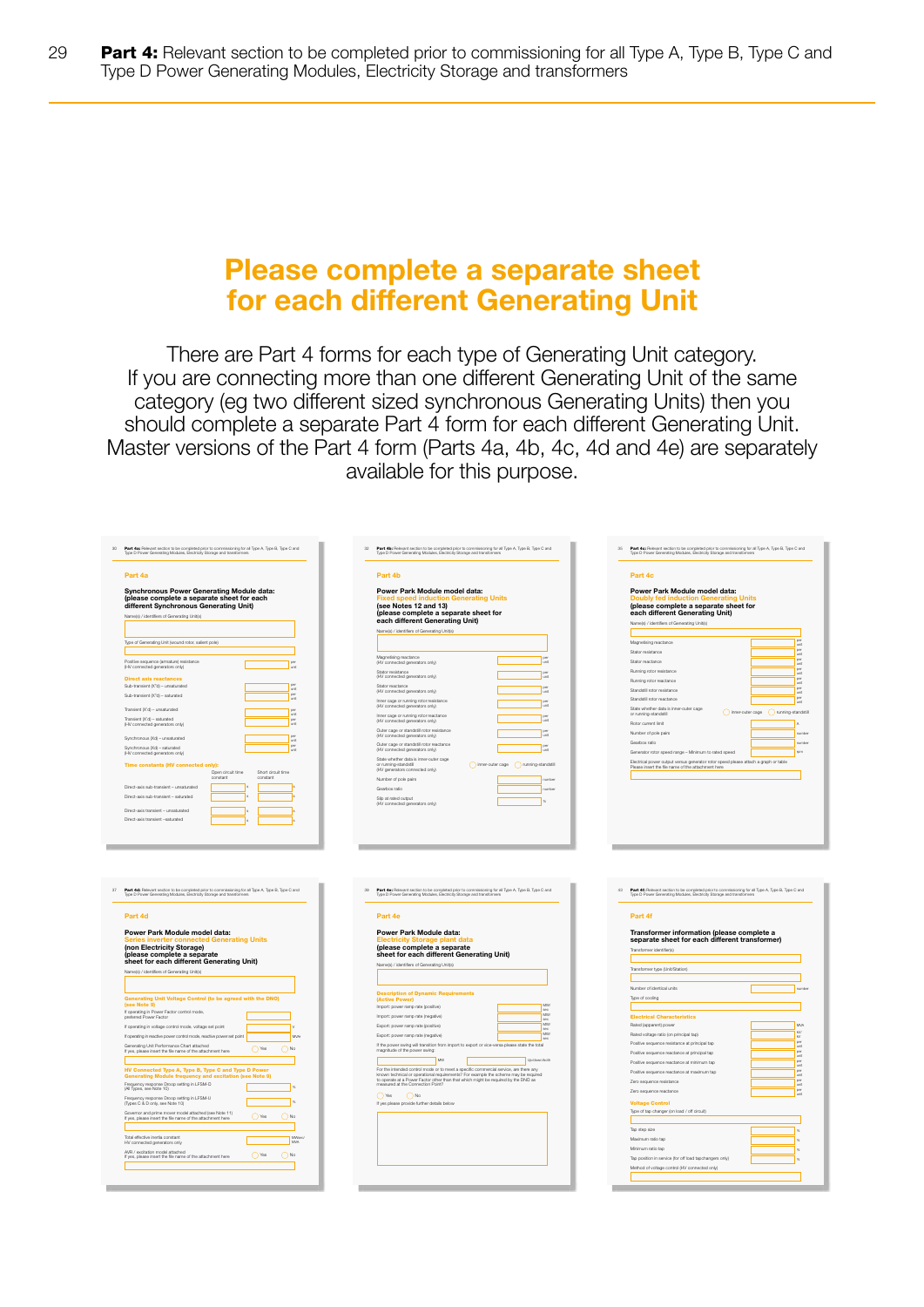## Part 4a

## Synchronous Power Generating Module data: (please complete a separate sheet for each different Synchronous Generating Unit)

Name(s) / identifiers of Generating Unit(s)

Type of Generating Unit (wound rotor, salient pole)

Positive sequence (armature) resistance (HV connected generators only)

#### Direct axis reactances

Sub-transient (X"d) – unsaturated

Sub-transient (X"d) – saturated

Transient (X'd) – unsaturated

Transient (X'd) – saturated (HV connected generators only)

Synchronous (Xd) – unsaturated

Synchronous (Xd) – saturated (HV connected generators only)

#### Time constants (HV connected only):

|                                         | Open circuit time<br>constant | Short circuit time<br>constant |
|-----------------------------------------|-------------------------------|--------------------------------|
| Direct-axis sub-transient – unsaturated | S                             | S                              |
| Direct-axis sub-transient - saturated   | S                             | S                              |
| Direct-axis transient – unsaturated     | S                             | S                              |
| Direct-axis transient -saturated        | S                             |                                |



per unit



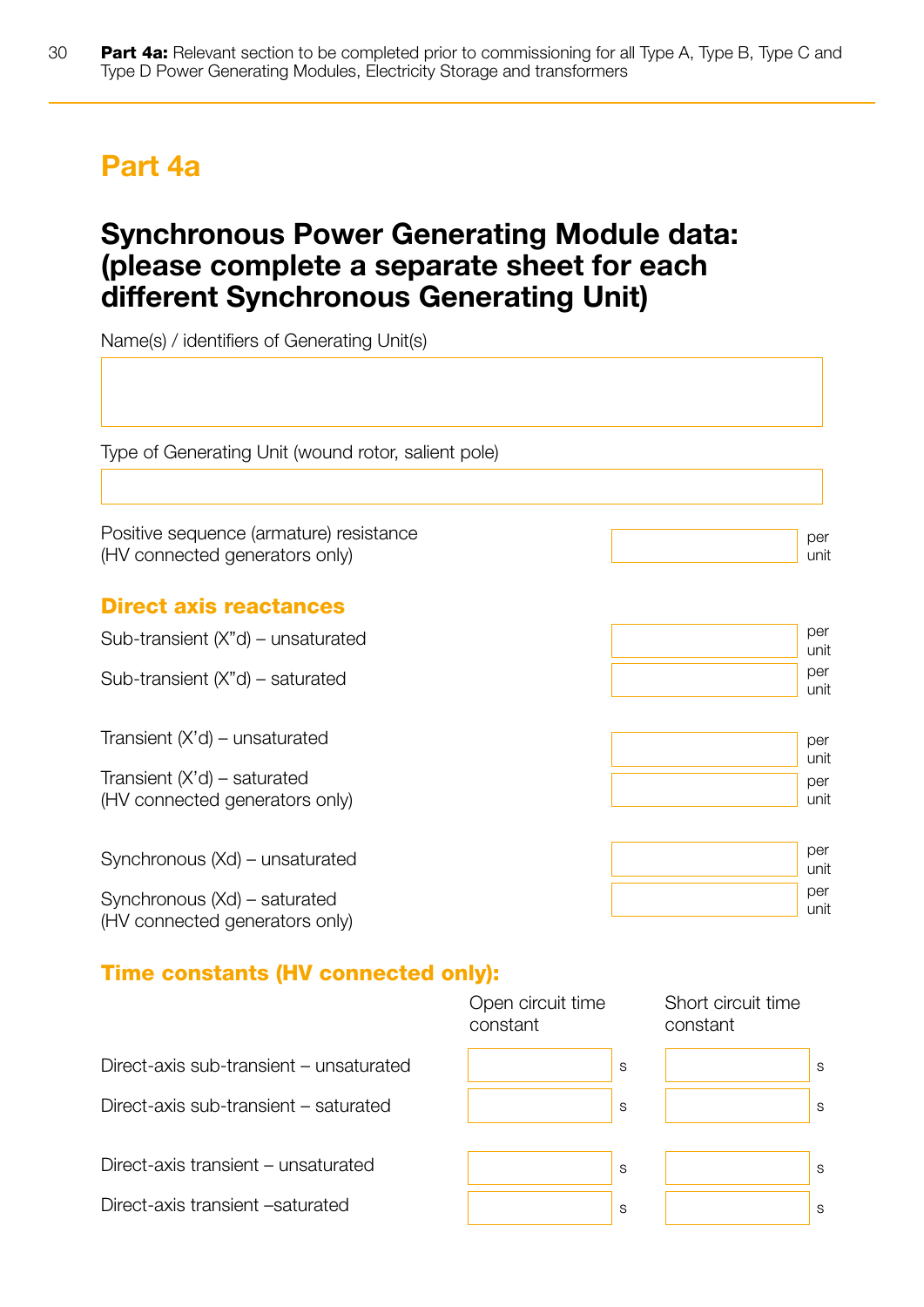#### Generating Unit Voltage Control (to be agreed with the DNO) (see Note 9)

| If operating in Power Factor control mode,<br>preferred Power Factor                                     |     |      |
|----------------------------------------------------------------------------------------------------------|-----|------|
| If operating in voltage control mode, voltage set point                                                  |     |      |
| If operating in reactive power control mode, reactive power set point                                    |     | MVAr |
| Generating Unit Performance Chart attached<br>If yes, please insert the file name of the attachment here | Yes | Nο   |

#### HV Connected Type A, Type B, Type C and Type D Power Generating Module frequency and excitation (see Note 9)

|     | $\%$                 |
|-----|----------------------|
|     | $\%$                 |
| Yes | No                   |
|     | MWsec/<br><b>MVA</b> |
| Yes | Νo                   |
|     |                      |

#### Type C and Type D Power Generating Module additional frequency response (see Note 9)

Frequency response Droop setting in FSM (if applicable)

 $\%$ FSM  $()$  LFSM

Frequency response mode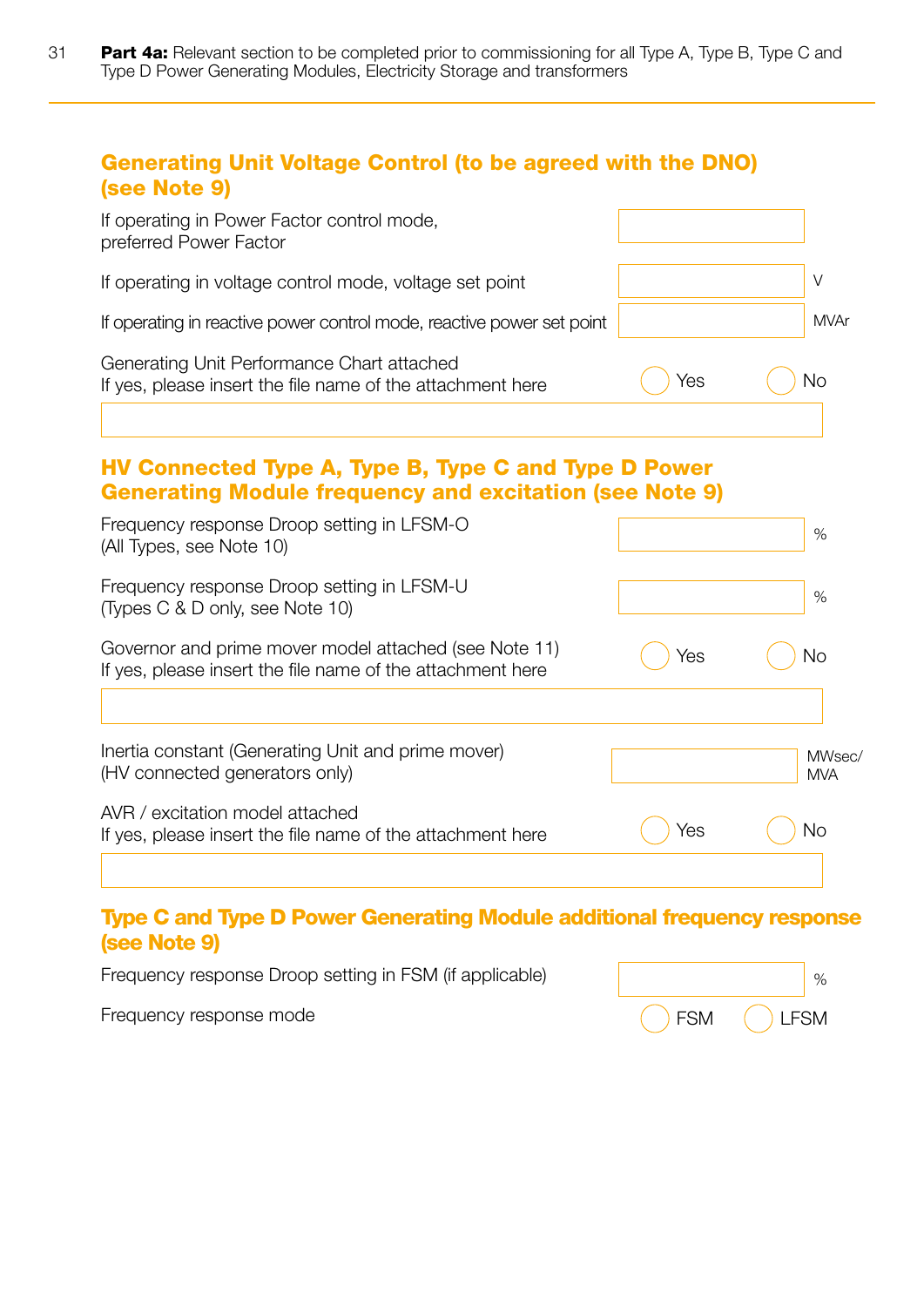## Part 4b

### Power Park Module model data: Fixed speed induction Generating Units (see Notes 12 and 13) (please complete a separate sheet for each different Generating Unit)

Name(s) / identifiers of Generating Unit(s)

| Magnetising reactance<br>(HV connected generators only)                                           |                  | per<br>unit        |
|---------------------------------------------------------------------------------------------------|------------------|--------------------|
| Stator resistance<br>(HV connected generators only)                                               |                  | per<br>unit        |
| Stator reactance<br>(HV connected generators only)                                                |                  | per<br>unit        |
| Inner cage or running rotor resistance<br>(HV connected generators only)                          |                  | per<br>unit        |
| Inner cage or running rotor reactance<br>(HV connected generators only)                           |                  | per<br>unit        |
| Outer cage or standstill rotor resistance<br>(HV connected generators only)                       |                  | per<br>unit        |
| Outer cage or standstill rotor reactance<br>(HV connected generators only)                        |                  | per<br>unit        |
| State whether data is inner-outer cage<br>or running-standstill<br>(HV generators connected only) | inner-outer cage | running-standstill |
| Number of pole pairs                                                                              |                  | number             |
| Gearbox ratio                                                                                     |                  | number             |
| Slip at rated output<br>(HV connected generators only)                                            |                  | $\%$               |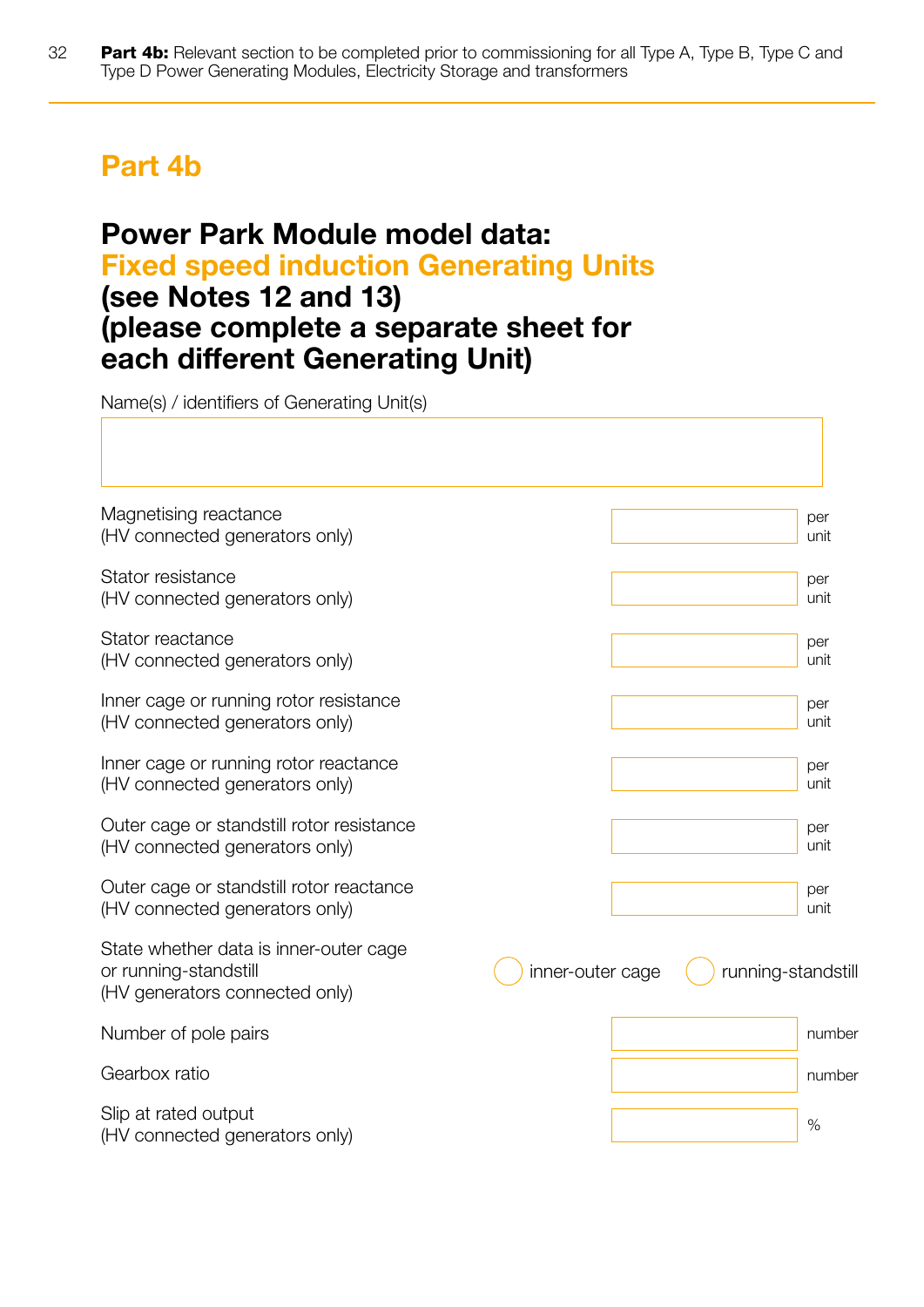#### Shunt capacitance connected in parallel at % of rated output: Provide as values below or attach a graph

If attaching a graph, please insert the file name of the attachment here

| Starting | kVAr |
|----------|------|
| 20%      | kVAr |
| 40%      | kVAr |
| 60%      | kVAr |
| 80%      | kVAr |
| 100%     | kVAr |

#### Active power and reactive power: Provide as values below or attach a graph

If attaching a graph, please insert the file name of the attachment here

| Active power and reactive power import<br>during start-up                                                                            |            | MW-<br><b>MVAr</b> |
|--------------------------------------------------------------------------------------------------------------------------------------|------------|--------------------|
| Active power and reactive power import during<br>switching operations eg '6 to 4 pole' change-over<br>(HV connected generators only) |            | MW-<br><b>MVAr</b> |
| Under voltage protection setting & time delay                                                                                        |            |                    |
|                                                                                                                                      | Per Unit V | S                  |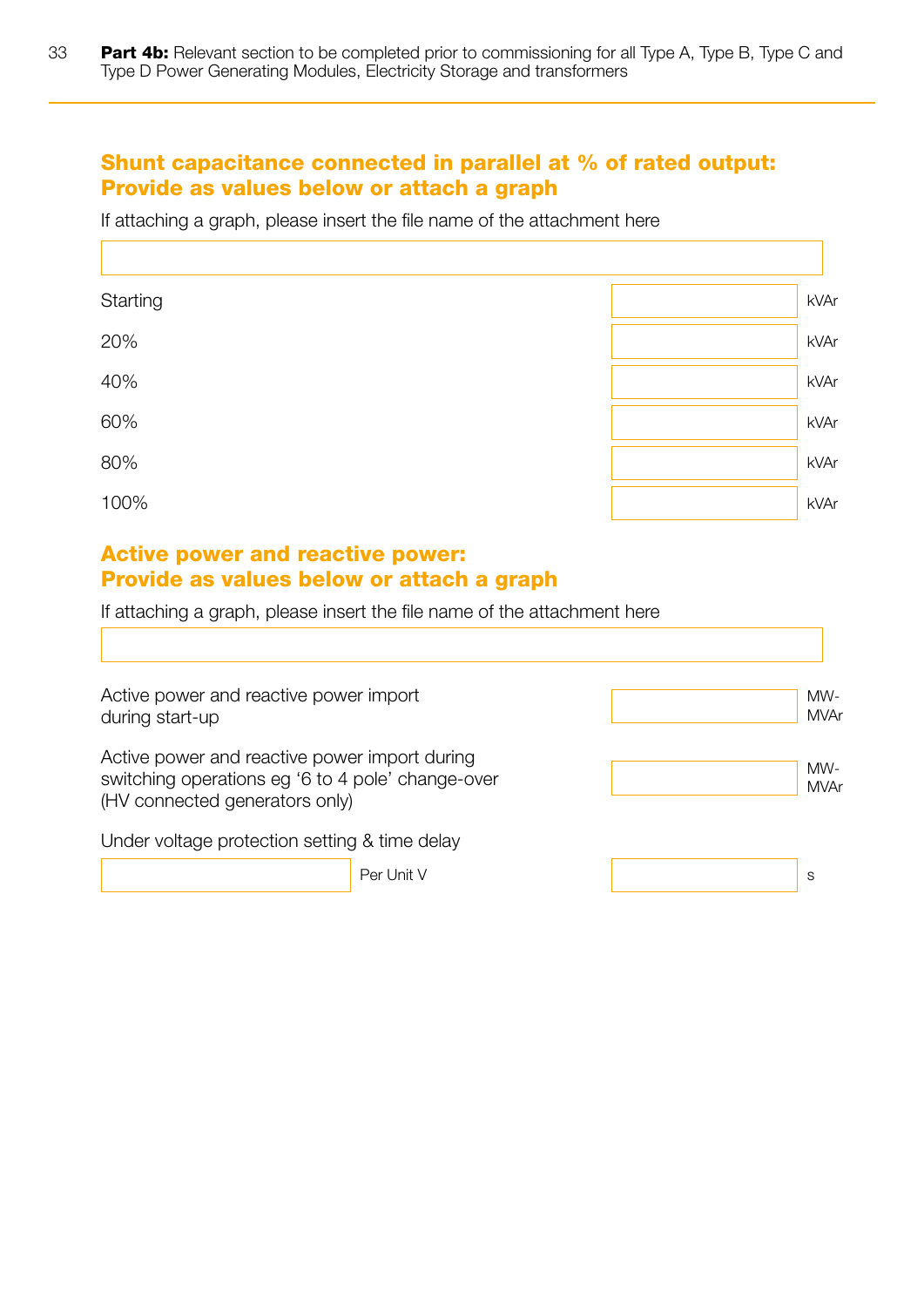#### Generating Unit Voltage Control (to be agreed with the DNO) (see Note 9)

| If operating in Power Factor control mode,<br>preferred Power Factor                                     |     |      |
|----------------------------------------------------------------------------------------------------------|-----|------|
| If operating in voltage control mode, voltage set point                                                  |     |      |
| If operating in reactive power control mode, reactive power set point                                    |     | MVAr |
| Generating Unit Performance Chart attached<br>If yes, please insert the file name of the attachment here | Yes | Nο   |

#### HV Connected Type A, Type B, Type C and Type D Power Generating Module frequency and excitation (see Note 9)

| Frequency response Droop setting in LFSM-O<br>(All Types, see Note 10)                                              |            | %                    |
|---------------------------------------------------------------------------------------------------------------------|------------|----------------------|
| Frequency response Droop setting in LFSM-U<br>(Types C & D only, see Note 10)                                       |            | %                    |
| Governor and prime mover model attached (see Note 11)<br>If yes, please insert the file name of the attachment here | Yes        | No                   |
| Total effective inertia constant<br>(generator and prime mover)<br>(HV connected generators only)                   |            | MWsec/<br><b>MVA</b> |
| AVR / excitation model attached<br>If yes, please insert the file name of the attachment here                       | Yes        | No                   |
| <b>Type C and Type D Power Generating</b><br><b>Module additional frequency response (see Note 9)</b>               |            |                      |
| Frequency response Droop setting in FSM (if applicable)                                                             |            | %                    |
| Frequency response mode                                                                                             | <b>FSM</b> | <b>FSM</b>           |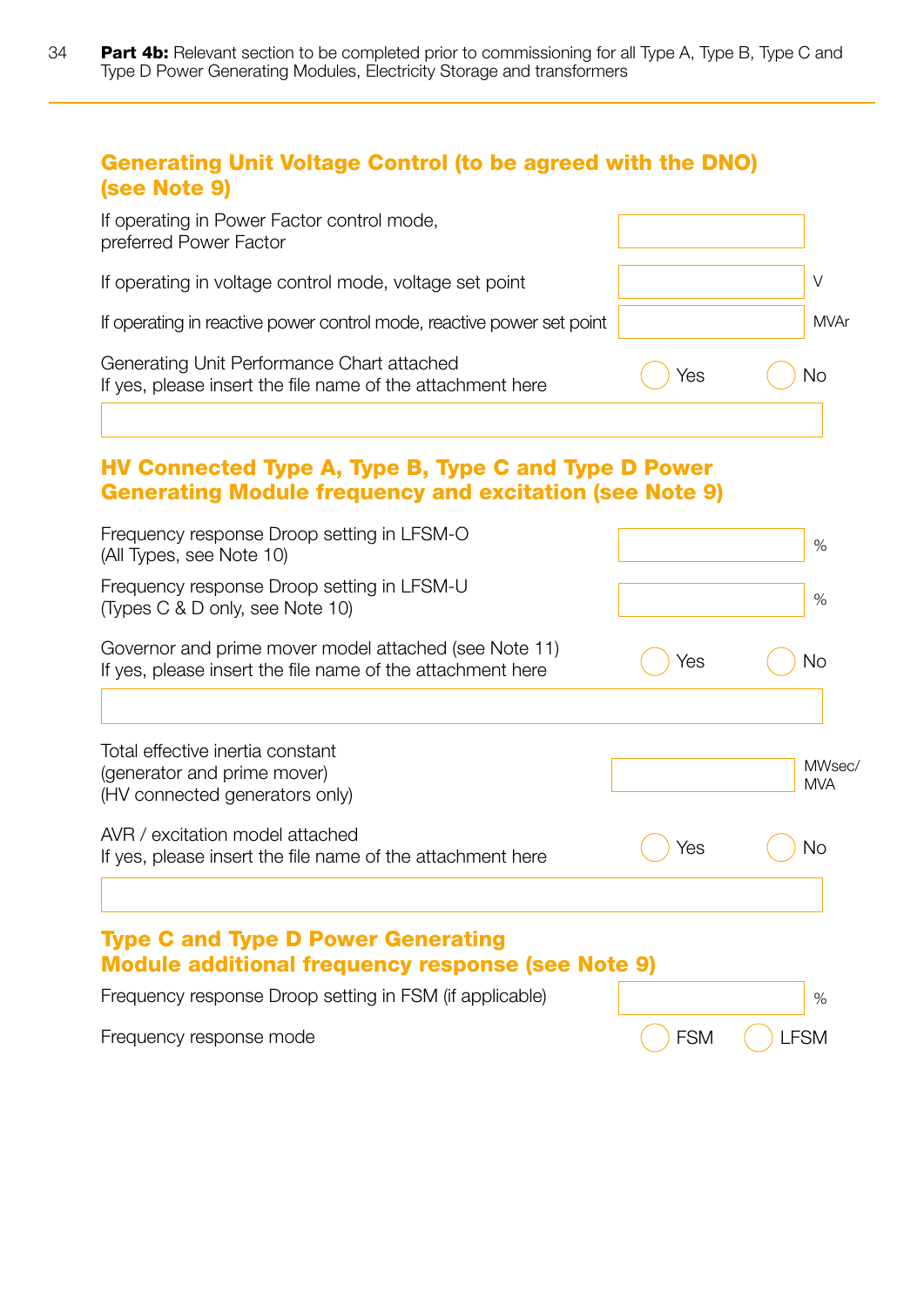## Part 4c

### Power Park Module model data: Doubly fed induction Generating Units (please complete a separate sheet for each different Generating Unit)

Name(s) / identifiers of Generating Unit(s)

| Magnetising reactance                                           |                  |                    | per<br>unit |
|-----------------------------------------------------------------|------------------|--------------------|-------------|
| Stator resistance                                               |                  |                    | per<br>unit |
| Stator reactance                                                |                  |                    | per<br>unit |
| Running rotor resistance                                        |                  |                    | per<br>unit |
| Running rotor reactance                                         |                  |                    | per<br>unit |
| Standstill rotor resistance                                     |                  |                    | per<br>unit |
| Standstill rotor reactance                                      |                  |                    | per<br>unit |
| State whether data is inner-outer cage<br>or running-standstill | inner-outer cage | running-standstill |             |
| Rotor current limit                                             |                  |                    | A           |
| Number of pole pairs                                            |                  |                    | number      |
| Gearbox ratio                                                   |                  |                    | number      |
| Generator rotor speed range – Minimum to rated speed            |                  |                    | rpm         |
|                                                                 |                  |                    |             |

Electrical power output versus generator rotor speed please attach a graph or table Please insert the file name of the attachment here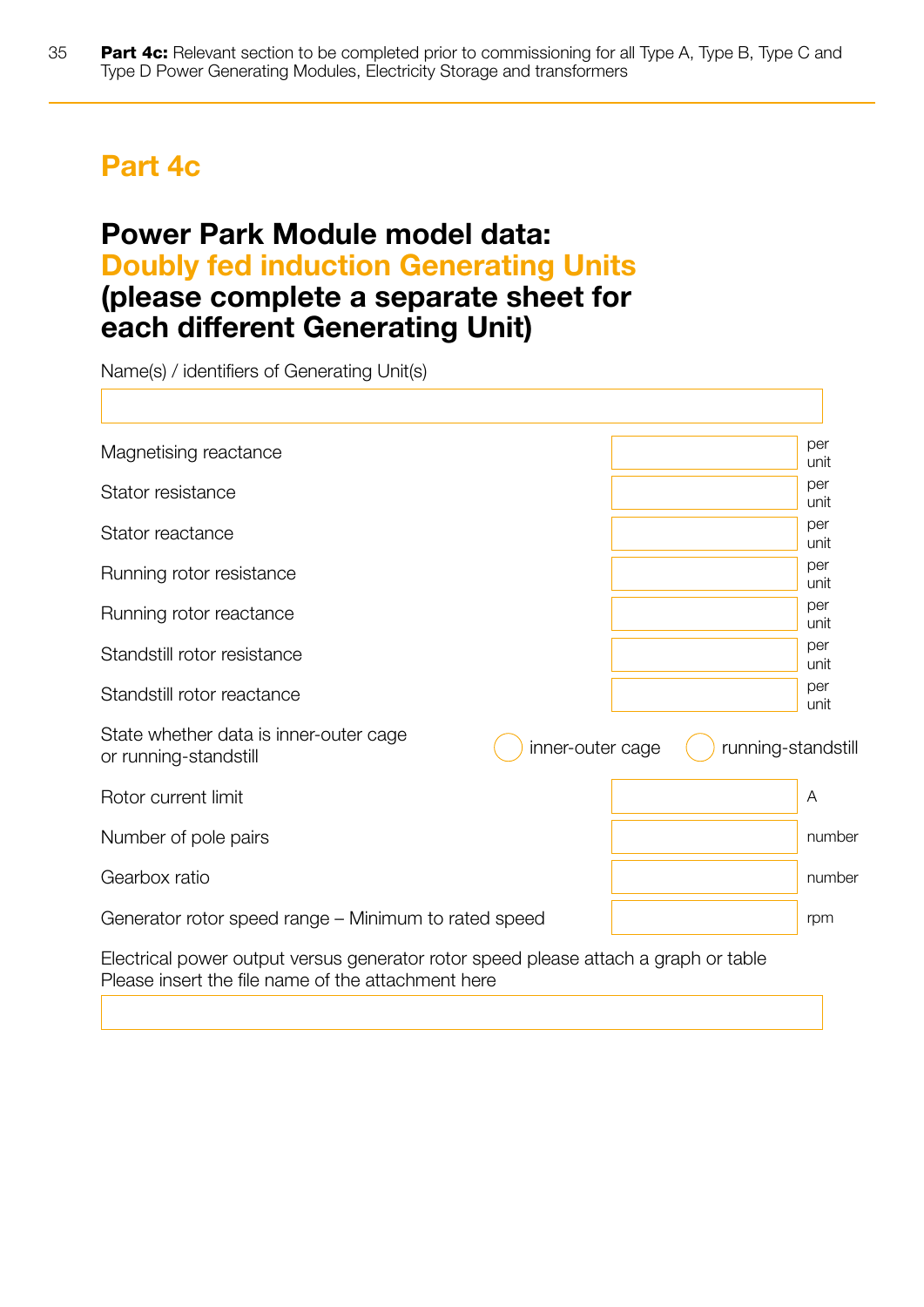#### Generating Unit Voltage Control (to be agreed with the DNO) (see Note 9)

| If operating in Power Factor control mode,<br>preferred Power Factor                                     |     |      |
|----------------------------------------------------------------------------------------------------------|-----|------|
| If operating in voltage control mode, voltage set point                                                  |     |      |
| If operating in reactive power control mode, reactive power set point                                    |     | MVAr |
| Generating Unit Performance Chart attached<br>If yes, please insert the file name of the attachment here | Yes | No   |
|                                                                                                          |     |      |

#### HV Connected Type A, Type B, Type C and Type D Power Generating Module frequency and excitation (see Note 9)

| Frequency response Droop setting in LFSM-O<br>(All Types, see Note 10)                                              |     | $\%$                 |
|---------------------------------------------------------------------------------------------------------------------|-----|----------------------|
| Frequency response Droop setting in LFSM-U<br>(Types C & D only, see Note 10)                                       |     | $\%$                 |
| Governor and prime mover model attached (see Note 11)<br>If yes, please insert the file name of the attachment here | Yes | No                   |
|                                                                                                                     |     |                      |
| Total effective inertia constant at rated speed<br>(generator and prime mover)                                      |     | MWsec/<br><b>MVA</b> |
| AVR / excitation model attached<br>If yes, please insert the file name of the attachment here                       | Yes | No                   |
|                                                                                                                     |     |                      |
| <b>Type C and Type D Power Generating</b><br>Module additional frequency response (see Note 9)                      |     |                      |
| Frequency response Droop setting in FSM (if applicable)                                                             |     | %                    |

FSM () LFSM

Frequency response mode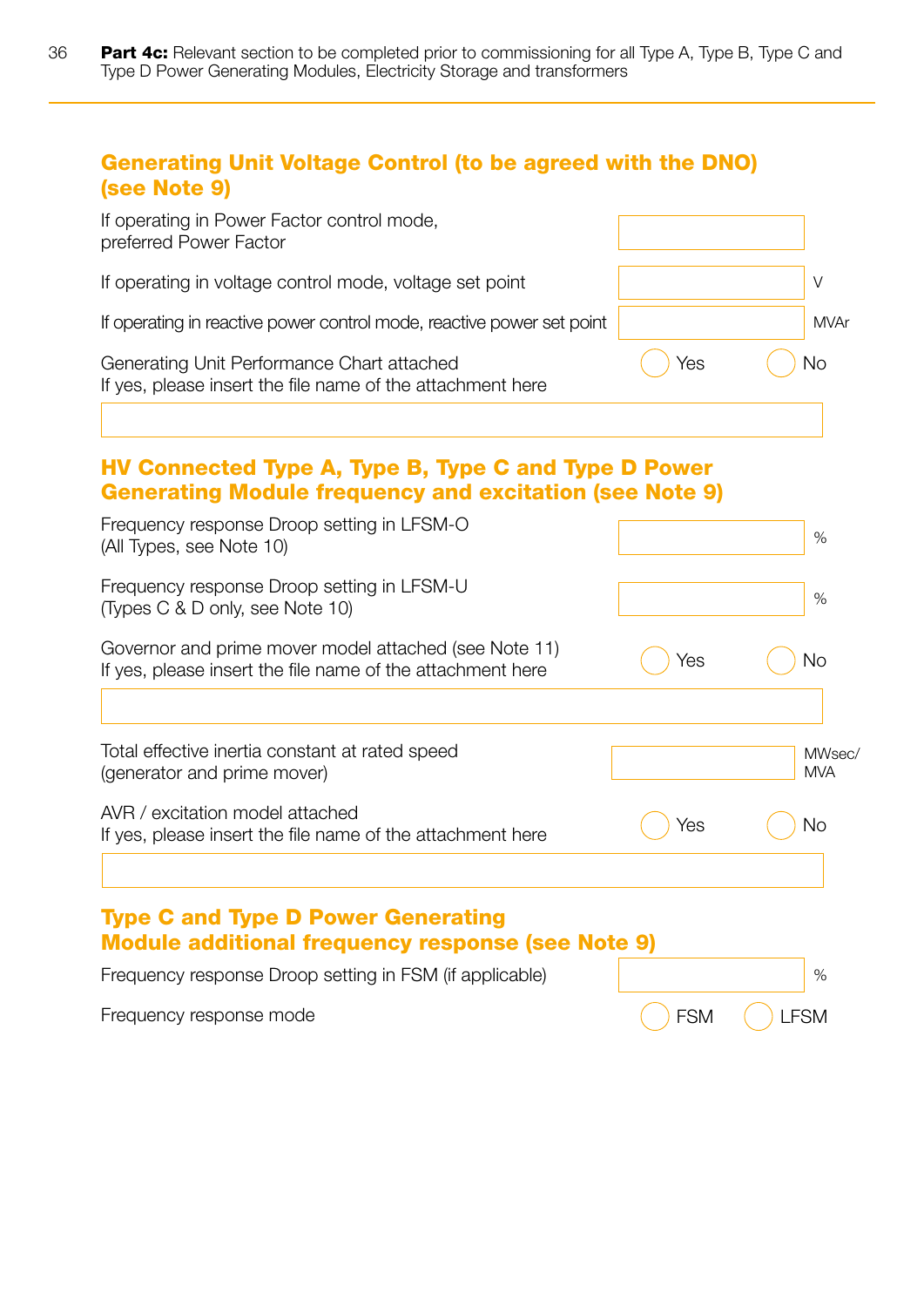## Part 4d

### Power Park Module model data: Series inverter connected Generating Units (non Electricity Storage) (please complete a separate sheet for each different Generating Unit)

Name(s) / identifiers of Generating Unit(s)

#### Generating Unit Voltage Control (to be agreed with the DNO) (see Note 9)

| If operating in Power Factor control mode,<br>preferred Power Factor                                                |     |                      |
|---------------------------------------------------------------------------------------------------------------------|-----|----------------------|
| If operating in voltage control mode, voltage set point                                                             |     | $\vee$               |
| If operating in reactive power control mode, reactive power set point                                               |     | <b>MVAr</b>          |
| Generating Unit Performance Chart attached<br>If yes, please insert the file name of the attachment here            | Yes | No                   |
| HV Connected Type A, Type B, Type C and Type D Power                                                                |     |                      |
| <b>Generating Module frequency and excitation (see Note 9)</b>                                                      |     |                      |
| Frequency response Droop setting in LFSM-O<br>(All Types, see Note 10)                                              |     | $\%$                 |
| Frequency response Droop setting in LFSM-U<br>(Types C & D only, see Note 10)                                       |     | $\%$                 |
| Governor and prime mover model attached (see Note 11)<br>If yes, please insert the file name of the attachment here | Yes | <b>No</b>            |
|                                                                                                                     |     |                      |
| Total effective inertia constant<br>HV connected generators only                                                    |     | MWsec/<br><b>MVA</b> |
| AVR / excitation model attached<br>If yes, please insert the file name of the attachment here                       | Yes | No                   |
|                                                                                                                     |     |                      |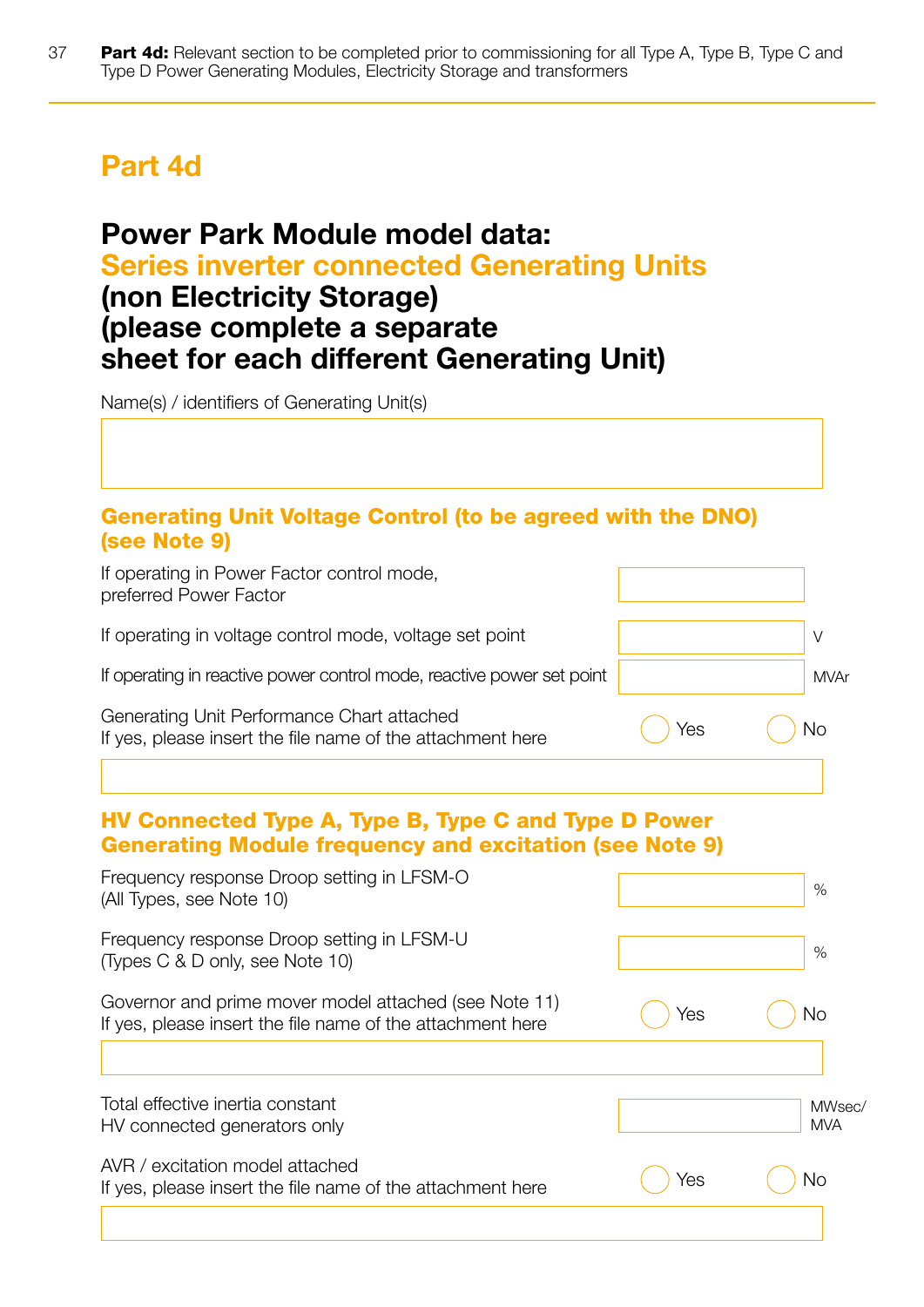| <b>Type C and Type D Power Generating</b><br><b>Module additional frequency response (see Note 9)</b> |              |
|-------------------------------------------------------------------------------------------------------|--------------|
| Frequency response Droop setting in FSM (if applicable)                                               |              |
| Frequency response mode                                                                               | ()FSM ()LFSM |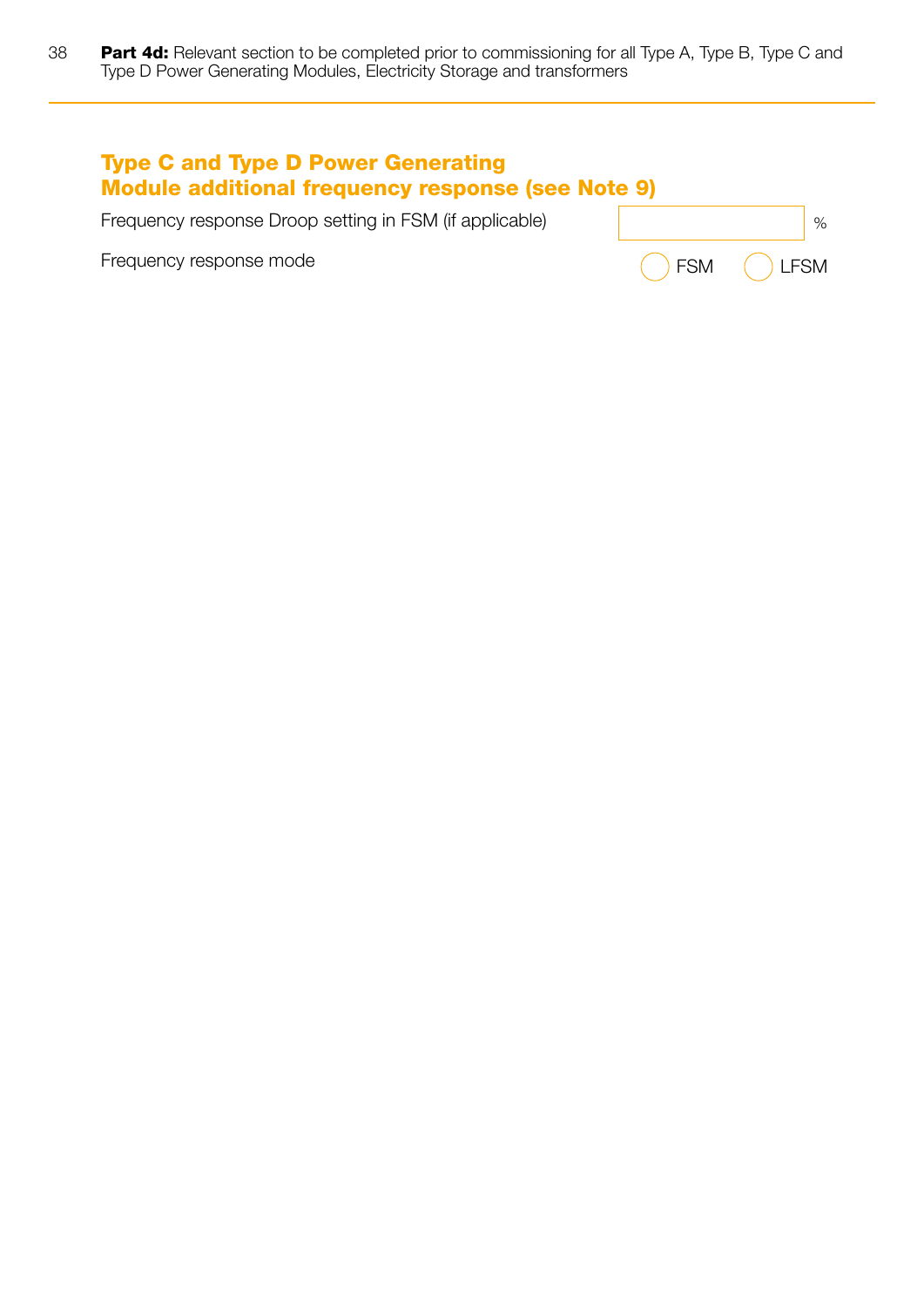## Part 4e

#### Power Park Module data: Electricity Storage plant data (please complete a separate sheet for each different Generating Unit)

Name(s) / identifiers of Generating Unit(s)

#### Description of Dynamic Requirements (Active Power)

Import: power ramp rate (positive)

Import: power ramp rate (negative)

Export: power ramp rate (positive)

Export: power ramp rate (negative)

| MW/ |
|-----|
| sec |
| MW/ |
| sec |
| MW/ |
| sec |
| MW/ |
| sec |

If the power swing will transition from import to export or vice-versa please state the total magnitude of the power swing:

MW Up/down/both

For the intended control mode or to meet a specific commercial service, are there any known technical or operational requirements? For example the scheme may be required to operate at a Power Factor other than that which might be required by the DNO as measured at the Connection Point?



If yes please provide further details below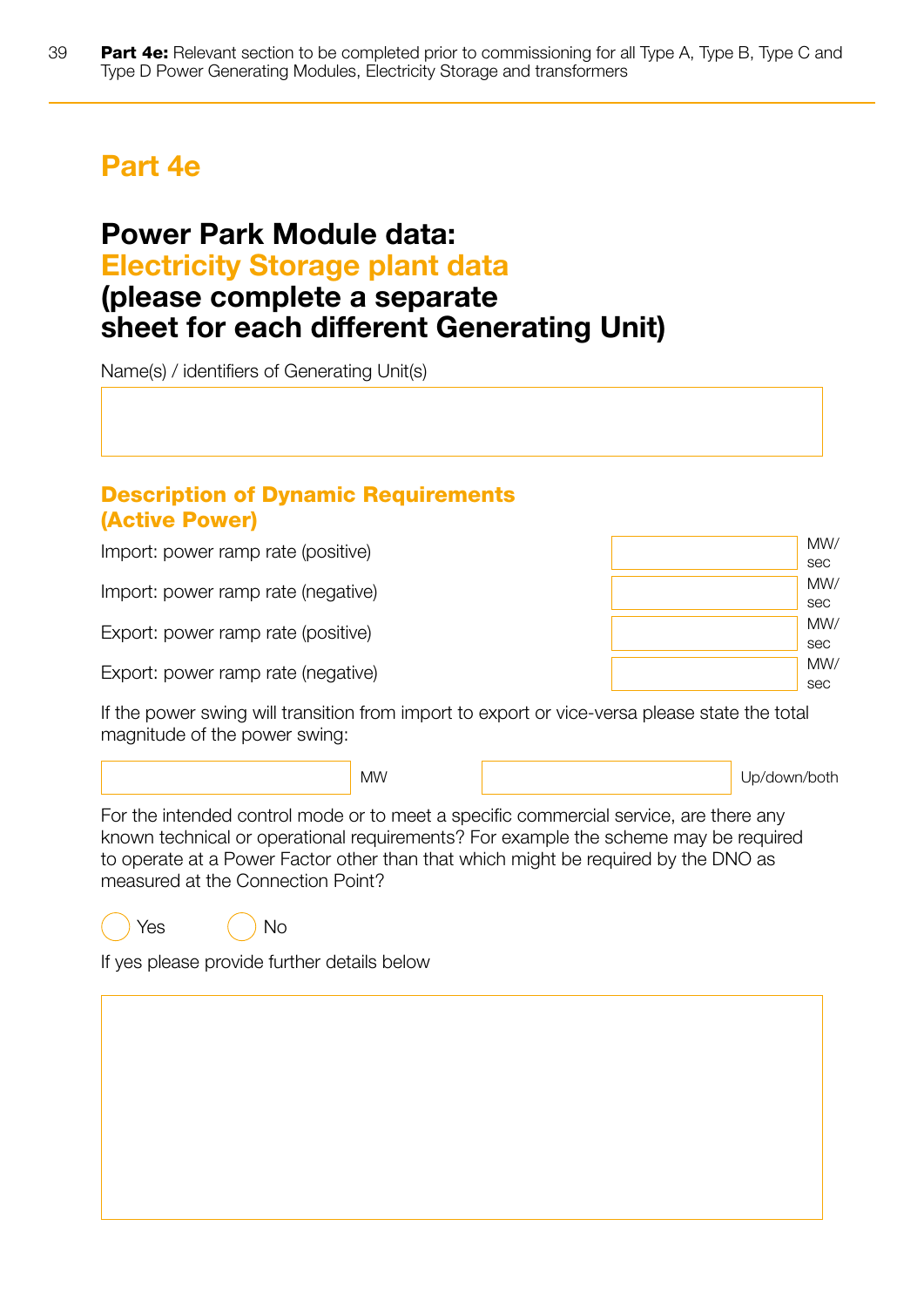

## Example of Ramp Rate / Total Power Swing

#### A - Example of ramp which transitions from import to export

| Ramp rate (Positive) | $=(2+4)$ MW / 0.5sec | $= 12$ MW per sec |
|----------------------|----------------------|-------------------|
| Total power swing    | $= (2+4)$ MW         | $= 6$ MW          |

#### B - Example of ramp during export

| Ramp rate (Negative) | $=$ (4-2) MW / 1 sec | $= 2$ MW per sec |
|----------------------|----------------------|------------------|
| Total power swing    | $= (4-2)$ MW         | $= 2$ MW         |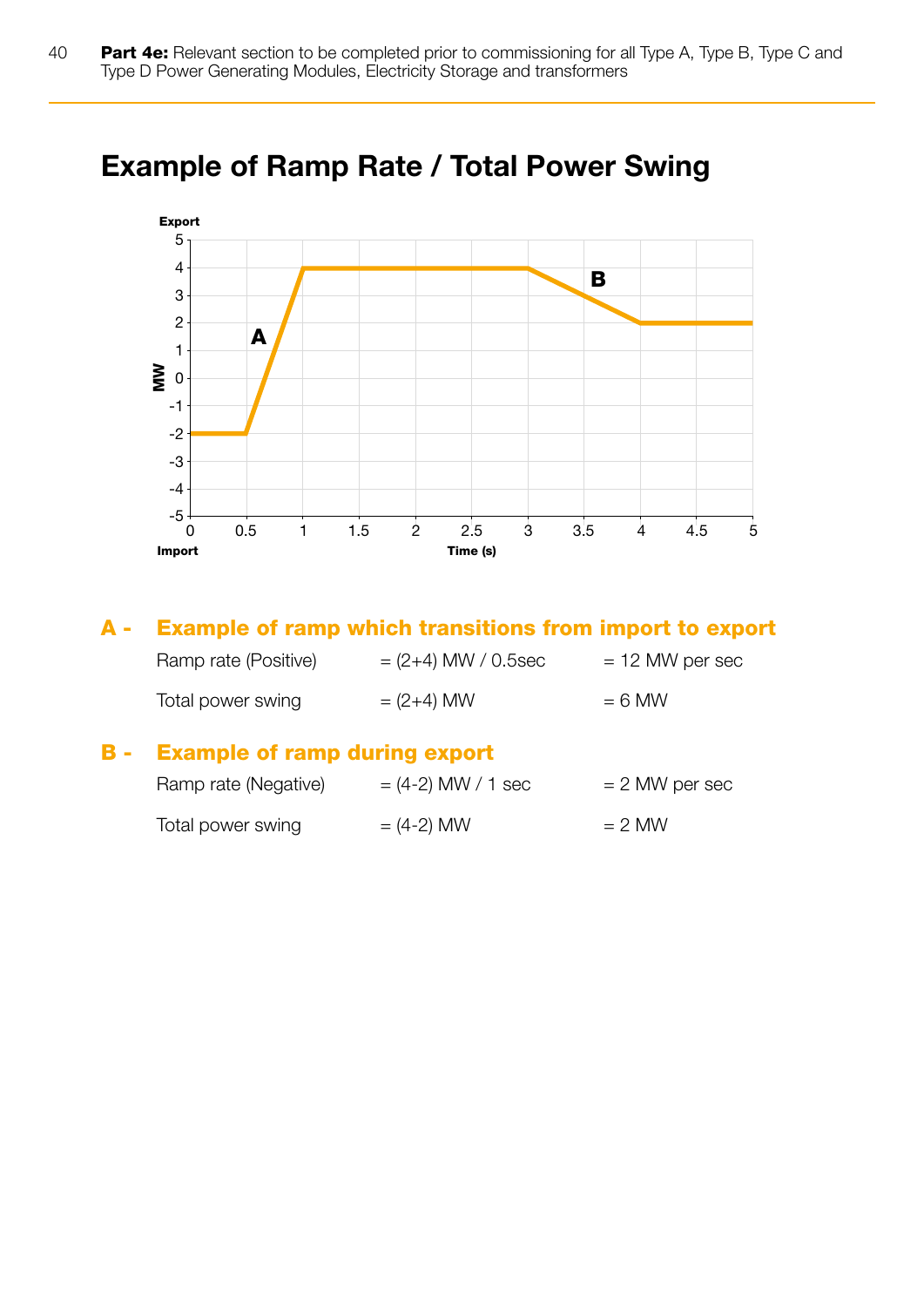41 **Part 4e:** Relevant section to be completed prior to commissioning for all Type A, Type B, Type C and Type D Power Generating Modules, Electricity Storage and transformers

| <b>Generating Unit Voltage Control</b><br>(to be agreed with the DNO) (see Note 9)<br>If operating in Power Factor control mode, |     |                      |
|----------------------------------------------------------------------------------------------------------------------------------|-----|----------------------|
| preferred Power Factor                                                                                                           |     |                      |
| If operating in voltage control mode, voltage set point                                                                          |     | V                    |
| If operating in reactive power control mode, reactive power set point                                                            |     | <b>MVAr</b>          |
| Generating Unit Performance Chart attached<br>If yes, please insert the file name of the attachment here                         | Yes | No                   |
|                                                                                                                                  |     |                      |
| HV Connected Type A, Type B, Type C and Type D Power<br><b>Generating Module frequency and excitation (see Note 9)</b>           |     |                      |
|                                                                                                                                  |     |                      |
| Governor and prime mover model attached (see Note 11)<br>If yes, please insert the file name of the attachment here              | Yes | No                   |
|                                                                                                                                  |     |                      |
| Total effective inertia constant                                                                                                 |     | MWsec/<br><b>MVA</b> |
| AVR / excitation model attached                                                                                                  |     |                      |
| If yes, please insert the file name of the attachment here                                                                       | Yes | No                   |
|                                                                                                                                  |     |                      |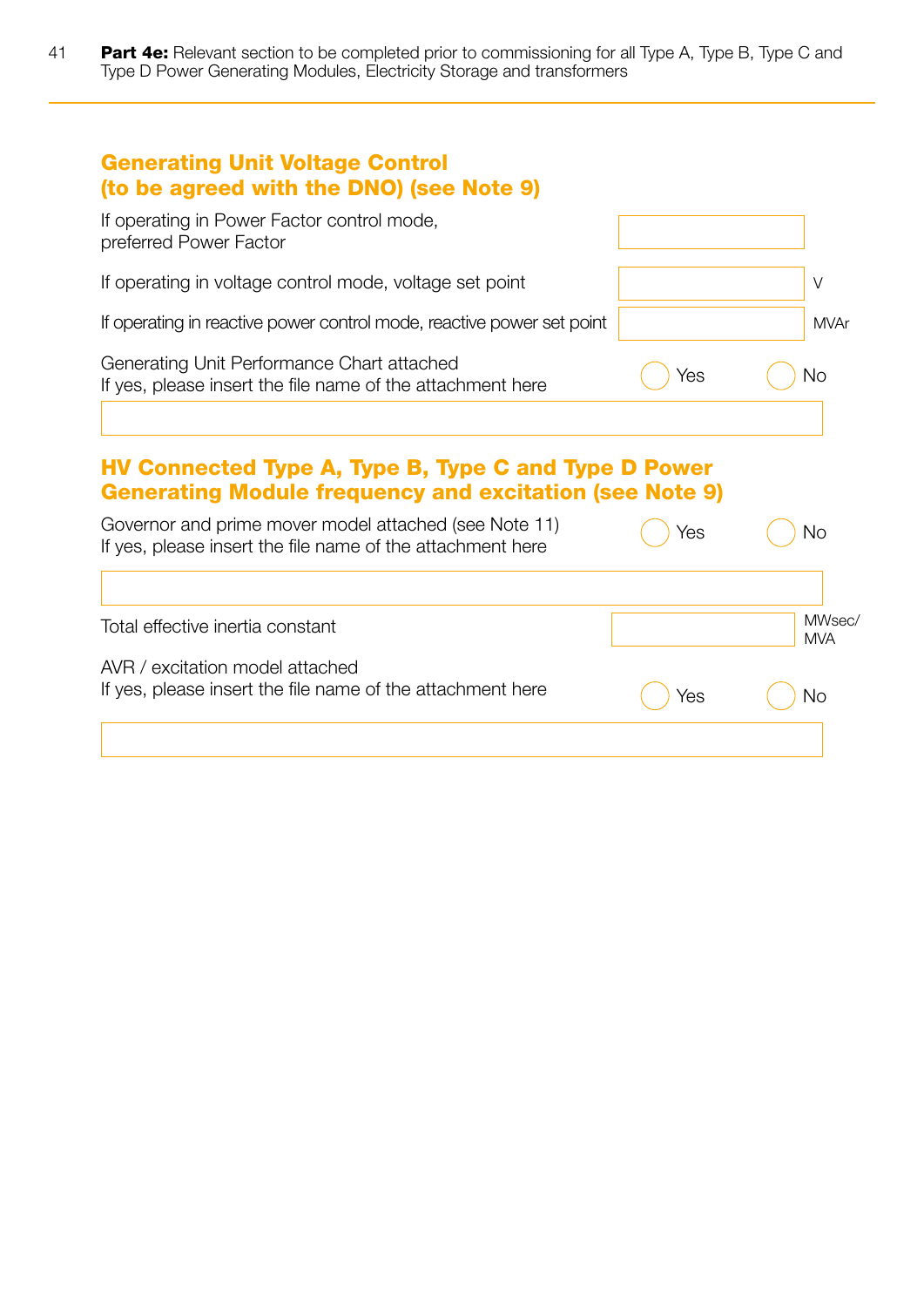## Commercial Service (applicable to Electricity Storage Plant for each commercial service / mode of operation)

Name of the commercial service being provided and name of the company the service is being provided to (eg National Grid)

If the commercial service is being provided via a third party, the contact details for the third party service operator (eg an aggregator)

| Yes | Νo |
|-----|----|
|     |    |
|     |    |
|     |    |
|     |    |
|     |    |
|     |    |
|     |    |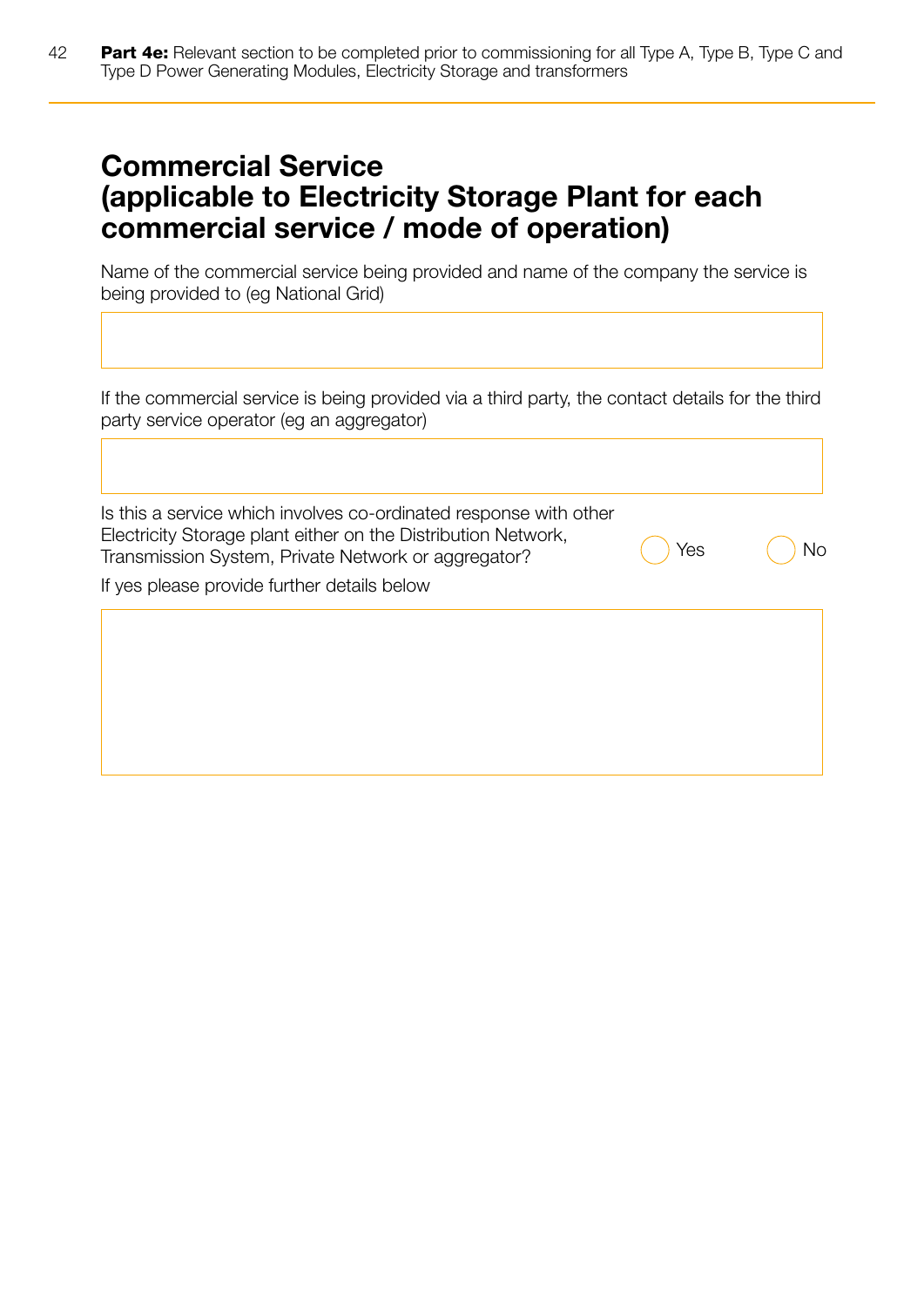## Part 4f

## Transformer information (please complete a separate sheet for each different transformer)

| Transformer identifier(s)       |        |
|---------------------------------|--------|
|                                 |        |
| Transformer type (Unit/Station) |        |
|                                 |        |
| Number of identical units       | number |
| Type of cooling                 |        |
|                                 |        |

#### Electrical Characteristics

| Rated (apparent) power                        |  |
|-----------------------------------------------|--|
| Rated voltage ratio (on principal tap)        |  |
| Positive sequence resistance at principal tap |  |
| Positive sequence reactance at principal tap  |  |
| Positive sequence reactance at minimum tap    |  |
| Positive sequence reactance at maximum tap    |  |
| Zero sequence resistance                      |  |
| Zero sequence reactance                       |  |

#### Voltage Control

Type of tap changer (on load / off circuit)

| Tap step size                                           | $\%$ |
|---------------------------------------------------------|------|
| Maximum ratio tap                                       | %    |
| Minimum ratio tap                                       | $\%$ |
| Tap position in service (for off load tapchangers only) | $\%$ |
| Method of voltage control (HV connected only)           |      |

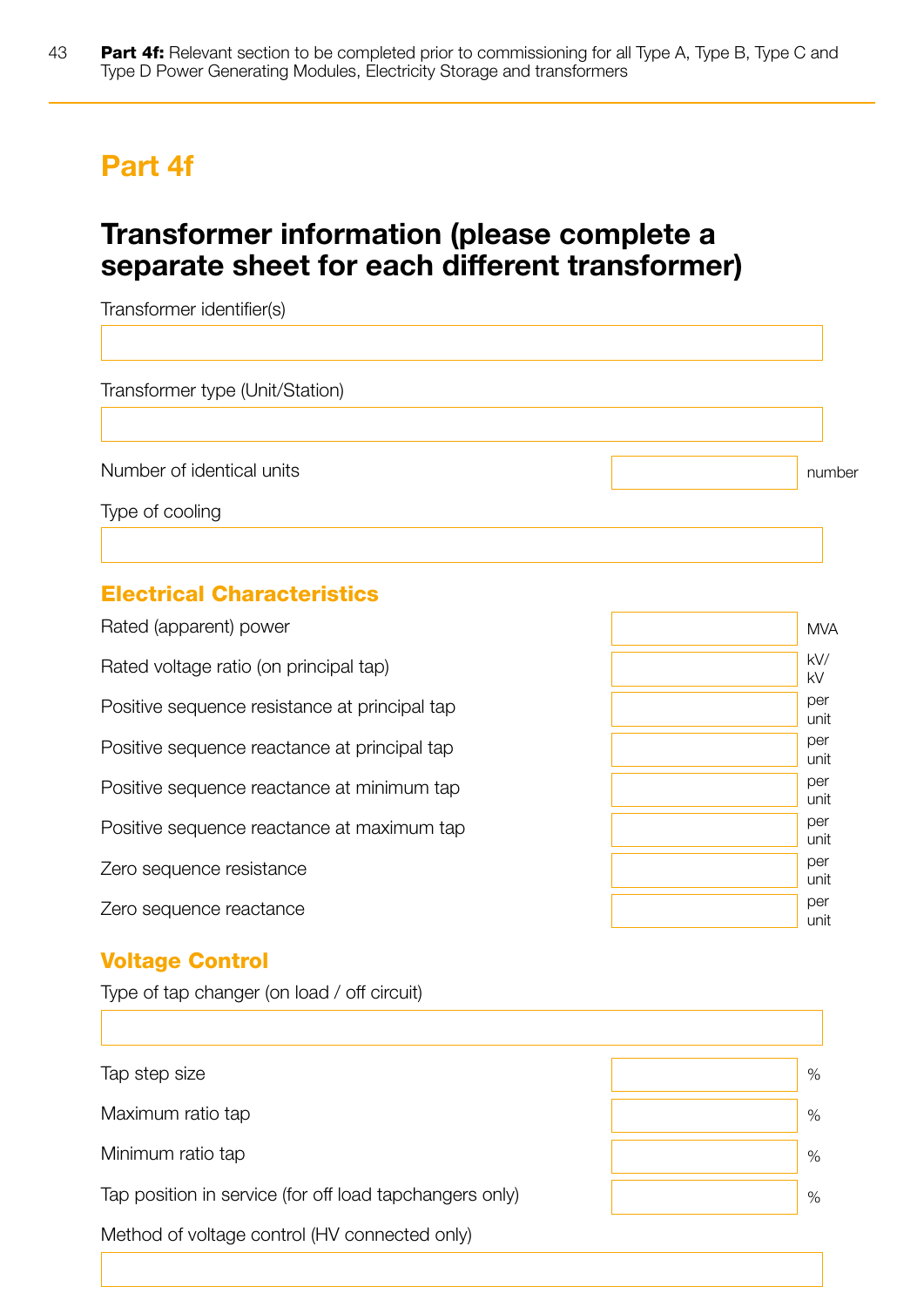#### Earthing Arrangements

Winding configuration (eg Dyn11) HV connected only

Method of earthing of high-voltage winding

Method of earthing of low-voltage winding

Note 9 – This information is not required for Power Generating Modules operating in infrequent short-term operating mode.

Note 10 – This note does not apply to Power Generating Modules operating in infrequent short-term operating mode. All Power Generating Modules must operate in Limited Frequency Sensitive Mode Over frequency (LFSM - O). FSM capability is mandatory for Type C and Type D. Generators may elect to operate their Power Generating Modules in Frequency Sensitive Mode as agreed in an Ancillary Service agreement with the National Electricity Transmission System Operator. All Type C and Type D Power Generating Modules must operate in Limited Frequency Sensitive Mode Under frequency (LFSM – U).

Note 11 – The data referred to in this note does not apply to Power Generating Modules operating in infrequent short term operating mode. For Type B Power Generating Modules where the DNO considers that the stability and security of the network is at risk, and has advised the Generator accordingly, sufficient data should be provided in order to build up a suitable Power Generating Module dynamic model for analysis. Alternatively a 'Black Box' dynamic model of the Power Generating Module may be provided. All models should be suitable for the software analysis package used by the DNO. This data should be provided for Type C and D Power Generating Modules.

Note 12 – Asynchronous generators may be represented by an equivalent synchronous data set.

Note 13 – Provide the data for each asynchronous generation set based on the number of pole sets (ie two data sets for dual speed 4/6 pole machines).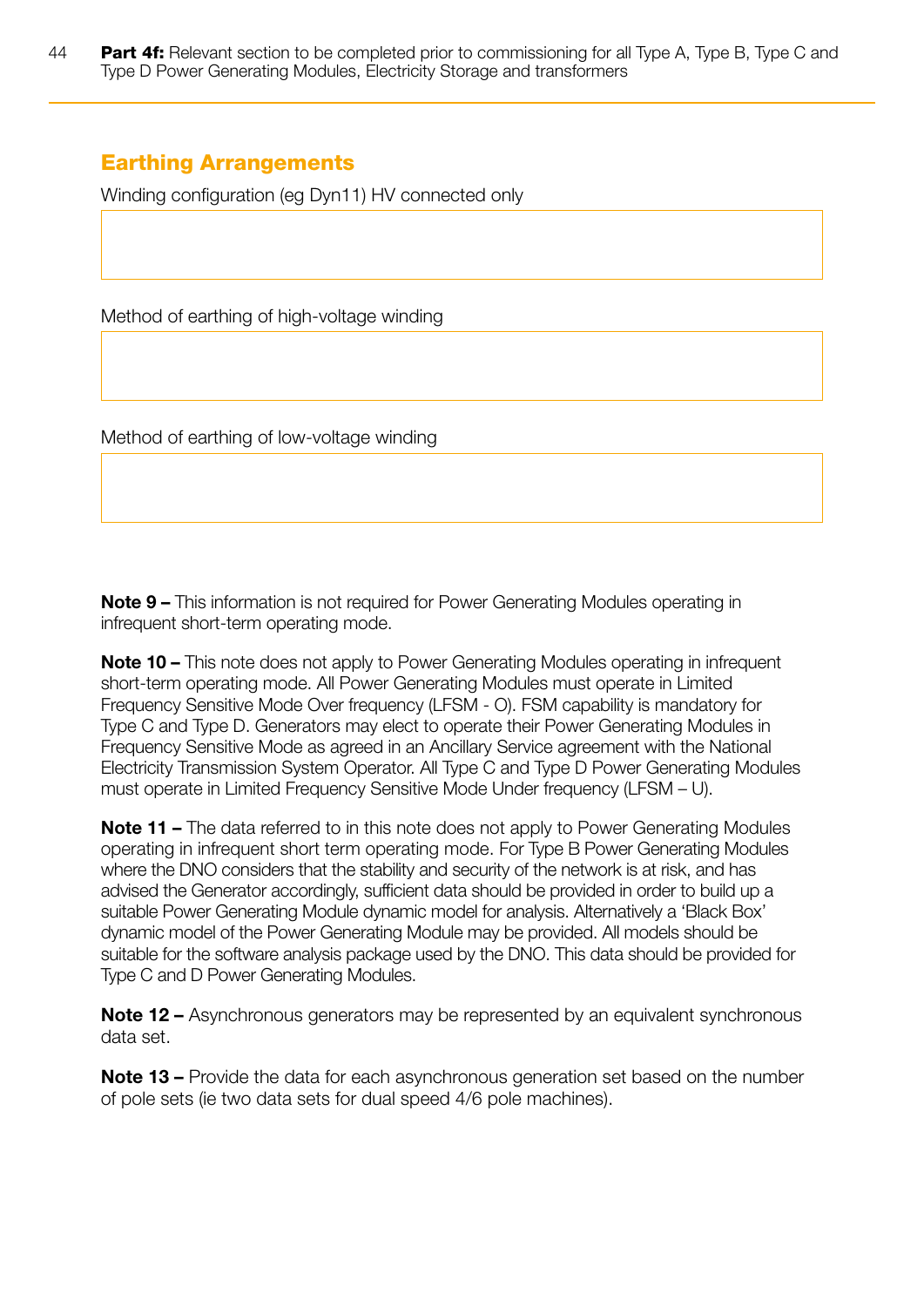# Part 5

## Additional data which may be required by the DNO before Final Operational Notification is issued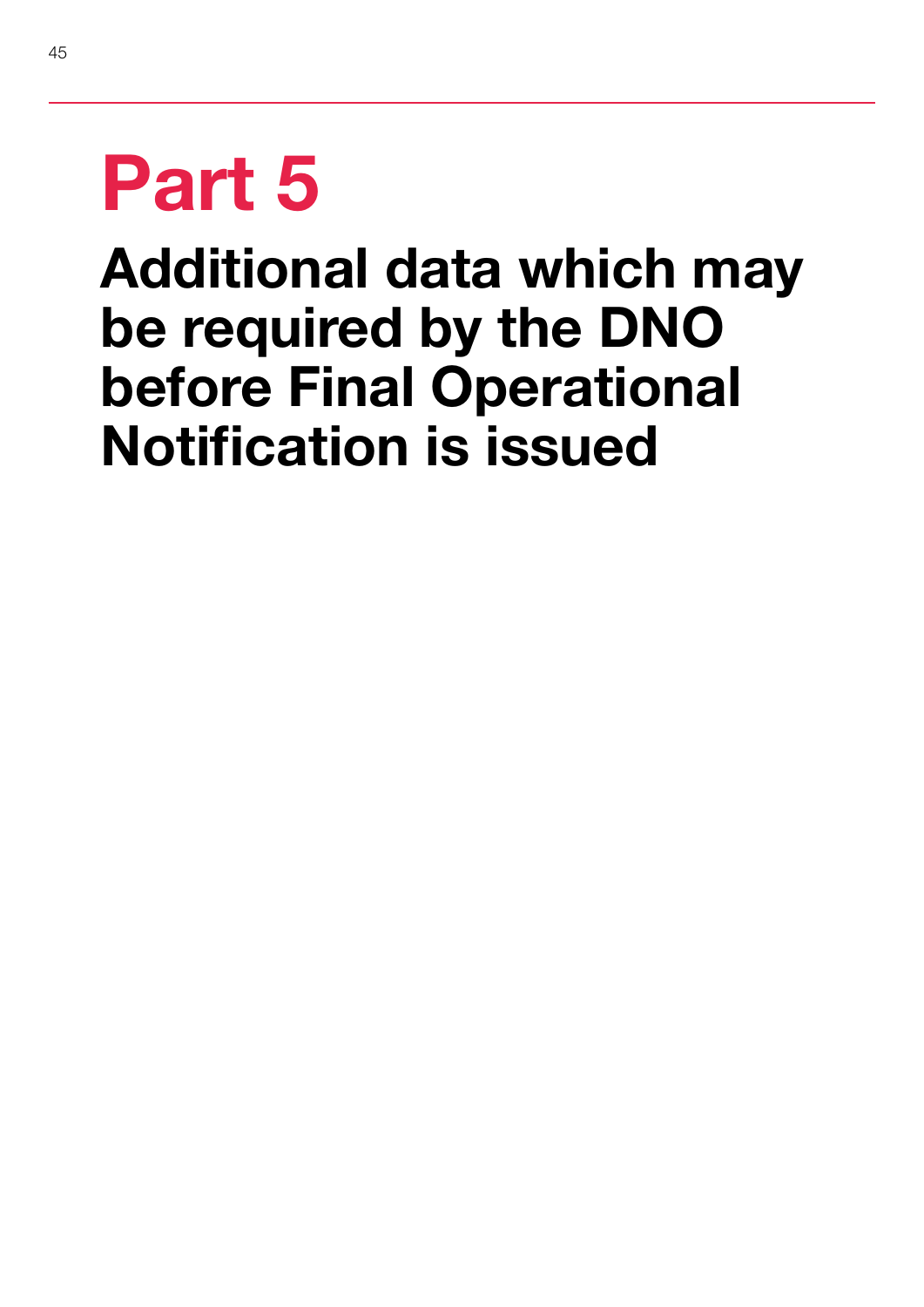## Part 5a

## Total Power Generating Facility output at Minimum Generation (net of auxiliary loads)

Minimum Generation (minimum Active Power export)

Maximum Reactive Power export

Maximum Reactive Power import

## Part 5b



## Power Generating Facility Maximum fault current contribution – additional information

Short circuit time constant T", corresponding to the change from  $lk$ " to  $lk_{(100)}$ 

Positive sequence X/R ratio at the instant of fault

Short circuit ratio

## s number number

## Part 5c

## HV connected Synchronous Power Generating Module additional data

#### Quadrature axis reactances Sub-transient (X"q) – unsaturated Sub-transient (X"q) – saturated Transient (X'q) – unsaturated Transient (X'q) – saturated Synchronous (Xq) – unsaturated Synchronous (Xq) – saturated per unit per unit per unit per unit per unit per unit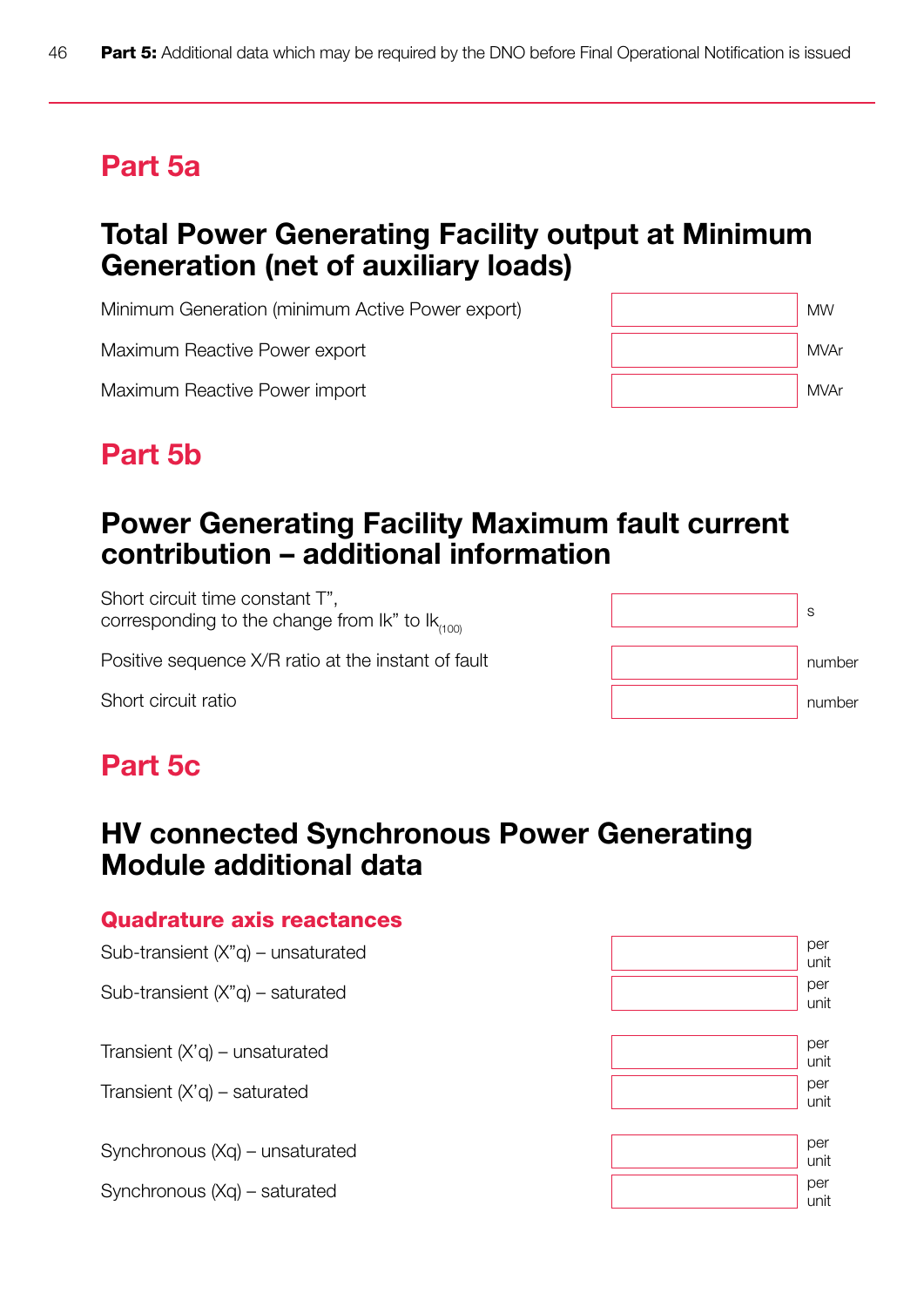#### Quadrature axis time constants.

Quadrature-axis sub-transient – unsaturated

Quadrature-axis sub-transient – saturated

Quadrature-axis transient – unsaturated

Quadrature-axis transient – saturated

| Open circuit time<br>constant | Short circuit time<br>constant |
|-------------------------------|--------------------------------|
| S                             | S                              |
| S                             | S                              |
| S                             | S                              |
| S                             | S                              |

## suit time



#### **Other**

| Stator leakage reactance (unsaturated)                                                     | per<br>unit        |  |
|--------------------------------------------------------------------------------------------|--------------------|--|
| Zero sequence resistance (earthed star only, including<br>any neutral earthing resistance) | per<br>unit        |  |
| Zero sequence reactance (earthed star only, including<br>any neutral earthing reactance)   | per<br>unit<br>per |  |
| Negative sequence resistance                                                               | unit               |  |
| Negative sequence reactance                                                                | per<br>unit        |  |
| Rated field current                                                                        | A                  |  |

Field current open circuit saturation curve (from 50% to 120% of rated terminal voltage) Please provide a graph and insert the file name of the attachment here

| Potier reactance                                      | per  |
|-------------------------------------------------------|------|
| (only required if the saturation factor is available) | unit |
| Saturation factor (pu field current to produce)       | per  |
| 1.2pu terminal voltage on open circuit)               | unit |

## Part 5d

## Wind Turbine Power Park Module Output data

#### For wind turbines only - **IEC 61400-21 (** $P_{60}$  **and**  $P_{0.2}$ **)**

Maximum measured Active Power  $P_{60}$ 

Maximum measured Active Power  $P_{0.2}$ 

| <b>MW</b> |
|-----------|
| <b>MW</b> |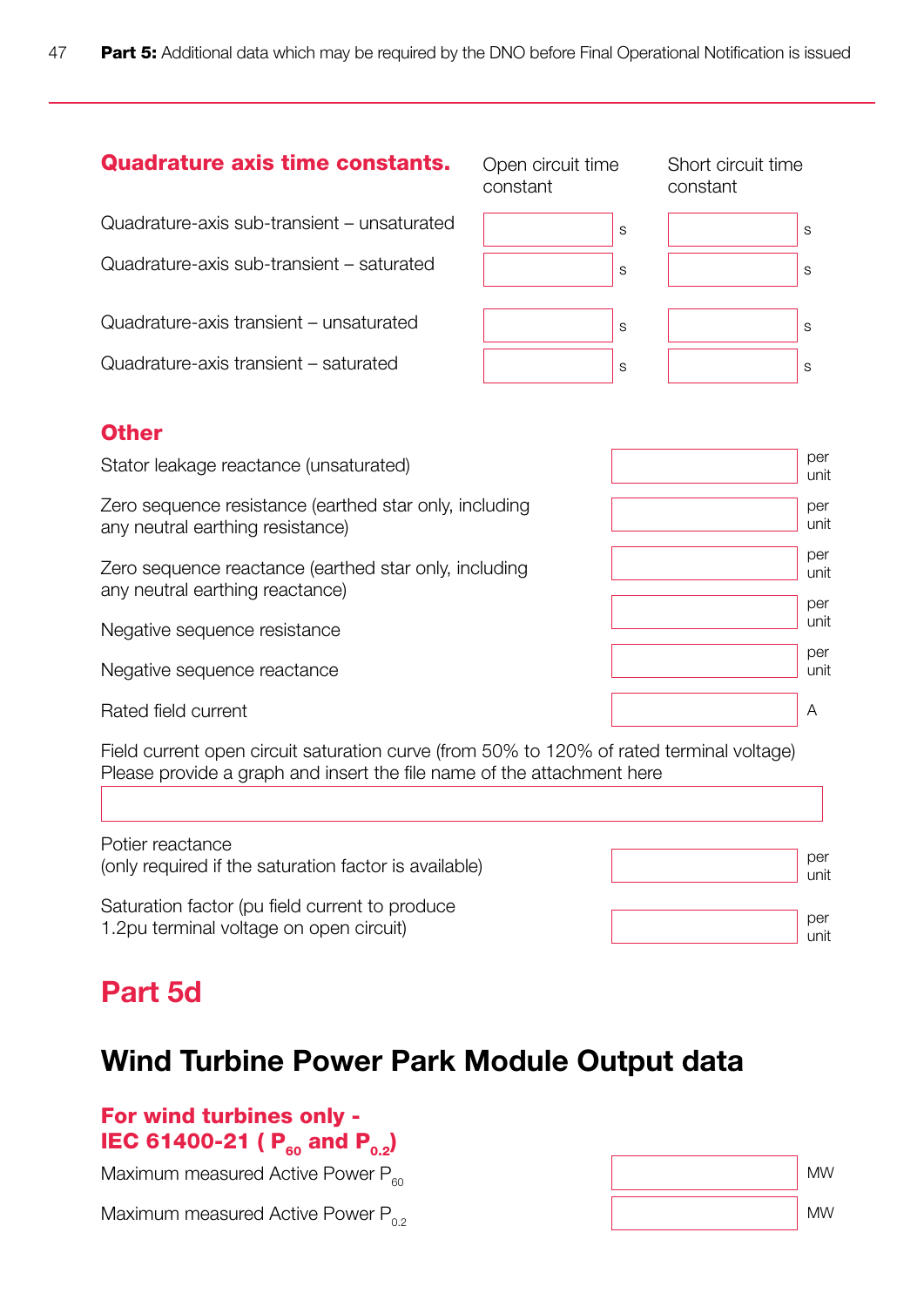## Part 5e

## Power Park Module model data: HV connected fixed speed induction Generating Units additional data

Inertia constant of the generator rotor

Inertia constant of the prime mover rotor

Equivalent shaft stiffness between the two masses



Describe method of adding star capacitance over operating range. If electronic power factor control (eg SVC) is installed, provide details of the operating range and characteristics eg pf or MVAr range - operating regime: constant or voltage set-point / slope and response times.

## Part 5f

## Power Park Module model data: HV Connected Doubly fed induction Generating Units additional data

Inertia constant of the generator rotor at rated speed

Inertia constant of the prime mover rotor at rated speed

Equivalent shaft stiffness between the two masses

| MWsec/<br><b>MVA</b>    |
|-------------------------|
| MWsec/<br><b>MVA</b>    |
| Nm/Electrical<br>radian |